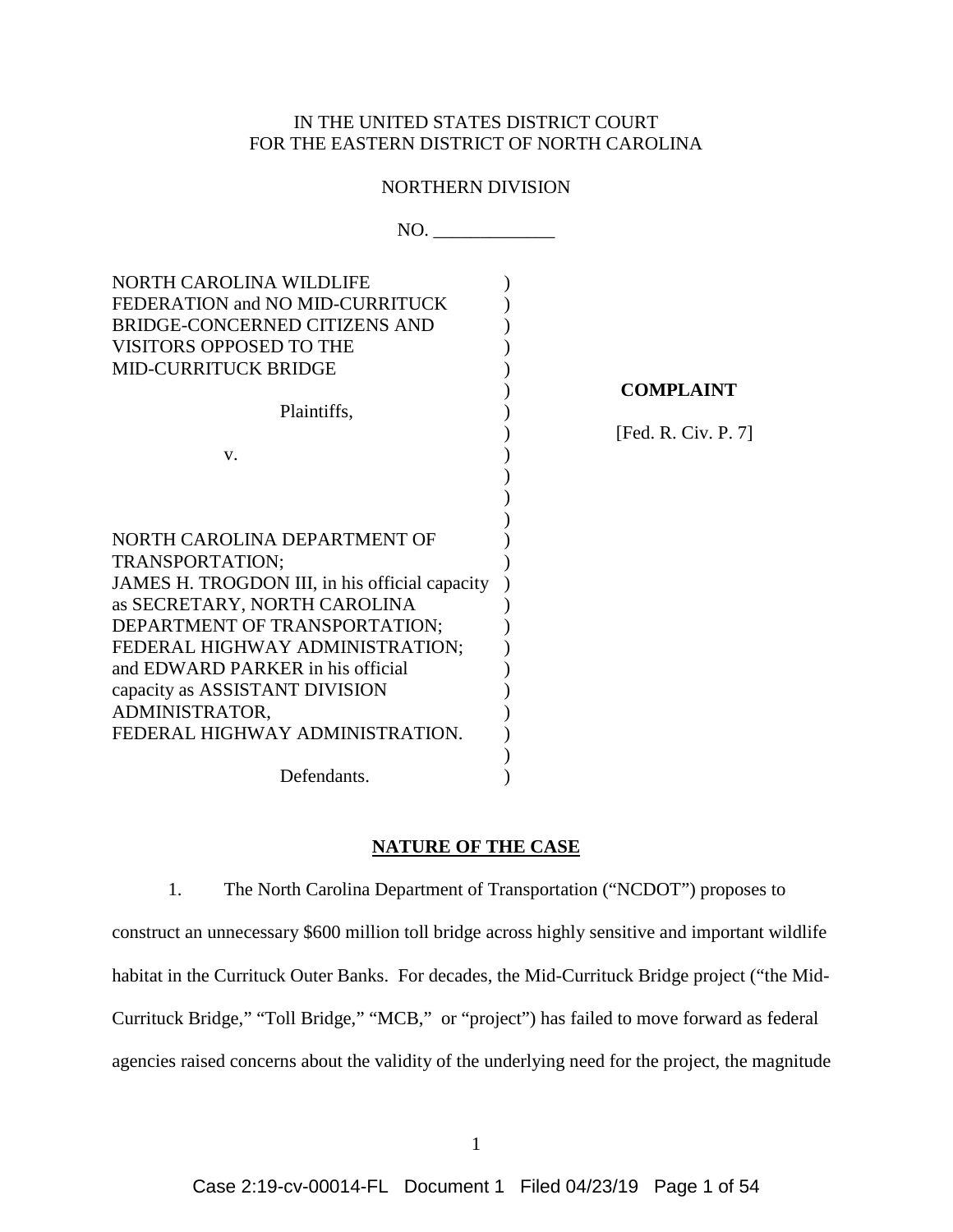of environmental destruction the Toll Bridge would cause, and the availability of less damaging alternative solutions.

2. Nevertheless, the Transportation Agencies pushed forward with the Toll Bridge and, after decades of false starts, published a Final Environmental Impact Statement ("Final EIS" or "FEIS") in January 2012. The project then lost support in the North Carolina General Assembly and was stripped of its earmarked funding. Seven years later, without any demonstrated financial plan to pay for the project, and without any further review from the public during the intervening years, the Transportation Agencies published a Record of Decision ("ROD") on March 29, 2019 deciding that the Toll Bridge should be built.

3. Since the last public review of the project there have been a slew of changes to the proposed Toll Bridge and the region. Forecasts of future growth and traffic have significantly decreased. As such, there is now not only much less need for the Toll Bridge, but also serious concerns about its financial viability, as toll revenue projections have also diminished. Meanwhile, the cost of the Toll Bridge has increased, while the cost of the most viable studied non-bridge alternative has significantly decreased.

4. At the same time, the science behind sea level rise, storm surge, and climate change models has significantly advanced—with implications for the durability of the Toll Bridge, its utility as a hurricane evacuation route, and its financial viability as a toll revenue generating facility. Despite all these changes and more, the Transportation Agencies signed off on the project without allowing the public any opportunity for scrutiny or input.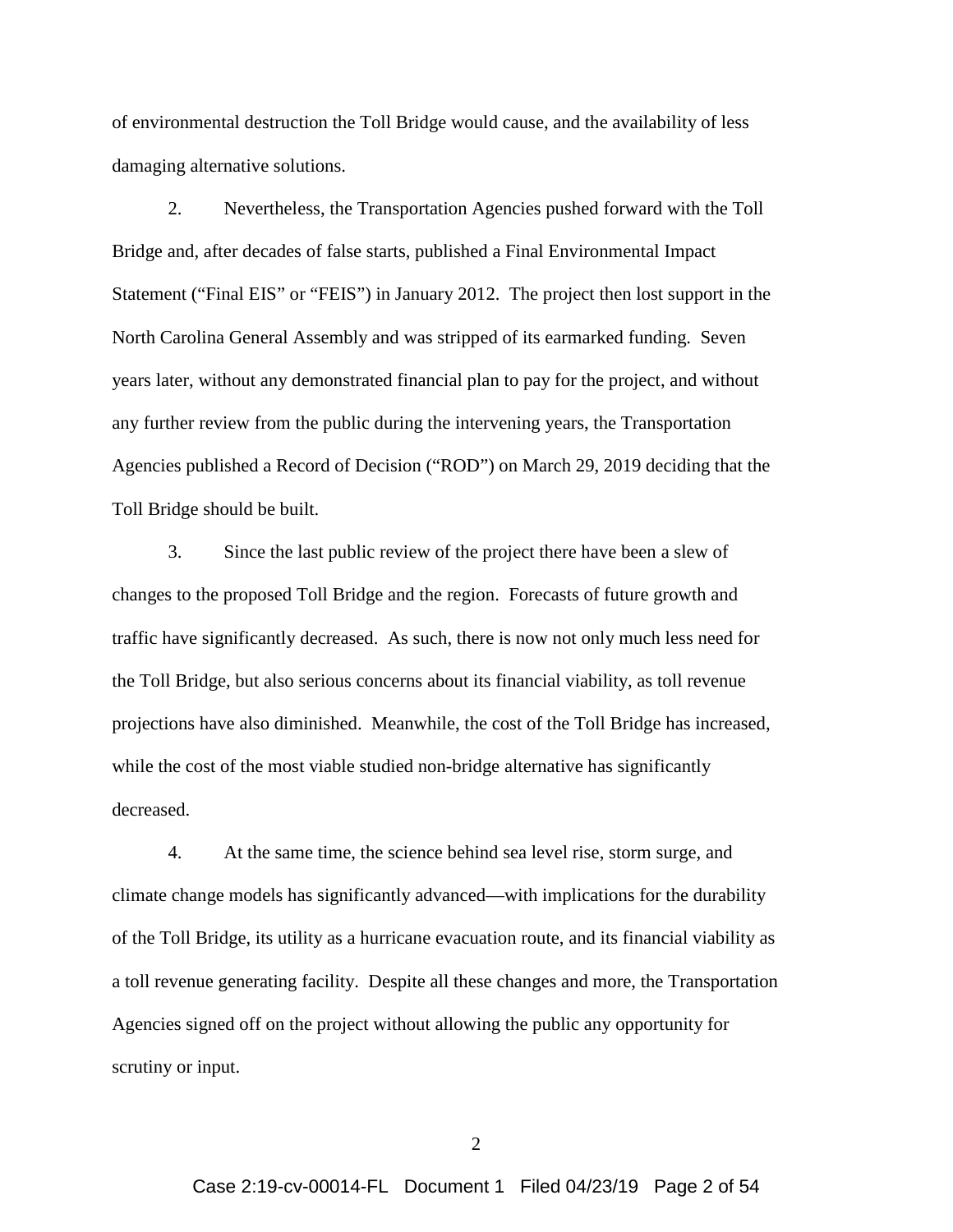5. The Transportation Agencies also ignored a new, viable alternative solution prepared by a transportation expert and presented to them by the Conservation Groups. Unlike the Transportation Agencies' outdated review, this alternative took account of the diminished traffic forecasts to propose a solution that was pragmatic and effective, with a lower cost and a lower impact to the environment.

6. The 2012 FEIS the Transportation Agencies continue to rely upon was fundamentally flawed even before the significant changes of the past seven years. The FEIS ignores entirely the impact the proposed Toll Bridge would have on induced growth and travel illegally evaluates each alternative under the assumption that traffic volumes in the Currituck Outer Banks will be the same regardless of whether the Toll Bridge is constructed or not.

7. The FEIS also fails to analyze a full range of reasonable alternative solutions, and discards a number of reasonable alternatives, including ferry service, bus transit service, and the concept of shifting the vacation rental house switch-over times—as well as combinations of these alternatives—without meaningful consideration.

8. Furthermore, the FEIS fails to meaningfully evaluate the indirect and cumulative impact of the proposed Toll Bridge, assuming the Toll Bridge will occasion no induced growth. The FEIS also brushes off concerns that increased access to the Currituck Outer Banks will increase beach driving, dune habitat destruction and stormwater runoff, and disregards the impact the project might have on development on the Currituck mainland.

9. The FEIS also fails to meaningfully consider direct impacts to waterfowl, wetlands, submerged aquatic vegetation ("SAV"), and fisheries.

10. The North Carolina Wildlife Federation ("NCWF" or "the Federation") and No Mid-Currituck Bridge-Concerned Citizens and Visitors Opposed to the Mid-Currituck Bridge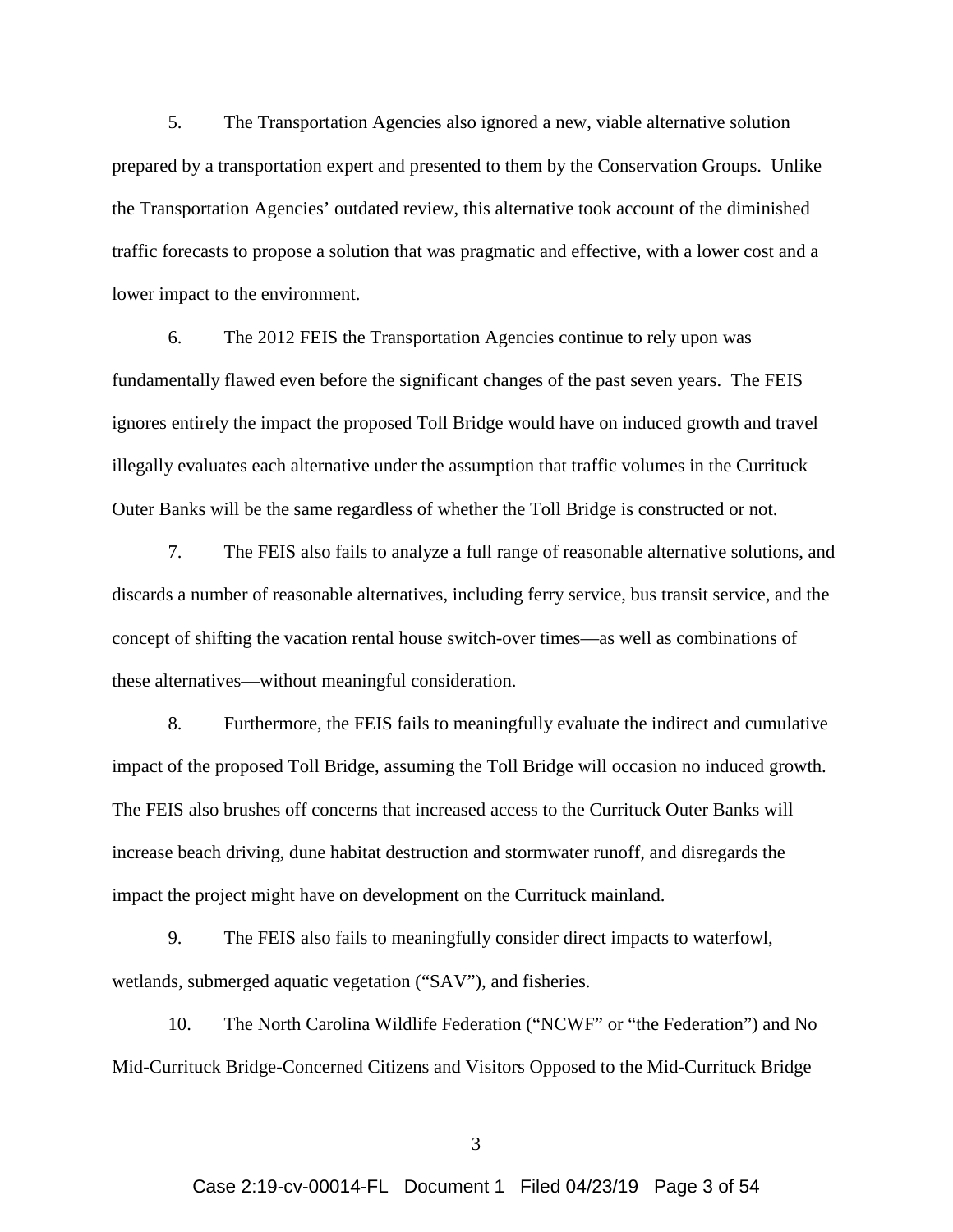("No MCB") (together, "The Conservation Groups") bring this challenge and ask that the Court vacate FHWA's ROD and issue a declaratory judgment that the Transportation Agencies' analysis was unlawful; order the Transportation Agencies to prepare a Supplemental EIS ("SEIS") if they wish to proceed with the project; and enjoin the Transportation Agencies from taking further steps to move forward with construction of the Toll Bridge.

#### **JURISDICTION AND VENUE**

11. This action arises under the National Environmental Policy Act ("NEPA"), 42 U.S.C. §§ 4321-47, and the Administrative Procedure Act ("APA"), 5 U.S.C. §§ 701-06. This Court therefore has jurisdiction over this action pursuant to 28 U.S.C. § 1331 (federal question) and 28 U.S.C. § 1361 (action to compel a federal officer to do his duty), and it may issue a declaratory judgment and grant further relief pursuant to 28 U.S.C. §§ 2201-02. The Conservation Groups are entitled to bring this action pursuant to the APA, 5 U.S.C. § 702.

12. Venue is proper in this Court pursuant to 28 U.S.C. § 1391(b)(2) because a substantial part of the events or omissions giving rise to this claim occurred in this judicial district and Plaintiff No MCB is based in this district.

### **PARTIES AND STANDING**

#### **Plaintiffs**

13. Plaintiff North Carolina Wildlife Federation is the state's oldest and largest statewide non-profit conservation organization. Since 1945, NCWF has worked with citizens, outdoor enthusiasts, hunters and anglers, government, and industry to safeguard North Carolina's natural resources. NCWF's mission is to protect and promote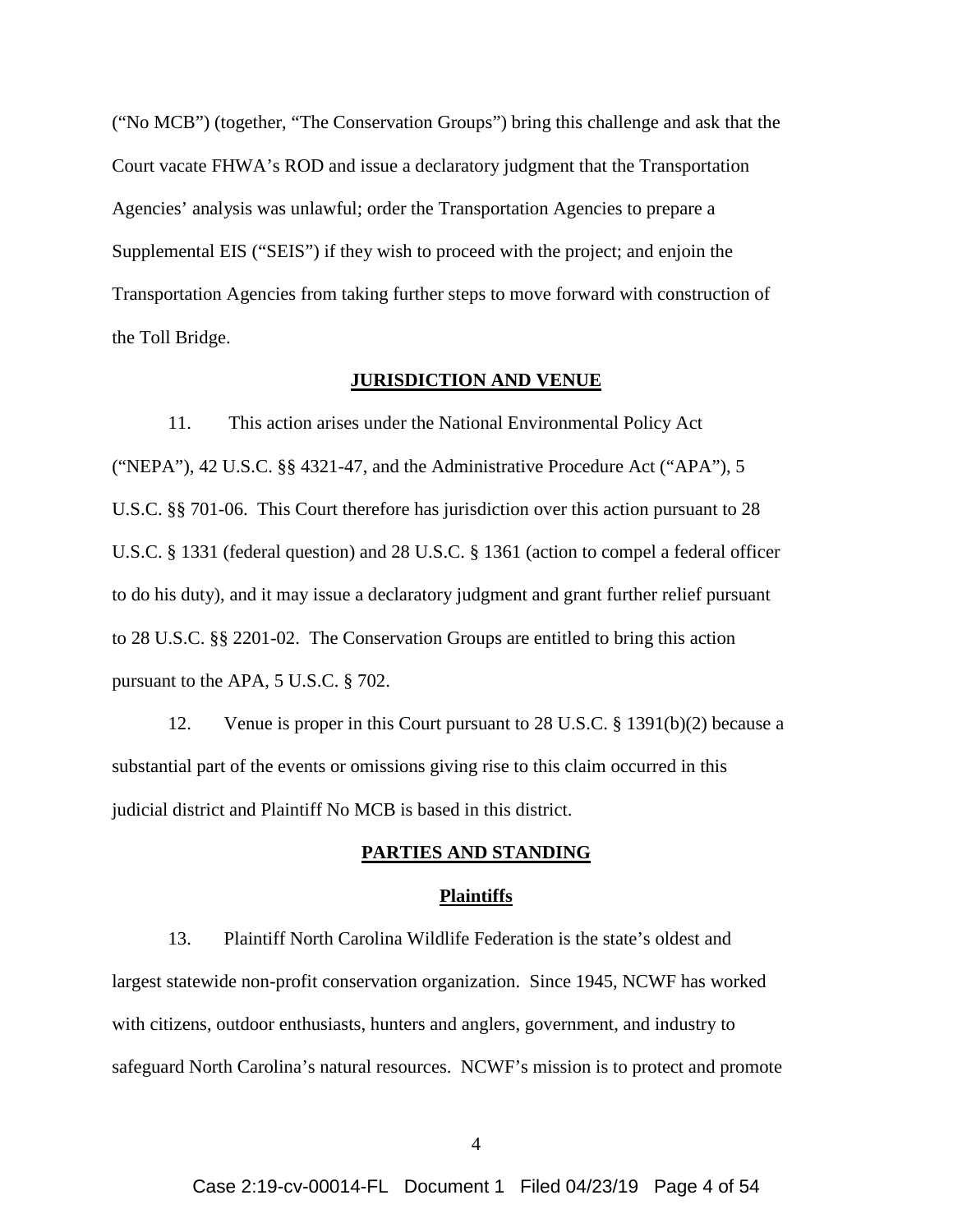natural areas throughout the state—not only as habitat for native wildlife, but also as recreational, hunting, fishing, and wildlife observation areas for its dedicated and passionate members.

14. NCWF is headquartered in Raleigh, North Carolina, and works on wildlife and habitat issues throughout the state. NCWF has over four dozen affiliates, thirteen chapters, and more than a quarter million hunters and anglers subscribed to its Camo Coalition.

15. NCWF works collectively to preserve wild places and species through policy and protection work, research, education, and direct hands-on conservation projects.

16. NCWF has numerous members in Currituck County. NCWF has members who visit, recreate, fish and hunt, observe wildlife, photograph, and otherwise use and enjoy the Currituck Sound and Outer Banks.

17. NCWF and its members have been actively opposed to the proposed Mid-Currituck Bridge. NCWF and its members have participated in the NEPA process and submitted comments on the project through counsel.

18. Plaintiff No MCB, formed in 2009, is an organization made up of more than 50 Currituck County residents, visitors, and property and business owners opposed to the construction of the Mid-Currituck Bridge. No MCB is based in Currituck County.

19. The mission of No MCB is to protect the unique natural environment of the Currituck mainland and the northern Outer Banks, including the area's fish spawning habitat, migratory bird habitat, wetlands, and beaches. No MCB believes that there are more cost effective, and less environmentally damaging ways to addresses summertime traffic congestion that have been pushed aside in favor of this politically influenced project.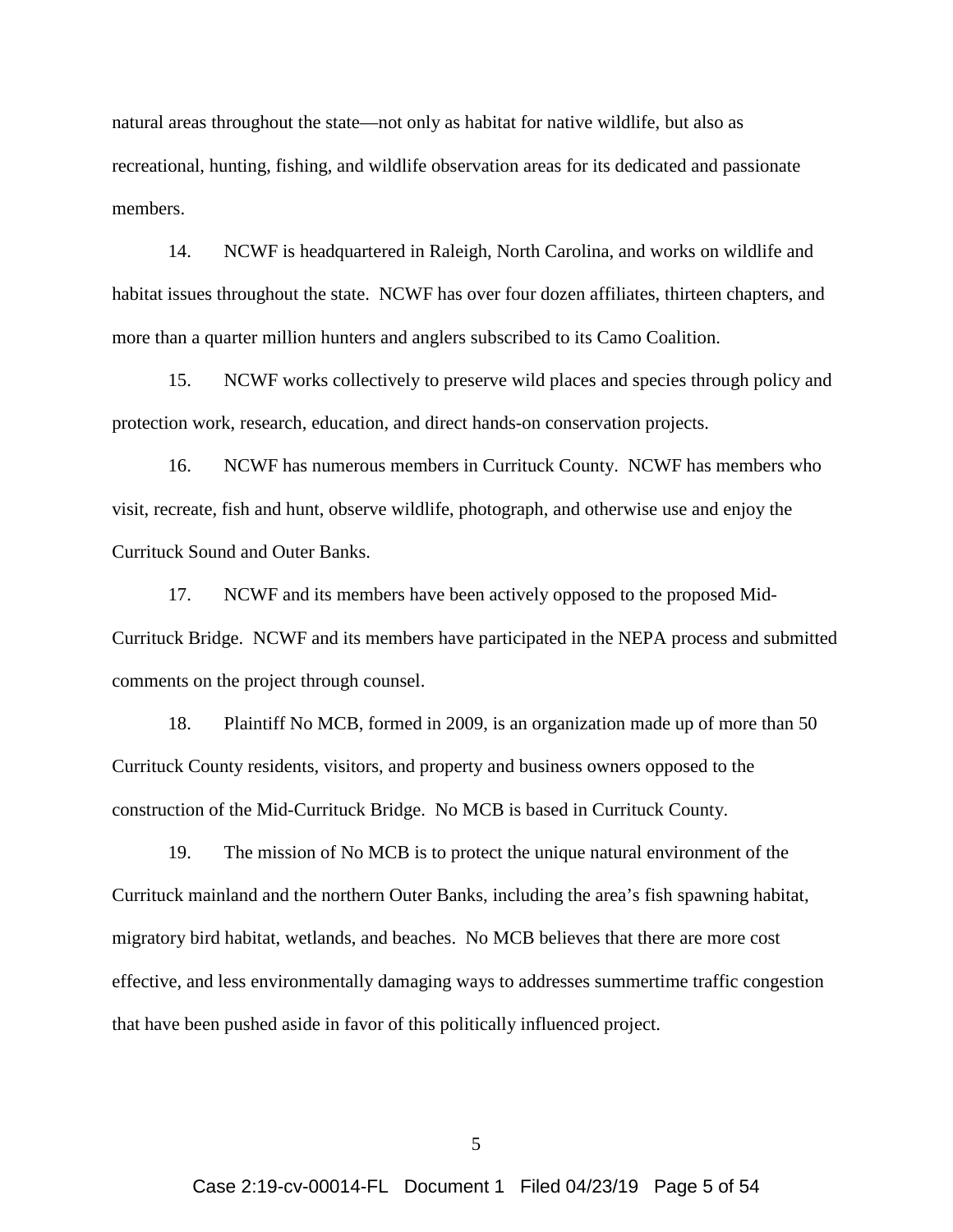20. No MCB has members who live and work on both sides of the Currituck Sound in areas that would be affected by the proposed Bridge. No MCB has members who visit, recreate, photograph, and otherwise use and enjoy the Currituck Sound and Outer Banks.

21. No MCB and its members have been actively opposed to the proposed Mid-Currituck Bridge for over nine years.

22. No MCB and its members have actively monitored the project and convened multiple local meetings about the Bridge. No MCB members have travelled to Raleigh to express their opposition to the proposed Toll Bridge at the North Carolina General Assembly and to members of Defendant NCDOT. No MCB and its members have participated in the NEPA process and submitted comments on the project through counsel.

23. The Transportation Agencies' proposed Toll Bridge would destroy and degrade important coastal and wetlands habitat in Currituck Sound, harm species that depend on that habitat for survival, and spur further development in ecologically sensitive areas of Currituck County. The Toll Bridge would thereby directly, adversely, and irreparably injure NCWF, No MCB, and their members and staff.

#### **Defendants**

24. Defendant NCDOT is an agency of the state of North Carolina. NCDOT prepared the FEIS and ROD challenged in this action, and is relying on these NEPA documents to pursue construction of the Mid-Currituck Bridge.

25. Defendant James H. Trogdon III is the Secretary of NCDOT. He is sued in his official capacity.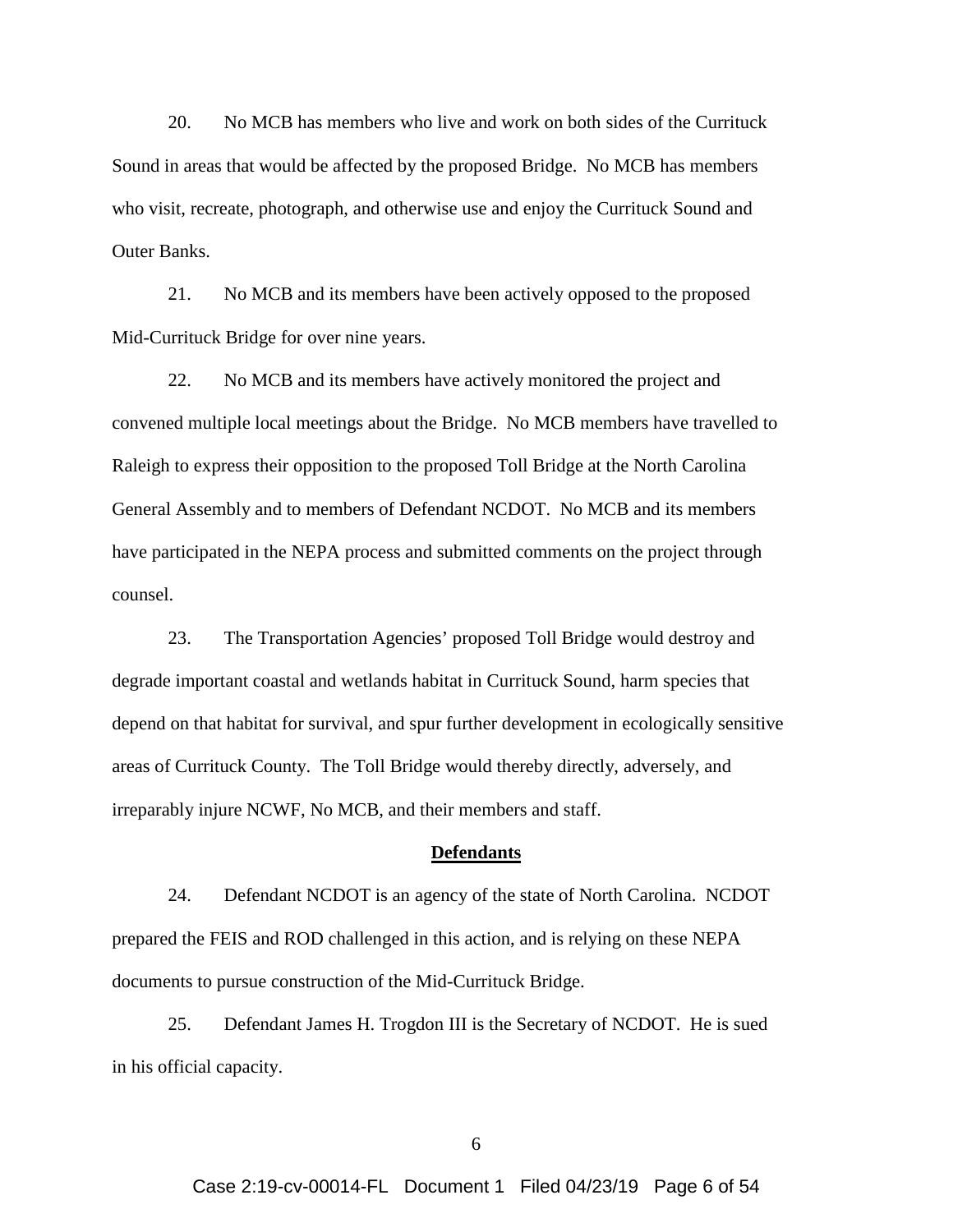26. Defendant FHWA is a subordinate federal agency within the U.S. Department of Transportation. FHWA was responsible for overseeing the completion of the EIS and ROD and for ensuring that these documents complied with federal law. FHWA is the federal agency that took most of the final agency actions challenged herein by issuing or adopting the inadequate NEPA documents that are challenged in this action. FHWA issued or adopted these documents through its North Carolina Division office in Raleigh, North Carolina.

27. Defendant Edward Parker is the North Carolina Division Assistant Division Administrator for FHWA, and is sued in his official capacity as the head of FHWA's North Carolina Division Office. Assistant Administrator Parker had the ultimate responsibility for FHWA's approval of the inadequate EIS and ROD challenged in this action, and for FHWA's decision to proceed with the challenged project despite the inadequate assessments.

## **FEDERAL STATUTORY AND REGULATORY BACKGROUND**

#### **National Environmental Policy Act ("NEPA")**

28. NEPA requires a federal agency to prepare and adopt an EIS before undertaking a major action that would significantly affect the quality of the human environment. 42 U.S.C. § 4332(2)(C).

29. To implement the requirements of the statute, the Council on Environmental Quality ("CEQ") has promulgated NEPA regulations that are applicable to all federal agencies. *See* 40 C.F.R. §§ 1500-1508. In addition, FHWA has established NEPA regulations for highway projects. 23 C.F.R. § 771.

30. The EIS requirement serves both internal and external functions. Internally, preparing an EIS ensures that the agency takes a hard look at the direct, indirect, and cumulative environmental impacts of the proposed action. It also guarantees that the agency will consider a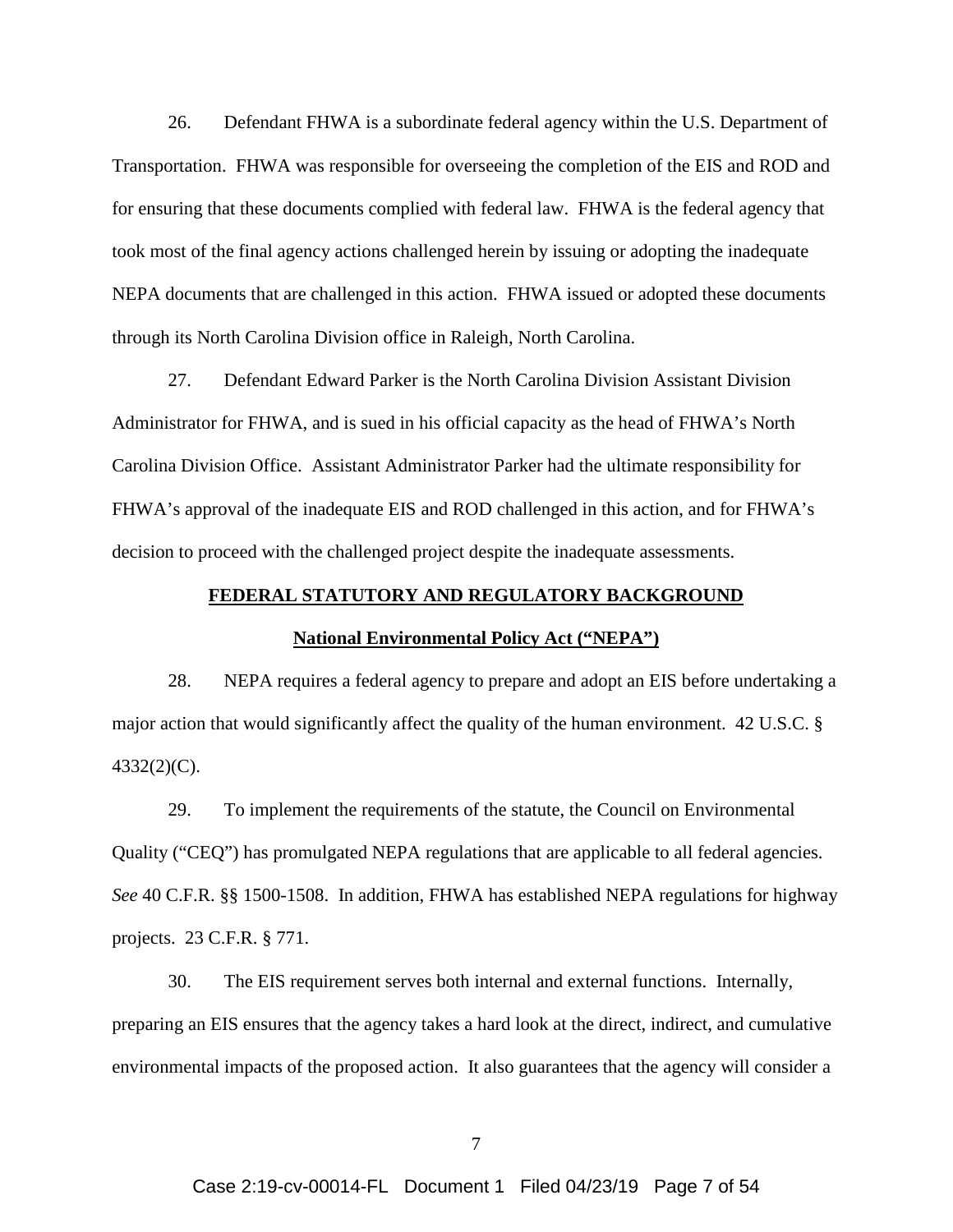range of reasonable alternatives to accomplish the underlying goals of the proposed action—including options that may have fewer adverse impacts on the environment before deciding whether to undertake the project as originally proposed. Externally, the EIS provides detailed public information about the proposed action, its impacts, and reasonable alternatives, so that the public and other government agencies may be informed participants in the decision-making process.

31. The purpose of NEPA documents is to "serve as the means of assessing the environmental impact of proposed agency actions, rather than justifying decisions already made." 40 C.F.R.  $\S$  1502.2(g). To this end, NEPA requires that information be made available to "public officials and citizens before decisions are made and before actions are taken." *Id.* § 1500.1(b).

32. NEPA regulations require than an EIS contain a statement regarding the proposed action that "briefly specif[ies] the underlying purpose and need to which the agency is responding in proposing the alternatives including the proposed action." *Id.* § 1502.13.

33. NEPA also requires that an EIS include a "detailed statement" regarding "alternatives to the proposed action." 42 U.S.C.  $\S$  4332(2)(C)(iii). In preparing this statement, an agency must rigorously explore and objectively evaluate all reasonable alternatives that could achieve the underlying project purpose. 40 C.F.R. § 1502.14(a).

34. This alternatives analysis is "the heart of the environmental impact statement" and should "present the environmental impacts of the proposal and the alternatives in comparative form, thus sharply defining the issues and providing a clear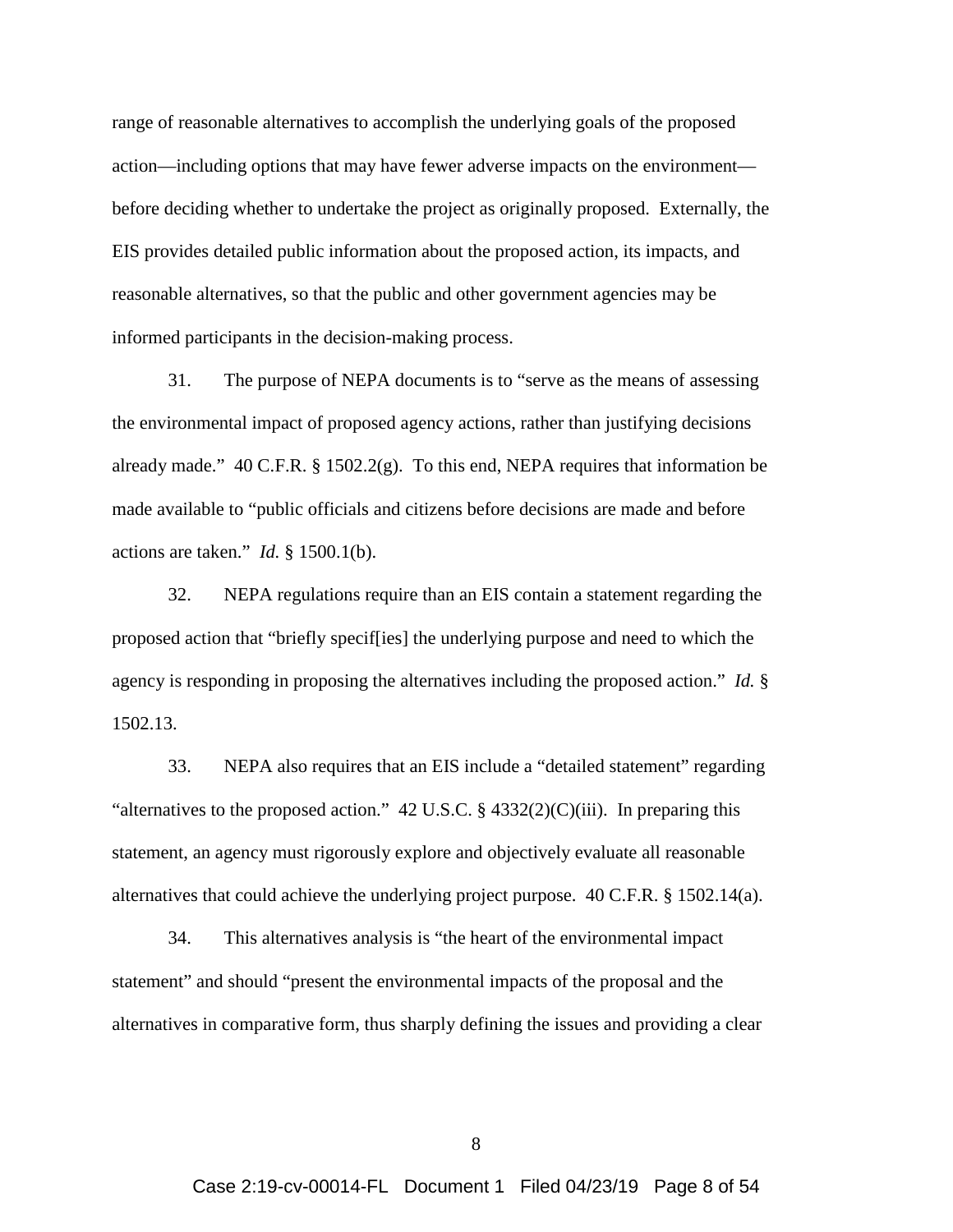basis for choice among options by the decision-maker and the public." *Id.* § 1502.14. Only those alternatives that are deemed unreasonable can be eliminated from study. *Id.* 

35. NEPA further requires that decisions be based on "high quality" information. *Id.* § 1500.1(b). "Accurate scientific analysis, expert agency comments, and public scrutiny are essential to implementing NEPA." *Id*. This requirement ensures that "the agency will not act on incomplete information, only to regret its decision after it is too late to correct." *Marsh v. Or. Natural. Res. Council*, 490 U.S. 360, 371 (1989). The broad dissemination of information mandated by NEPA is intended to allow the public to react to the effects of a proposed action at a meaningful time. *Id.*

36. The "effects" of the various project alternatives that must be discussed in an EIS include, among other considerations, direct, indirect, and cumulative effects. 40 C.F.R. §§ 1502.16, 1508.7.

37. The NEPA regulations define "direct effects" as effects "which are caused by the action and occur at the same time and place." *Id.* § 1508.8(a).

38. NEPA regulations define "indirect effects" as effects "which are caused by the action and are later in time or farther removed in distance, but still reasonably foreseeable." *Id.* § 1508.8(b). Further, indirect effects may include "growth inducing effects and other effects related to induced changes in the pattern of land use, population density or growth rate, and related effects on air and water and other natural systems, including ecosystems." *Id.*

39. NEPA regulations define "cumulative impact" as the "impact on the environment which results from the incremental impact of the action when added to other past, present, and reasonably foreseeable future actions regardless of what agency or person undertakes such other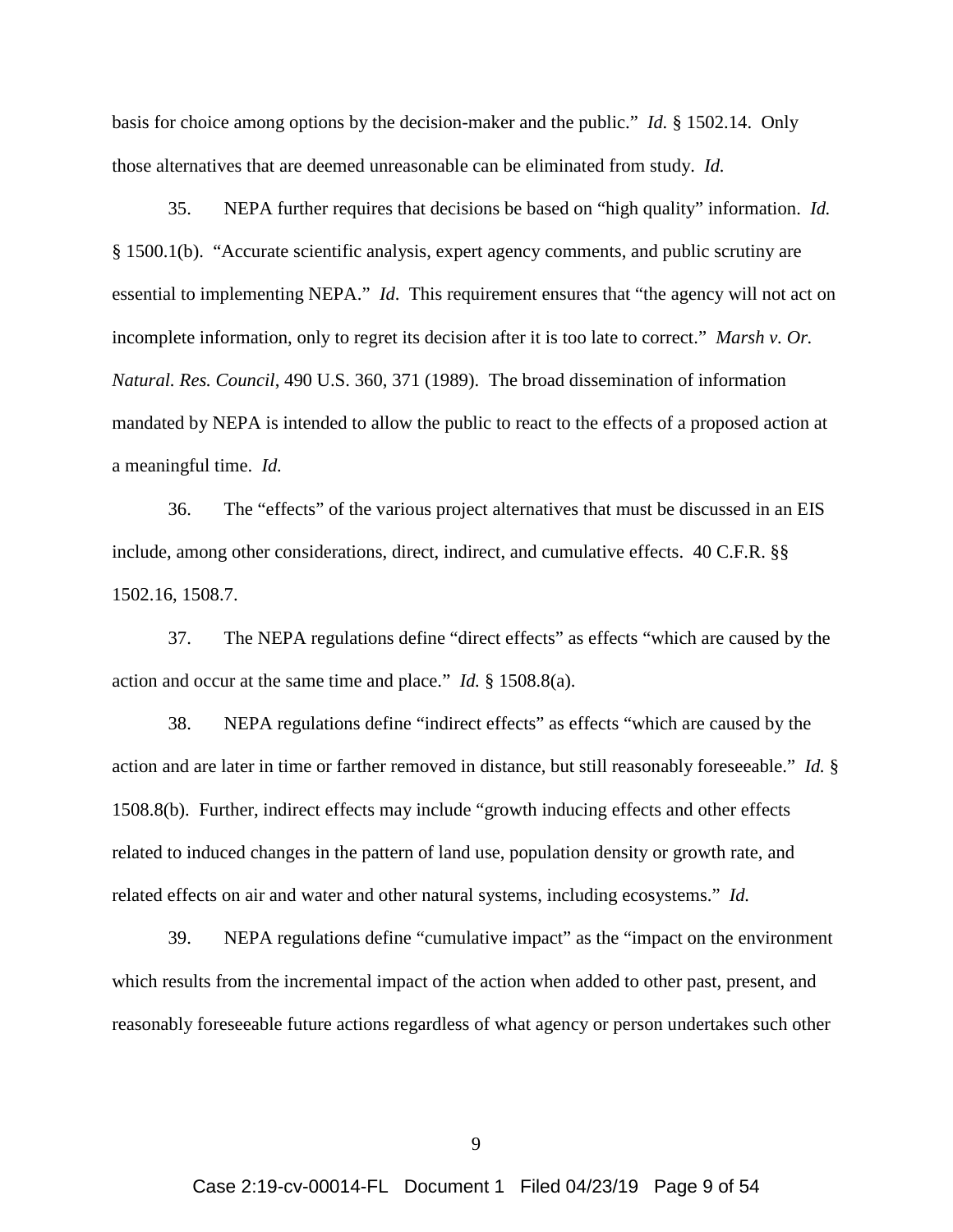actions. Cumulative impacts can result from individual minor but collectively significant actions taking place over a period of time. *Id.* § 1508.7.

40. FHWA NEPA regulations specifically provide that if major steps to advance the action have not occurred within three years after the approval of the FEIS the applicant must prepare a written reevaluation of the FEIS. 23 C.F.R. § 771.129(b). The purpose of this evaluation is to determine whether or not an SEIS, or new EIS altogether is needed. *Id.*

41. A federal agency's obligation to evaluate the environmental impacts of a proposed action using high-quality and up-to-date information continues through the NEPA review process, including after an EIS has been finalized. An agency must prepare an SEIS if "[t]he agency makes substantial changes in the proposed action that are relevant to environmental concerns" or if "[t]here are significant new circumstances or information relevant to environmental concerns and bearing on the proposed action or its impacts." 40 C.F.R. § 1502.9(c)(1)(i), (ii).

42. In determining whether to prepare an SEIS, the agency must take a "hard look at the proffered new information." *Hughes River Watershed Conservancy v. Glickman*, 81 F.3d 437, 443 (4th Cir. 1996). When new information creates a "seriously different picture of the project from what was previously envisioned" an SEIS is required to allow the public and other government agencies time to react and comment. *Id.*

43. The agency must "prepare, circulate, and file a supplement to [an EIS] in the same fashion (exclusive of scoping) as a draft and final statement." 40 C.F.R. §  $1502.9(c)(4)$ .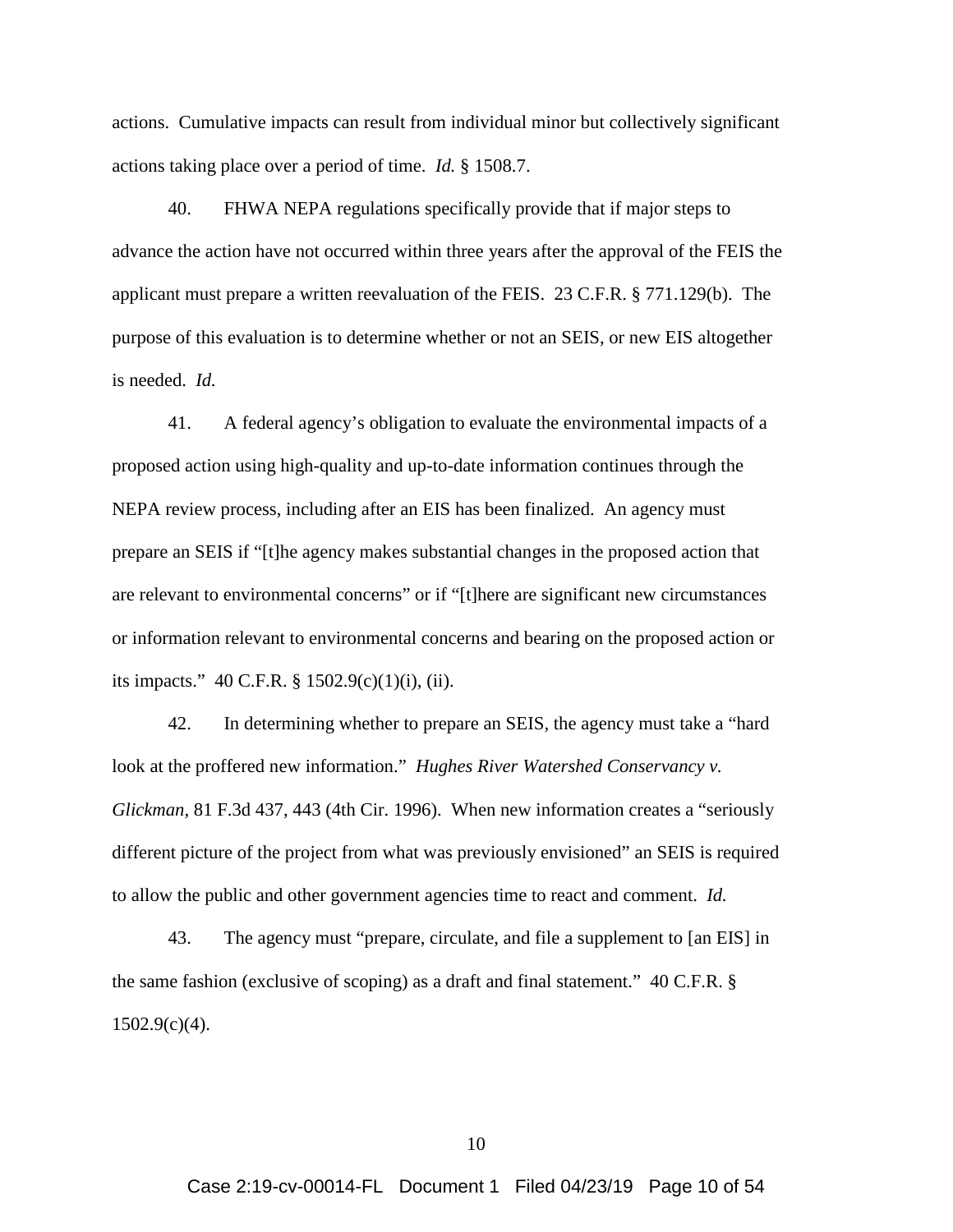#### **Administrative Procedure Act ("APA")**

44. The APA provides that a "person suffering legal wrong because of agency action, or adversely affected or aggrieved by agency action within the meaning of a relevant statute, is entitled to judicial review thereof." 5 U.S.C. § 702.

45. The APA provides that a court shall set aside agency "findings, conclusions, and actions" that are "arbitrary, capricious, an abuse of discretion, or otherwise not in accordance with law." 5 U.S.C. § 706(2)(A). The APA grants the reviewing court the authority to "compel agency action unlawfully withheld or unreasonably delayed." *Id.* § 706(1).

### **FACTS**

46. This lawsuit concerns the environmental impacts of a proposed toll bridge in Currituck County, North Carolina. The proposed Toll Bridge would extend 4.5 miles across the ecologically sensitive Currituck Sound, connecting the Currituck Outer Banks with the mainland.

47. The Toll Bridge is being carried out by the Transportation Agencies. The project will require a permit under section 404 of the Clean Water Act from the U.S. Army Corps of Engineers ("the Corps"), a permit from the United States Coastguard, a 401 Certification from the North Carolina Department of Environmental Quality's Division of Water Resources ("NCDWR"), and a North Carolina Coastal Area Management Act ("CAMA") major permit from the North Carolina Division of Coastal Management ("NCDCM").

48. With an estimated cost ranging from \$439.1 to \$605.4 million, the Toll Bridge would be the most expensive bridge ever built in North Carolina. Despite its enormous cost, the benefits of the project would be minimal, and the environmental consequences would be enormous.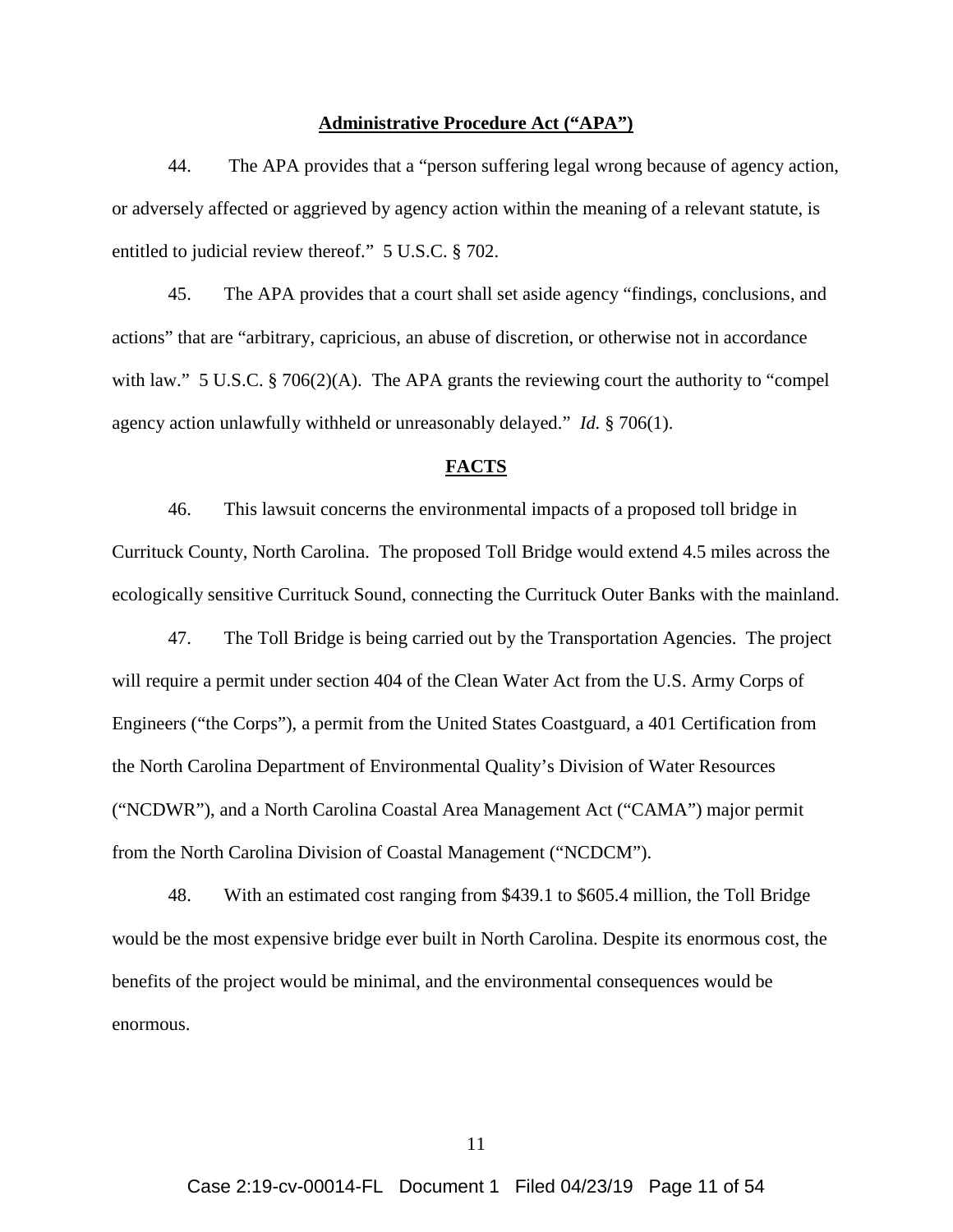49. In 2013, the Toll Bridge was stripped of its earmarked statutory funding source. The Toll Bridge then later failed to score highly enough to merit either statewide or regional funding in NCDOT's data-driven scoring process. The Toll Bridge thus managed to receive only local funding from Transportation Division 1, where it has been allocated \$172 million. The rest of the project cost must be made up by revenue generated from tolls, but the Transportation Agencies have yet to conduct an updated Traffic and Revenue study to determine the viability of toll funding.

50. One initial plan of finance prepared for NCDOT suggests that toll revenue must continue to be generated annually through 2073 in order to pay for the Toll Bridge. This plan ignores the fact that sea level rise will have significantly changed the North Outer Banks by 2073. Much of the development relied upon in NCDOT's models will be either underwater, or prone to frequent flooding, and the roads that lead to the Bridge will be equally vulnerable.

51. A bridge connecting a previously remote section of the Outer Banks is likely to have significant impacts on land use and development. And indeed, many local officials and realty companies have championed the Toll Bridge for the growth it will bring to the region. The additional development will place unprecedented stress on the area's natural resources.

52. By spurring additional growth and increasing visitation to the Northern Outer Banks, the Toll Bridge will also place more people and infrastructure on the vulnerable, hurricane and flood-prone barrier island, and will encourage development that limits marsh migration and natural adaptation to sea level rise.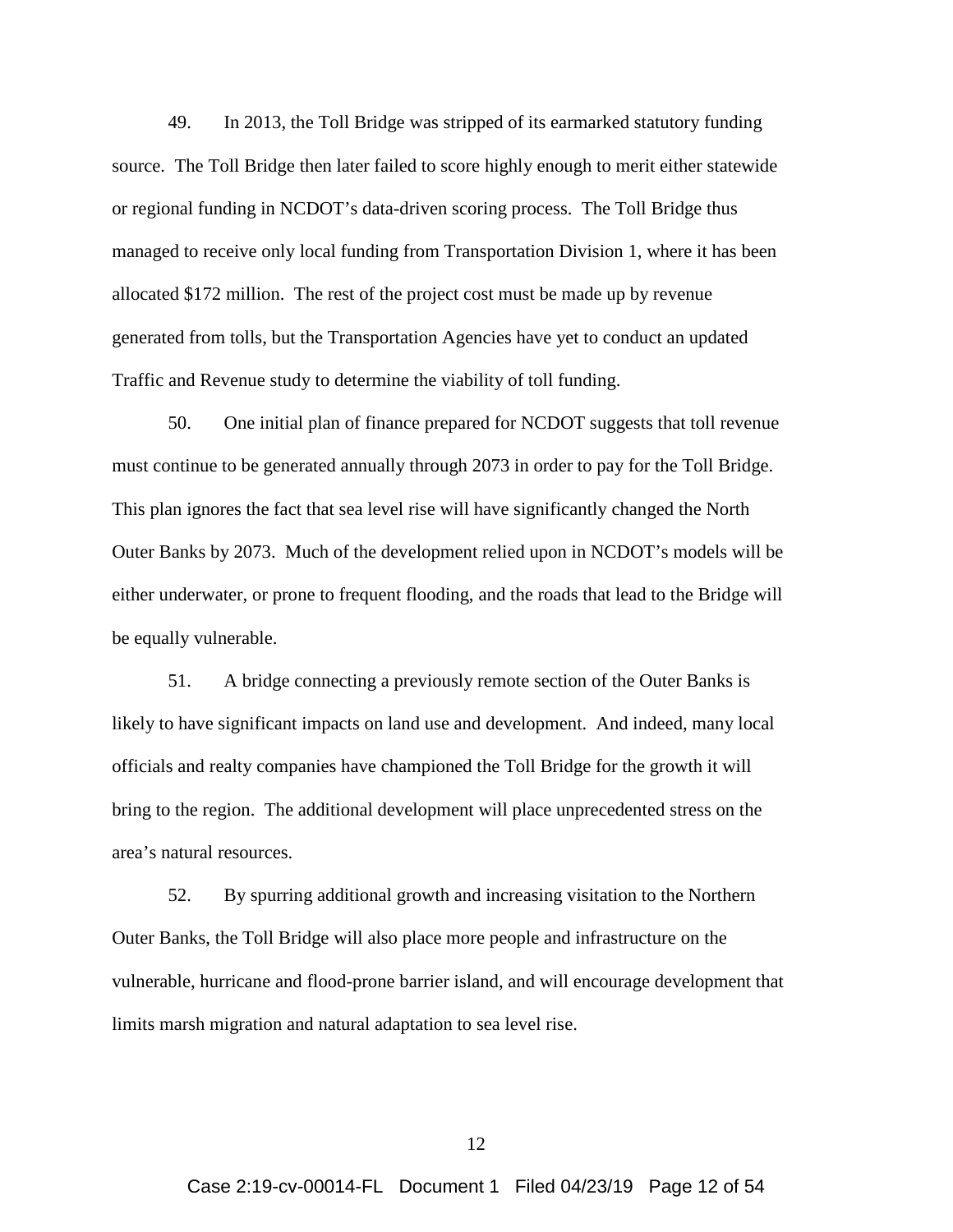53. The Toll Bridge would also have significant direct environmental effects and, according to the FEIS, would impact 22.8 acres of forest, 30.3 acres of farmland, 4.2 acres of wetlands, and 8.8 acres of shaded SAV. In addition, the Toll Bridge may impact four threatened and endangered species: the piping plover, West Indian manatee, loggerhead sea turtle, and rufa red knot.

### **Flawed Initial NEPA Review Process**

54. In March 1994, NCDOT began drafting a formal NEPA Scoping document for the Toll Bridge.

55. In May 1994, during the scoping process, NCDCM commented that because of the wealth of natural resources in the Currituck Sound, and the secondary impacts of increasing development in the area, "the bridge should be the last alternative considered." NCDCM noted that the secondary impacts of increased development needed to be "carefully considered." Other agencies, including the United States Fish and Wildlife Service ("USFWS"), concurred with NCDCM's assessment.

56. In July 1995, FHWA published a Notice of Intent to prepare an EIS for the Toll Bridge.

57. In August 1995, USFWS stated that construction of the Toll Bridge would "adversely affect wetlands and shallow estuarine waters in the project vicinity."

58. In 1996, the Transportation Agencies prepared an initial Draft Environmental Impact Statement ("DEIS") for the project.

59. In February 1996, the Corps expressed concern that the "No-Bridge Alternative" was not being evaluated at the same level of review as the bridge alternatives. The Corps also expressed doubt about "hurricane evacuation" and reduction of traffic congestion being used as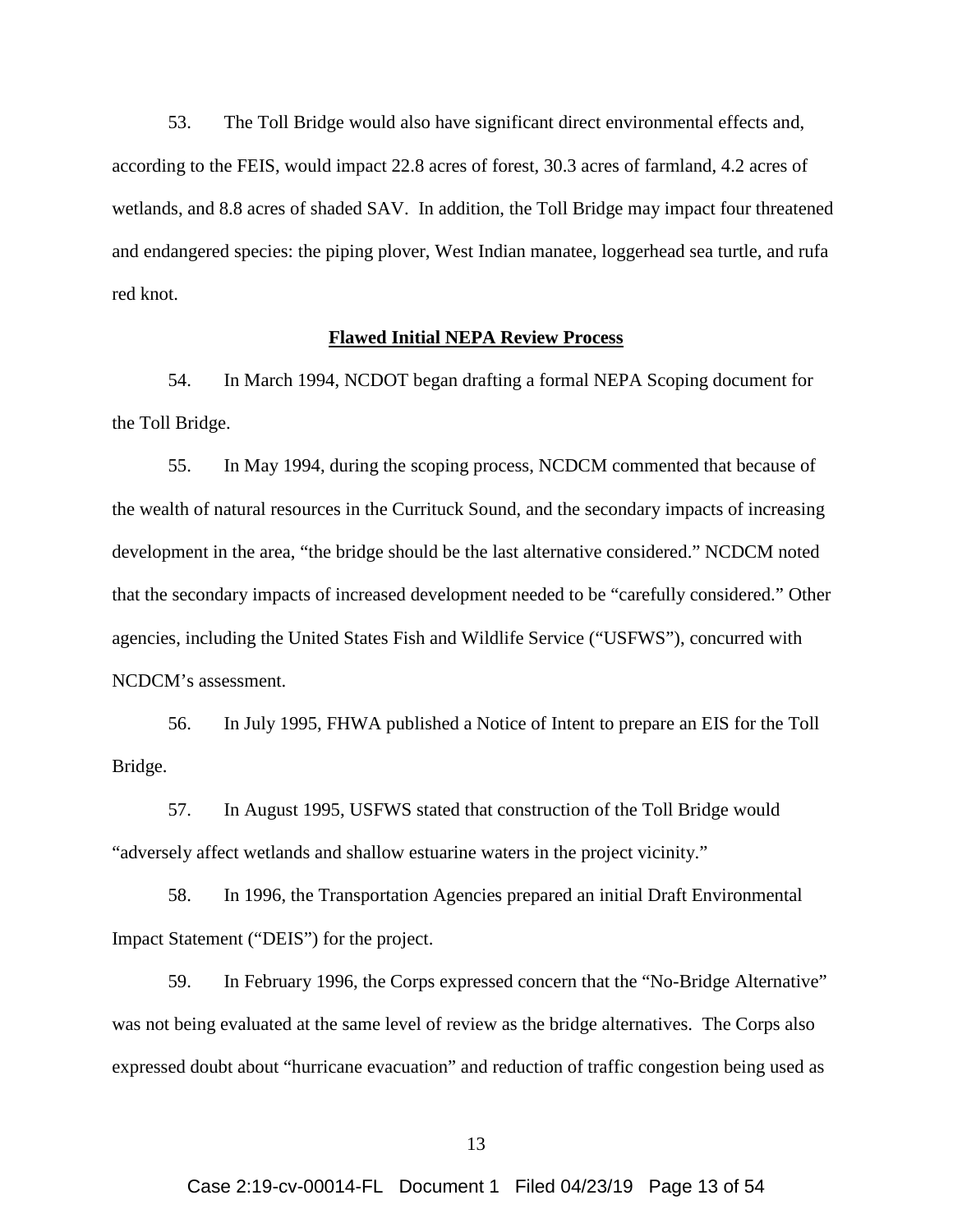purposes of the project because building a bridge would only increase the human presence on the Outer Banks and thus be counter-productive.

60. In 1997, NCDOT prepared a revised Purpose and Need Statement, which cited the project's primary purpose as reducing travel time and distance between the Currituck mainland and the Outer Banks. The revised statement designated the other three purposes—reducing traffic on NC 12 and US 158, providing access to public services, and increasing hurricane evacuation capacity— as "secondary purposes."

61. In May 1997, NCDOT, in response to a request by the Corps, released yet another revised Purpose and Need Statement which removed hurricane evacuation and potential traffic congestion reduction. The Corps then concurred with the Purpose and Need Statement, but in doing so reminded the Transportation Agencies that "avoidance and minimization of impacts to waters and wetlands must be undertaken to the maximum extent practicable."

62. Also in May 1997, the Toll Bridge was placed under North Carolina's Merger Process, through which a team of federal and state agencies were assembled to reach concurrence on the project's purpose and need, reasonable and feasible alternatives, preferred alternative, and avoidance and minimization of environmental impacts.

63. The State Division of Water Quality ("DWQ")<sup>[1](#page-13-0)</sup> refused to concur with the statement of Purpose and Need, stating that a public need had not been demonstrated for the Toll Bridge, and, that, in regards to the environmental harms the project would cause, the Toll Bridge "would easily cause more problems than it could solve."

<span id="page-13-0"></span> $1$  DWQ is now known as the Division of Water Resources ("DWR").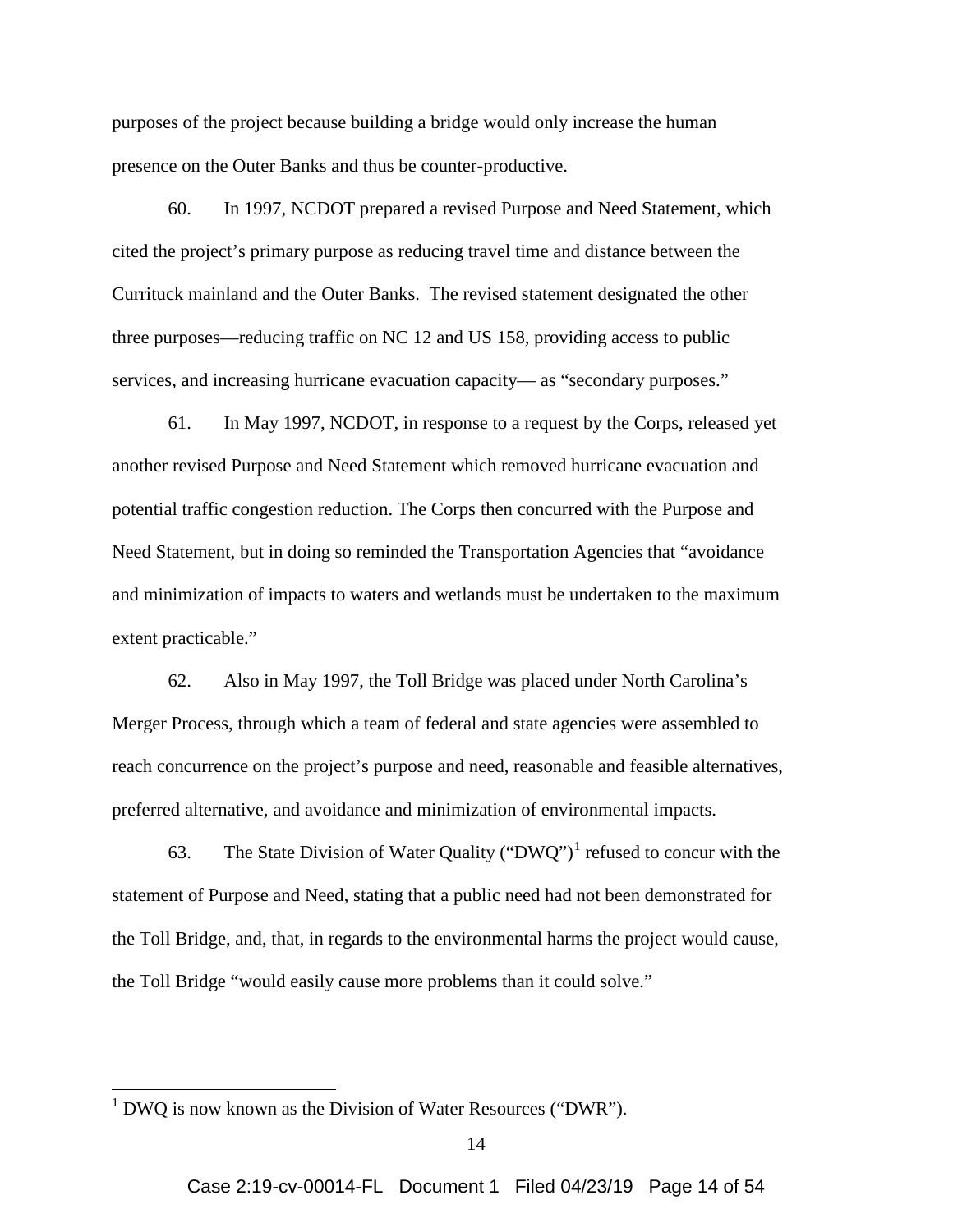64. The National Oceanic and Atmospheric Association ("NOAA") also refused to concur with the selection of the five bridge alternatives as the only feasible and practical alternatives, noting that construction of a bridge was "not the least environmentally damaging alternative."

65. EPA refused to concur and questioned the support of any alternative that would spur "levels of Outer Banks development incompatible with long-term environmental quality." EPA also noted that it was inconsistent that the DEIS included reduced travel costs as a purpose of the project while also intending to fund the project with tolls.

66. USFWS expressed similar concerns and emphasized that the DEIS "should present clear and compelling needs for a new bridge which are distinct from the effects of its construction." It also questioned the fact that the DEIS failed to consider the five dismissed nonbridge alternatives in combination.

67. The National Marine Fisheries Service ("NMFS") stated its concern that the DEIS did not include a detailed analysis of the no-build alternatives.

68. State agencies, including the NCDCM, the Division of Marine Fisheries ("NCDMF"), and the Division of Parks and Recreation all noted concerns about the purposes of the project.

69. NCDCM concluded that the Bridge would reduce traffic in the short-term only, stating that "[f]uture development that will be allowed by the bridge will result in congestion on NC-12 returning to or exceeding current levels by the year 2020."

70. NCDMF stated that it "continues to be concerned with the secondary and cumulative impacts associated with the bridge alternatives."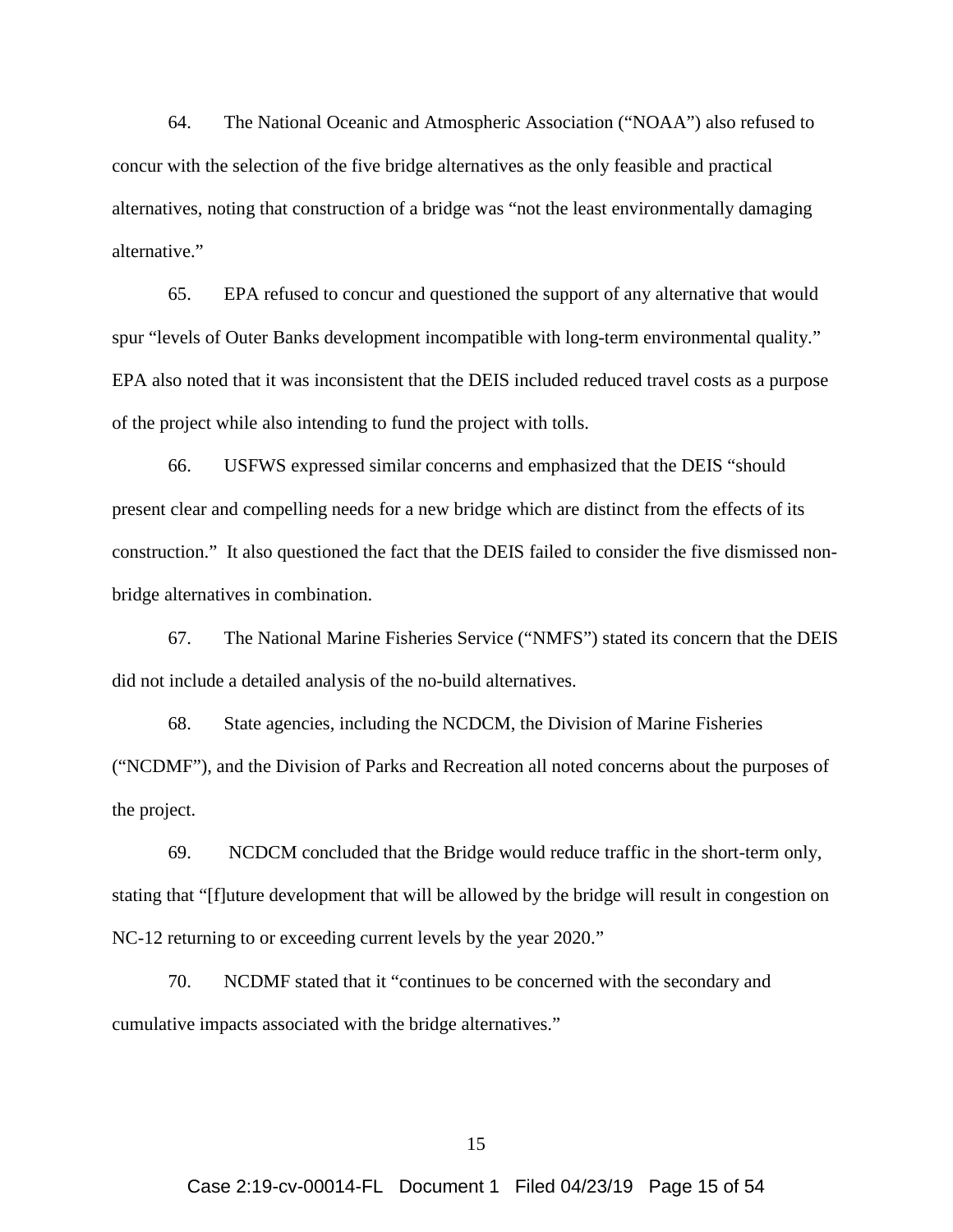71. The Division of Parks and Recreation noted concerns about both primary and indirect impacts of the project, stating that the environmental costs of the project "far outweigh" the primary benefits of the project, and that therefore the Division "strongly support[s] either the No-Build or No-Bridge Alternative."

72. DWQ also raised strong objections to the Purpose and Need Statement and the Reasonable and Feasible Alternatives, and stated that the DEIS provided insufficient information to proceed to a FEIS, and that a Supplemental DEIS should be prepared to address the raised concerns.

73. Subsequent to this slew of concerns, in 1998, the Transportation Agencies completed a second DEIS for the Toll Bridge.

74. The 1998 DEIS cited four purposes for the project: (1) to reduce travel times between the Currituck mainland and Outer Banks; (2) to provide better public services on the Outer Banks; (3) to reduce traffic congestion on US 158 and NC 12; and (4) to improve hurricane evacuation.

75. The 1998 DEIS included alternatives consisting of no-build, nine bridge alternatives, and five no-bridge alternatives.

76. The 1998 DEIS for the proposed Toll Bridge stated that the Bridge would induce a significant increase in development along the Currituck Outer Banks and the rest of the project area. For example, the 1998 DEIS estimated that "the bridge would allow an estimated 2,473 additional homes along the Outer Banks." Nevertheless, the 1998 DEIS concluded that the indirect and cumulative impacts caused by the increased development "would be similar for the Bridge and No-Build Alternatives."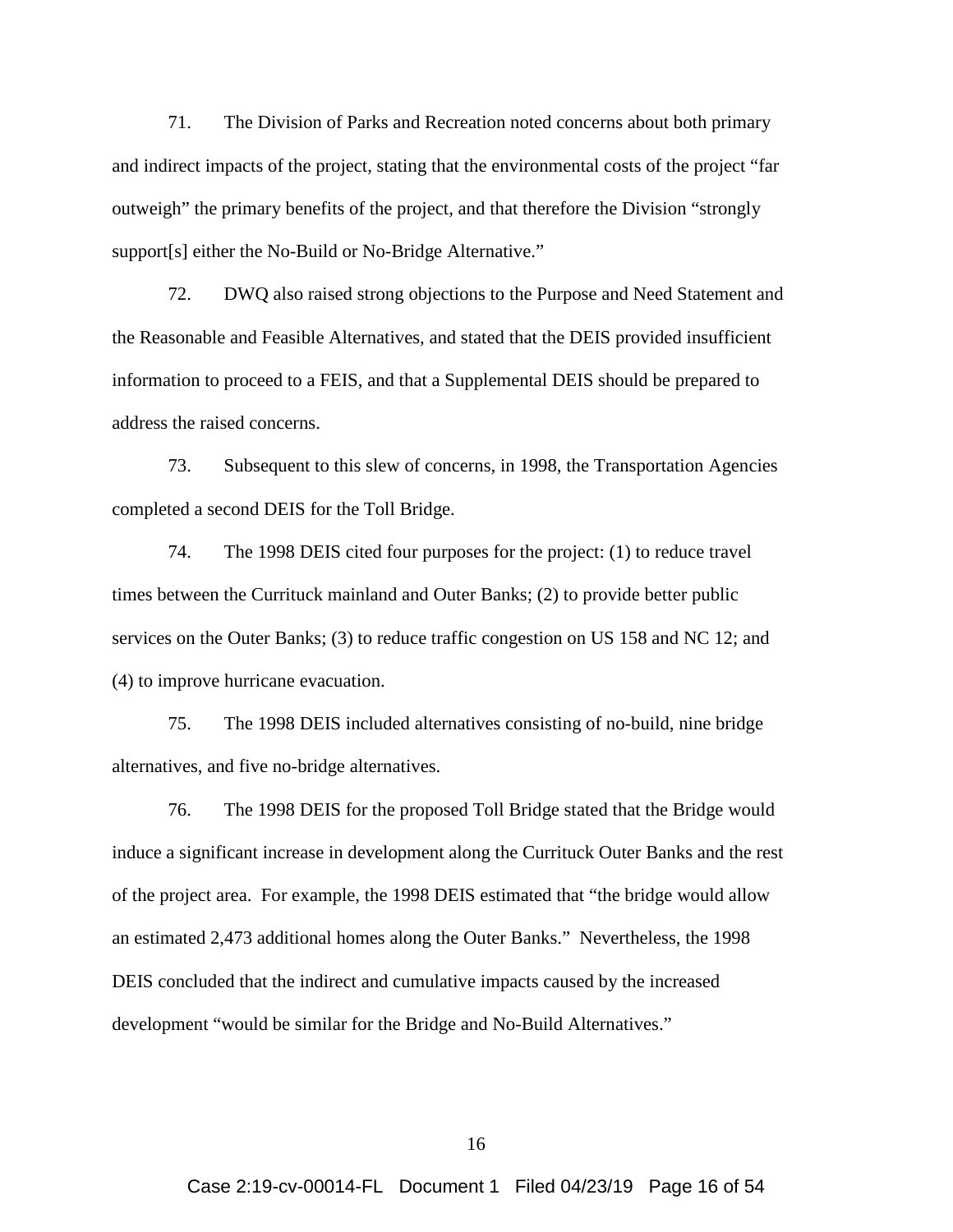77. Despite continued overwhelming objections from resource agencies, the Transportation Agencies approved the DEIS without agency concurrence on reasonable and and feasible alternatives.

78. In August 1998, after public hearings were held in which 61 of 66 speakers spoke in opposition to the project, the Transportation Agencies decided to put the project on hold.

## **Development of the Current EIS and ROD**

79. Two years later, a few powerful politicians led by Senator Marc Basnight began renewed efforts to push the project forward by re-emphasizing the hurricane evacuation and transportation purposes, and reaching out to state and federal agencies regarding the project.

80. On August 16, 2001, NCDOT announced that it was reactivating the Bridge project. It noted that it would restart the NEPA process with Scoping and would work towards preparing a Supplemental EIS.

81. In November 2003, after protracted debate about the inclusion of hurricane evacuation as a valid purpose and need for the project, the Transportation Agencies and project team agencies reached a tentative agreement on a new Purpose and Need Statement that included hurricane evacuation so long as its need was "supported by empirical data" from a hurricane evacuation model being prepared by the Corps.

82. In 2006, the North Carolina Turnpike Authority ("NCTA" or "Turnpike Authority") took over agency jurisdiction for the project. N.C. Senator Basnight stated this change was made to "remove obstacles that have delayed the bridge" because the Authority "has the ability to work with the private sector to expedite the project."

83. In April 2009, the Authority signed a Pre-Development Agreement with the Currituck Development Group, LLC, to design, build, help finance, operate, and maintain the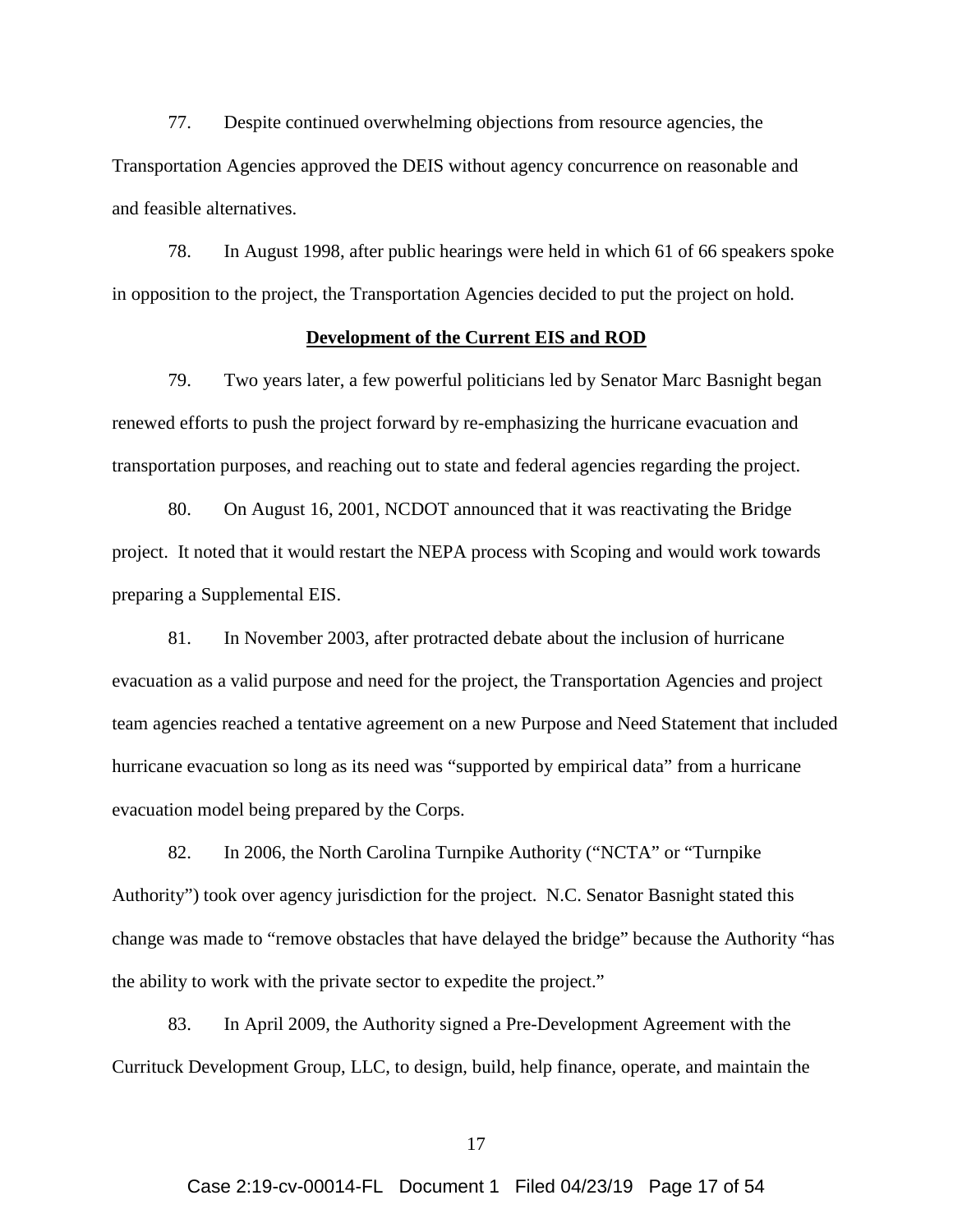bridge. At the same time, Senator Basnight successfully championed legislation which earmarked \$35 million to be allocated annually for the next 30 years to support funding of the Bridge.

### *2010 Draft EIS*

84. The Transportation Agencies issued a third DEIS in March 2010. The 2010 DEIS identifies MCB4, a toll bridge across Currituck Sound, as the Recommended Alternative.

85. The 2010 DEIS identifies three needs that the project would address: (1) the need to reduce congestion along US 158 and NC 12; (2) the need to reduce travel times "between the Currituck County mainland and the Currituck County Outer Banks"; and (3) the need to reduce hurricane evacuation times from the areas along the Outer Banks currently accessible via US 158 and NC 12.

86. In support of the hurricane evacuation need, the 2010 DEIS cites North Carolina's 18 hour statewide hurricane evacuation clearance time standard, N.C. GEN. STAT. § 136-102.7. The DEIS stated that the state standard was already exceeded at 27 hours in 2007 for evacuees leaving the Outer Banks via NC 168 and US 158, and that traffic forecasts indicated clearance time would be 36 hours by 2035.

87. As evidence of the travel time and congestion needs, the 2010 DEIS cites traffic congestion projections for the year 2035. These projections assumed that traffic volume along NC 12 and US 158 would double by 2035 and produce serious delays during summer weekend days.

88. By contrast, and without explanation, the 2010 DEIS incorporates a 2007 Preliminary Traffic and Revenue Report which notes that traffic volumes along US 158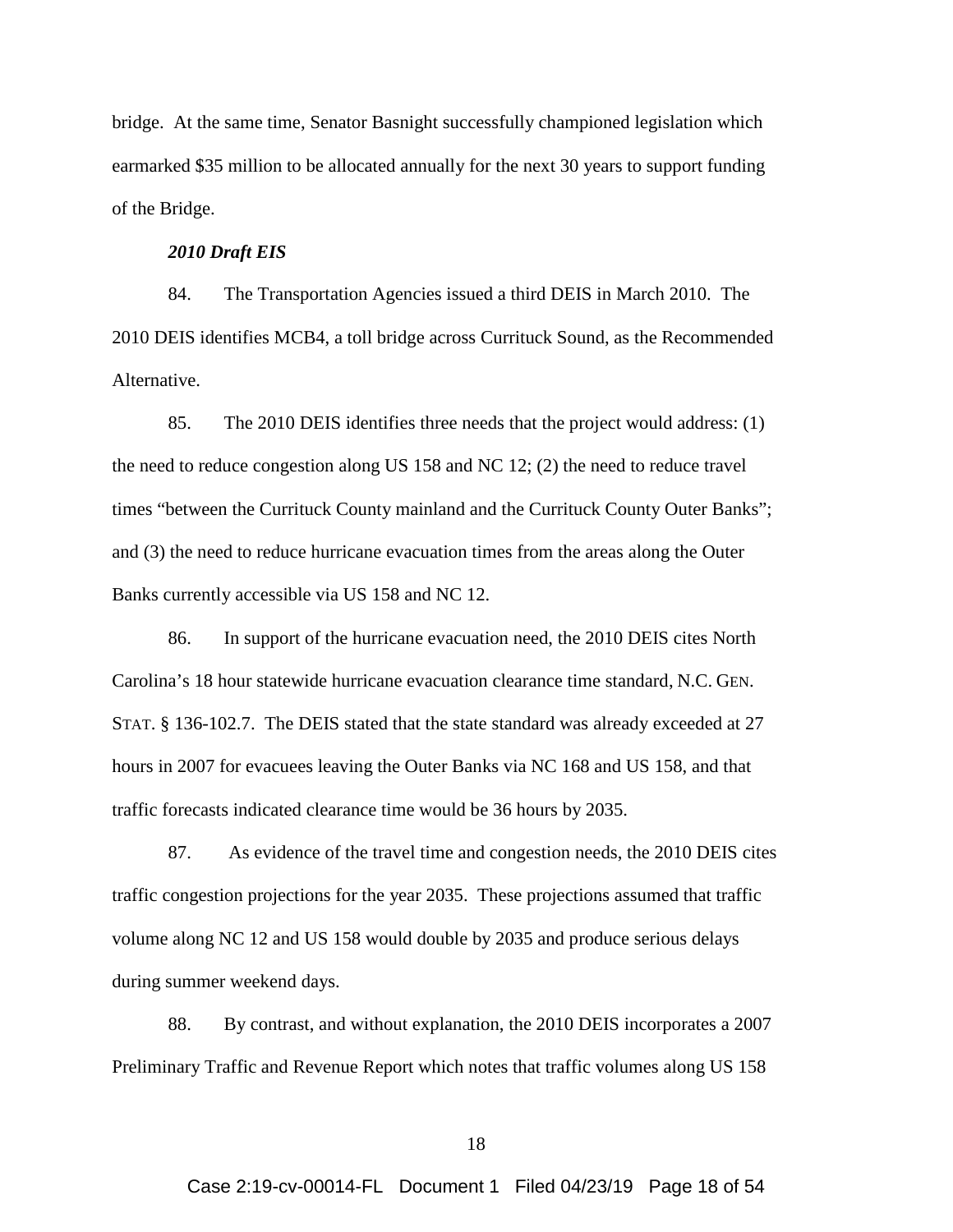had "exhibited little growth in the most recent five year period" and that "[t]raffic levels on NC 12 between Southern Shores and Corolla appeared to be down," possibly indicating that "congestion along this road has reached a saturation point and become a deterrent to traffic growth." The DEIS included no analysis to resolve these inconsistent findings.

89. The 2010 DEIS relies on a 2035 Traffic Alternatives Report that depicts the same number of cars travelling through the project area to the Outer Banks under both the "Build" and "No Build" scenarios.

90. The 2010 DEIS concludes that "the extent of development on the Outer Banks by 2035 would be the same with or without the bridge." In the same document, the Transportation Agencies state that the "lack of transportation improvements and associated growing congestion could constrain development under the No-Build Alternative." No attempt is made in the document to resolve these inconsistent assumptions.

91. The 2010 DEIS includes five detailed study alternatives. One of these alternatives, Improve Existing Roads 2 or "ER-2", involves widening the Wright Memorial Bridge, US 158 and NC 12 and constructing an interchange between US 158 and NC 12 on the Outer Banks. The other four alternatives selected for detailed study were bridges, known as MCB2/C1, MCB2/C2, MCB4/C1, and MCB4C2. Bridge Corridor C1 would connect with NC 12 at the intersection approximately 2 miles north of the Albacore Street retail area, while bridge corridor C2 would connect with NC 12 approximately 0.5 miles south of this area.

92. The 2010 DEIS briefly considers alternatives including bus transit, ferry service, shifting rental times, and transportation system management alternatives, but then explains they were eliminated from detailed consideration because they would make only "a minimal reduction in congestion and travel time."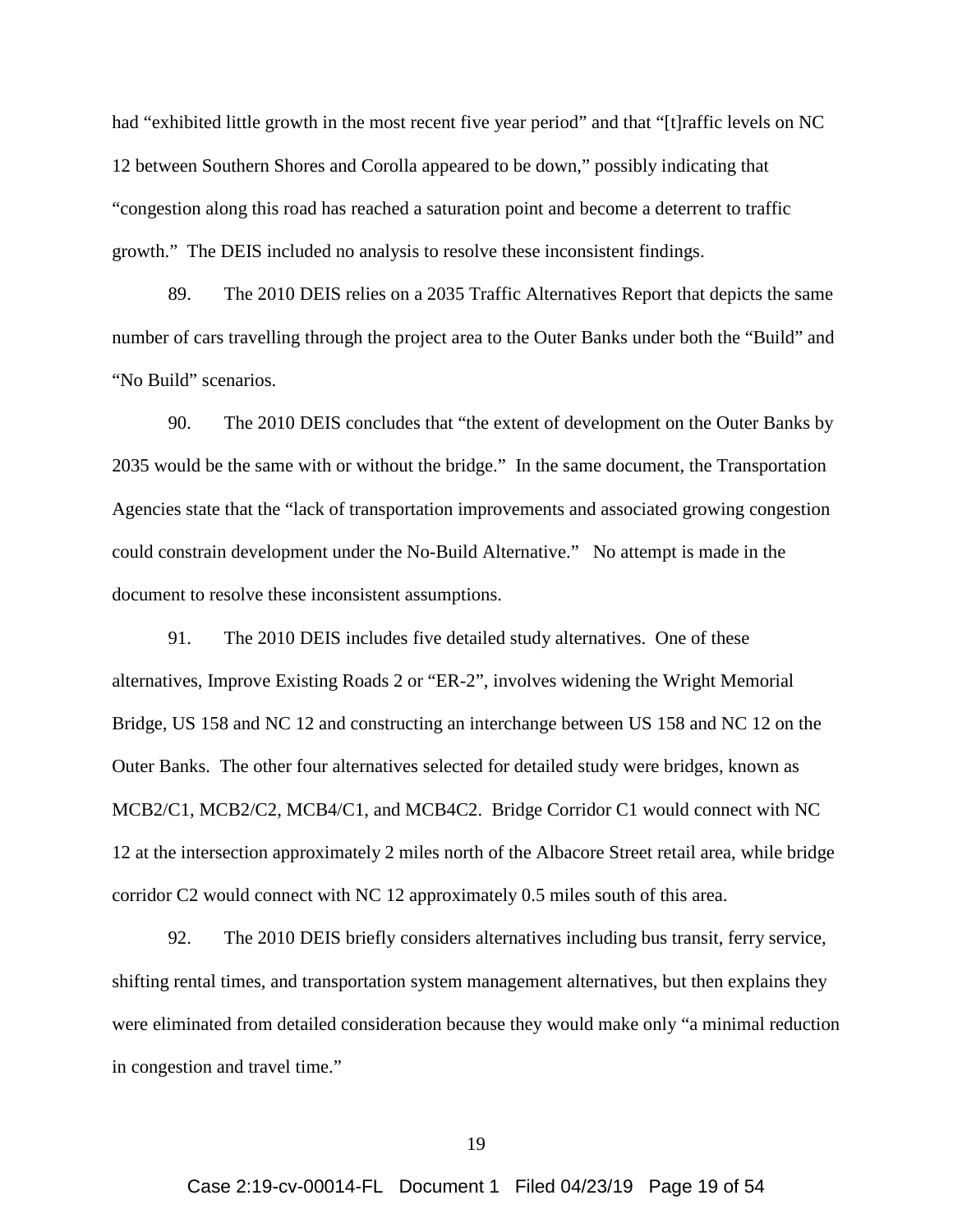93. The 2010 DEIS eliminates the ferry service alternative from consideration based on the finding that it would be costly and ineffective and would require dredging of the Currituck Sound. The DEIS did not consider whether modern, shallow ferries could meet the project purpose.

94. The 2010 DEIS eliminates a bus transit service alternative after concluding that it would result in only "minimal" benefits.

95. This conclusion was based on the assumption that a bus, "under uncongested conditions takes longer to make this trip than an automobile under worstcase congested conditions." The DEIS does not include data supporting this assumption or consider the addition of bus lanes to certain road segments. The DEIS also did not consider a tram.

96. The 2010 DEIS eliminates the option of shifting vacation home rental switch over times after concluding that it only had a "minimal" impact on congestion.

97. The shifting rental times alternative would shift rental change-over-days from a distribution where 70% of turnovers are on Saturdays and 25% on Sundays to an even distribution on Fridays, Saturdays, and Sundays. The 2009 Alternatives Screening Report found that this change would result in a 28% reduction in summer weekend congestion.

98. The Transportation Agencies' conclusion that the shifting rental times alternative would only have a "minimal" impact on congestion was based on averaging the impact the alternative would have across all days and all seasons. This approach obscures the fact that the shifting rental times alternative was extremely effective for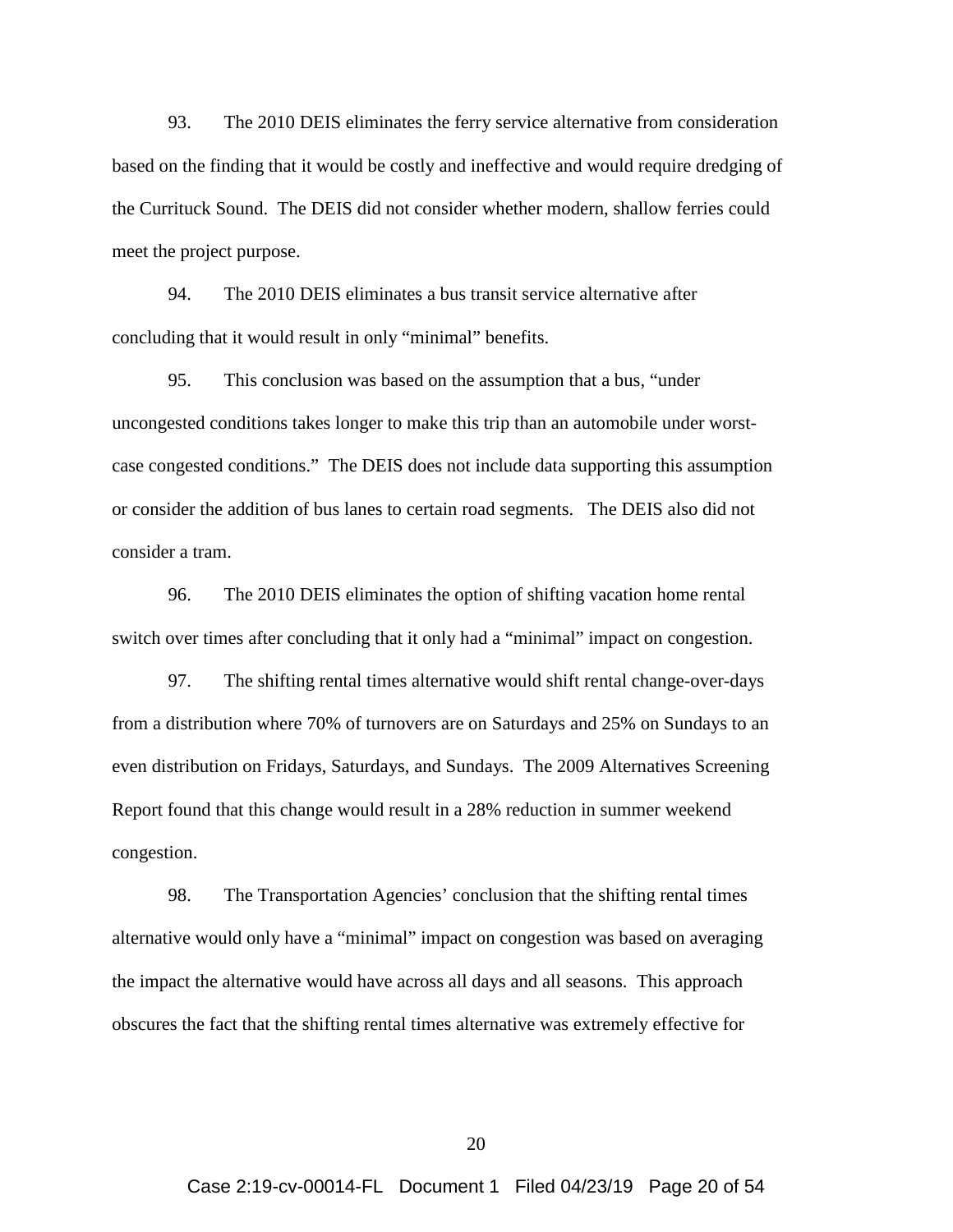addressing summer weekend congestion—the primary purpose of the project—but had negligible impact during weekdays when congestion is not a concern.

99. The Transportation Agencies eliminated a Transportation System Management ("TSM") alternative based on the finding that it would not provide substantial congestion relief. The Alternatives Screening Report supporting the 2010 DEIS noted that the TSM Alternative would provide a 5% reduction in overall congestion, would reduce summer travel time via the Wright Memorial Bridge by 11%, and would substantially reduce hurricane clearance times.

100. The Transportation Agencies failed to consider how elements of these alternatives could be considered in combination to meet the purpose and need of the project.

101. EPA commented on the DEIS stating that "ER2 should be designated as the environmentally preferred alternative and meets the proposed project's purpose and need by providing the appropriate balance of impacts to the benefits and costs."

102. NOAA and NMFS commented that "ER2 would damage less coastal habitat than any of the alternatives that require the construction of a new bridge. Alternative ER2 uses improvements to address the purpose and need for the project rather than relying upon a new bridge over the Sound. Alternative ER2 would have the least adverse impact to EFH and other NOAA trust resources."

103. NMFS also commented that "a new bridge is likely to increase the rate of development on the mainland and barrier island. NMFS is concerned that this result would further degrade water quality, including water quality in the Currituck Sound." NMFS further commented that over the last 20 years water quality in Currituck Sounds has degrade due to a number of factors, including rapid development of Currituck County beaches, and that "[f]urther degradation of water quality and its associated impacts to SAV should not be accepted."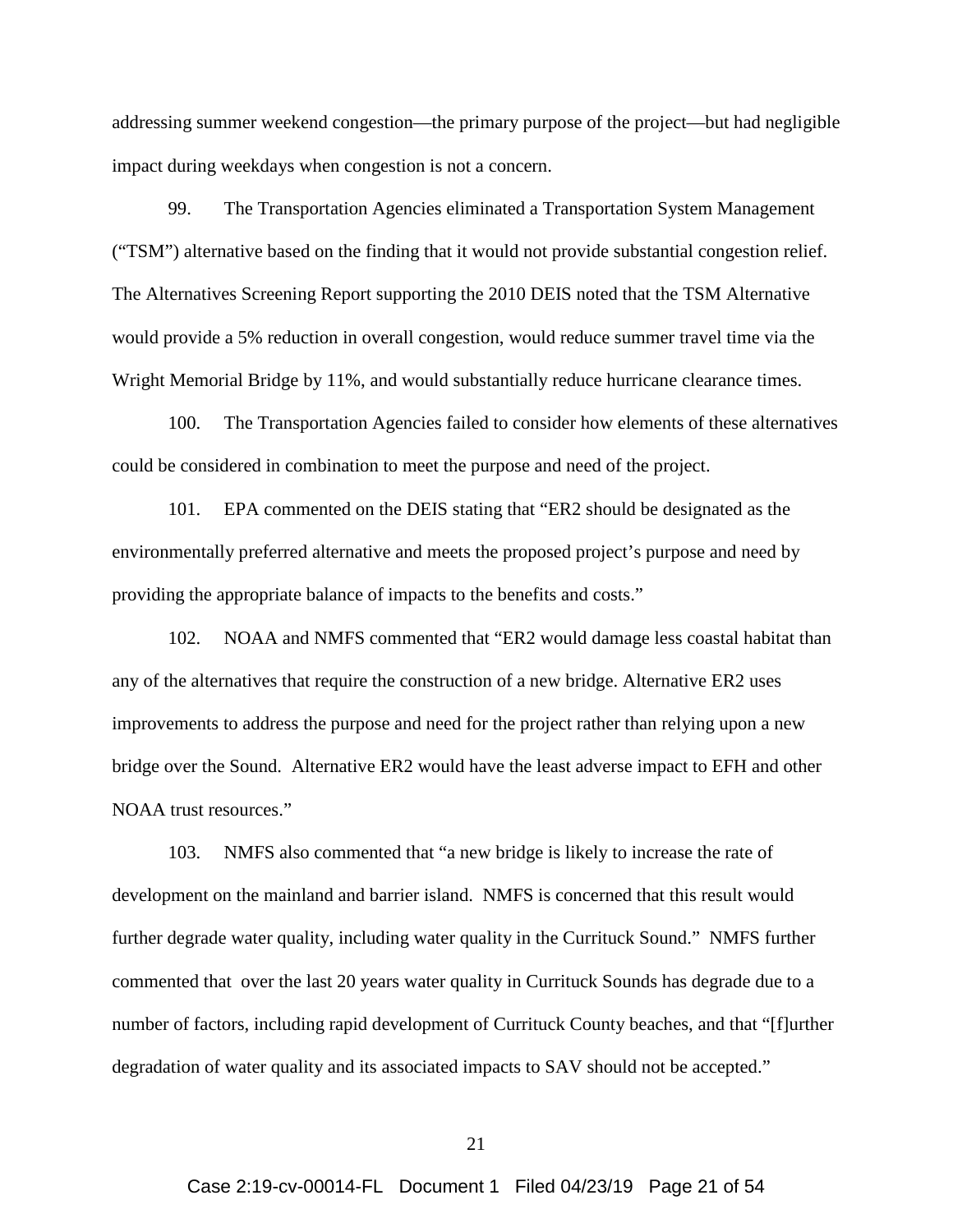104. NCDMF commented that "of all the alternatives listed the least environmentally damaging alternative is ER2 and [ER2] is the NCDMF recommended alternative."

105. The Corps also commented, pointing out that while the current DEIS states that "the extent of development in the Outer Banks by 2035 would be the same with or without the bridge[,]" the 1998 DEIS for the same project states that "without the bridge, traffic congestion would cause development on the Outer Banks to taper off at 60% of planned development . . . and in the road-accessible portion of the Currituck Outer Banks, 39% of planned development would occur." The Corps commented asking "why are the two analyses for the same project saying two different things?"

106. In addition, the Corps commented on the conclusion in the DEIS which states that the preferred alternative "reduces cost and environmental impact." The Corps noted that "even with 25 miles of improvements to NC 158 . . . alternative ER2 still costs less and has less environmental impacts than MCB4."

107. The Department of Interior ("DOI") commented expressing skepticism regarding the Transportation Agencies' conclusion that the preferred alternative would not drive development in the non-road-accessible Outer Banks. DOI stated that it "remains concerned that the Mid-Currituck Bridge may increase the residential build out of the roadless area at Carova, thereby stimulating public and political pressure for infrastructure improvements, including the extension of NC 12 northwards."

108. On June 7, 2010 SELC timely submitted comments on the 2010 DEIS on behalf of NCWF and other conservation groups. In these comments, the groups urged the Transportation Agencies to rectify its flawed alternatives analysis; analyze indirect and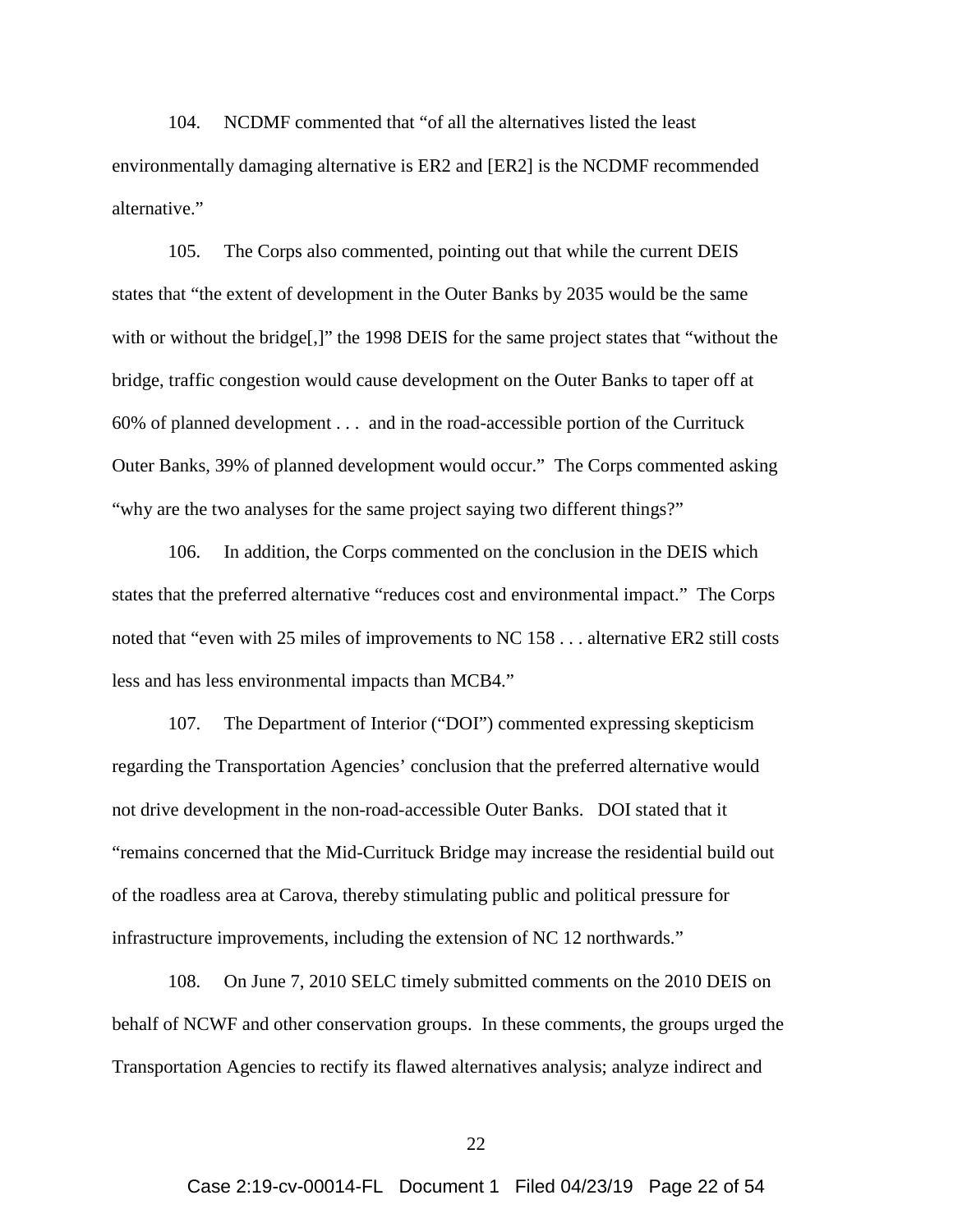cumulative impacts; explain its selection of MCB4 as the Preferred Alternative in light of the alternative's \$600 million price-tag; and evaluate the proposed Bridge's impacts on waterfowl and fish habitat.

### *2012 Final EIS*

109. The Transportation Agencies issued a FEIS in January 2012.

110. The FEIS confirms a Preferred Alternative that contains the components of MCB4/C1 with some refinements.

111. The FEIS acknowledges that ER2 meets the project purpose and need established for the project.

112. The FEIS nonetheless rejects ER2 from consideration because, unlike the Toll Road, it could not be financed through state gap funding and toll revenue bonds.

113. The FEIS estimates that the Selected Alternative would cost \$502.4 to \$594.1 million. The FEIS estimates that ER2 would cost \$416.1 to \$523.4 million.

114. The FEIS points to a July 2011 Traffic and Revenue Study. The Study estimates that the Bridge would generate approximately \$12 million annually in toll revenue in the first year it operated (2015) and up to \$37 million annually by 2065. To achieve this level of revenue, tolls would be up to \$26 for a one way trip during peak season.

115. The FEIS states that the Bridge "would be a useful asset in reducing the impact of sea level rise on the project area's road system" because "under all sea level rise scenarios considered the entire barrier island would be inundated at the Dare/ Currituck County line, creating a breach in the island and making a Mid-Currituck Bridge the only way off the Currituck County Outer Banks."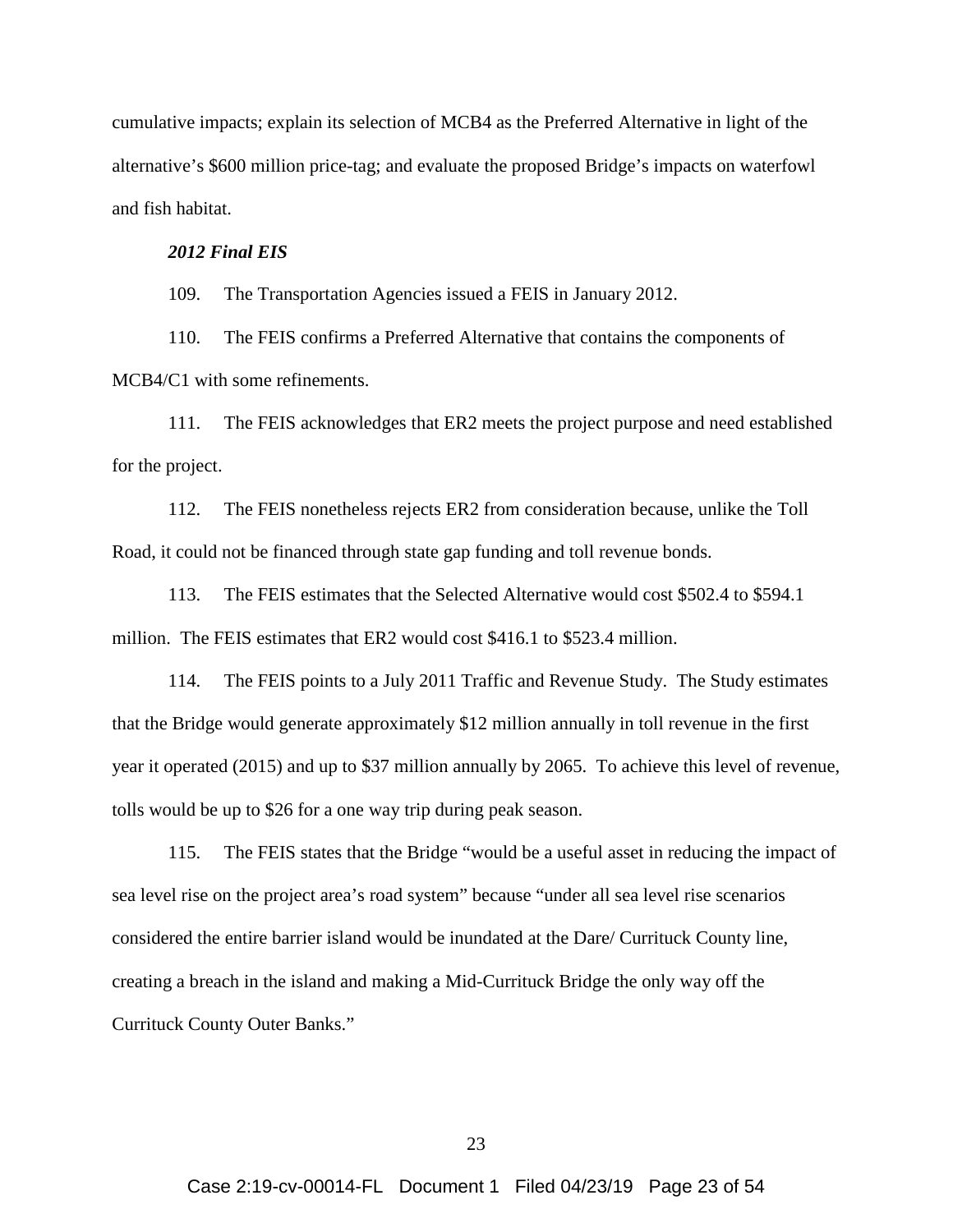116. The FEIS states that because the Toll Bridge would likely be replaced by the year 2100 it "would never experience the highest sea level rise."

117. The conclusions regarding sea level rise in the FEIS are based on an ICF International, Inc. Report issued in 2007 which relies on inundation level projections from EPA studies published in the mid-1990s and the United Nations Intergovernmental Panel on Climate Change's ("IPCC") Third Assessment Report published in 2001. The Transportation Agencies' Other Physical Features Technical Report, issued in 2011, relies on this same data.

118. The FEIS relies on a 2011 Indirect and Cumulative Effects ("ICE") Technical Report prepared by East Carolina University and Parsons Brinckerhoff. The ICE Technical Report concludes that the Toll Bridge would result in "negligible increase in permanent population" and "no reasonably foreseeable change in the demand for homes and businesses" in the Outer Banks.

119. In comments on the ICE Technical Report, a NCDOT employee noted that "[i]t can be argued that the higher percentages of build-out… are the induced changes of the study alternatives." This conclusion was not included in the FEIS or final ICE Technical Report.

120. In its analysis of traffic, however, the FEIS states that "the No-Build Alternative would result in congestion that could act to constrain practical development on the Outer Banks to 70 percent of maximum buildout."

121. The FEIS states that "the presence of the bridge could result in business development in proximity to the bridge's interchange with US 158… this development, however, is desired by Currituck County."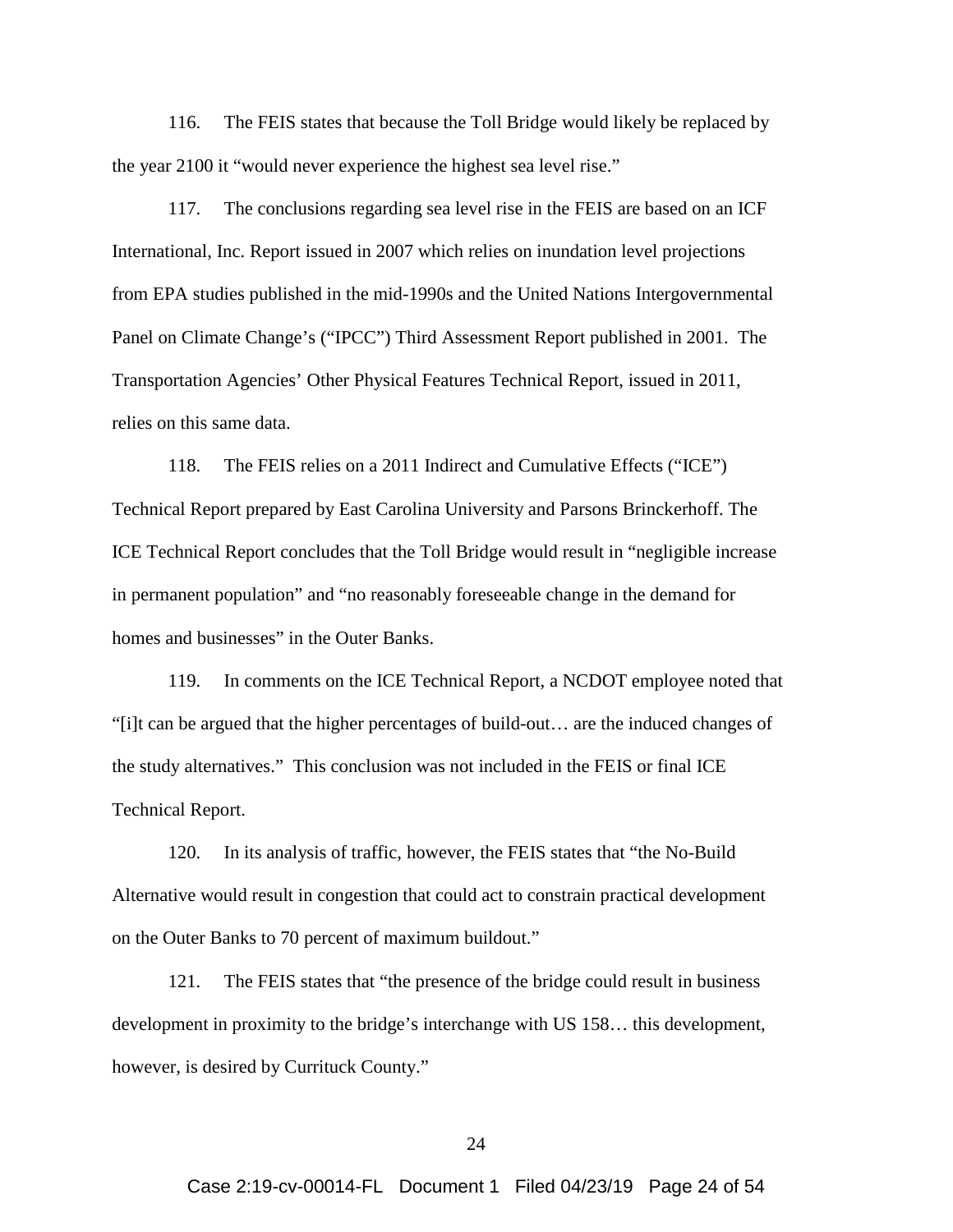122. The FEIS analysis assumes "full build-out" of commercial and residential development for both the "Build" and "No-Build" scenarios despite the fact that "full build-out" is only expected to occur if the Bridge is constructed. Based on this baseline, the FEIS concludes that construction of the Bridge would result in no induced growth or development on the Outer Banks, but that failure to construct the bridge would inhibit development.

123. A variety of state and federal agencies submitted comments on the FEIS.

124. EPA commented stating that it continued to have concerns about the indirect and cumulative effects of the proposed project, including increased development pressure north of Corolla. EPA stated that it is "more than likely (reasonably foreseeable) that the Mid-Currituck Bridge once completed will encourage the further extension of a paved NC 12 through the undeveloped northern part of island and the Currituck National Wildlife Refuge."

125. NCDMF commented expressing a preference for ER2 because, unlike the proposed Bridge, ER2 would avoid all adverse impacts to SAV—a critical habitat for resident and migrating fish and invertebrates.

126. On March 12, 2012, SELC timely submitted comments on the FEIS on behalf of NCWF and other conservation groups. The conservation groups noted that the Transportation Agencies had not cured the flaws in the DEIS and requested that the Agencies decline to issue a ROD and instead reconsider the wisdom of moving forward with the Toll Bridge. In alternative, the conservation groups requested that the Agencies prepare an SEIS addressing the numerous shortcomings in the FEIS.

127. In their comments on the FEIS, the conservation groups highlighted the practicability and environmental benefits of selecting ER2; stressed the importance of establishing an accurate baseline "No-Build" scenario that did not obscure the impacts of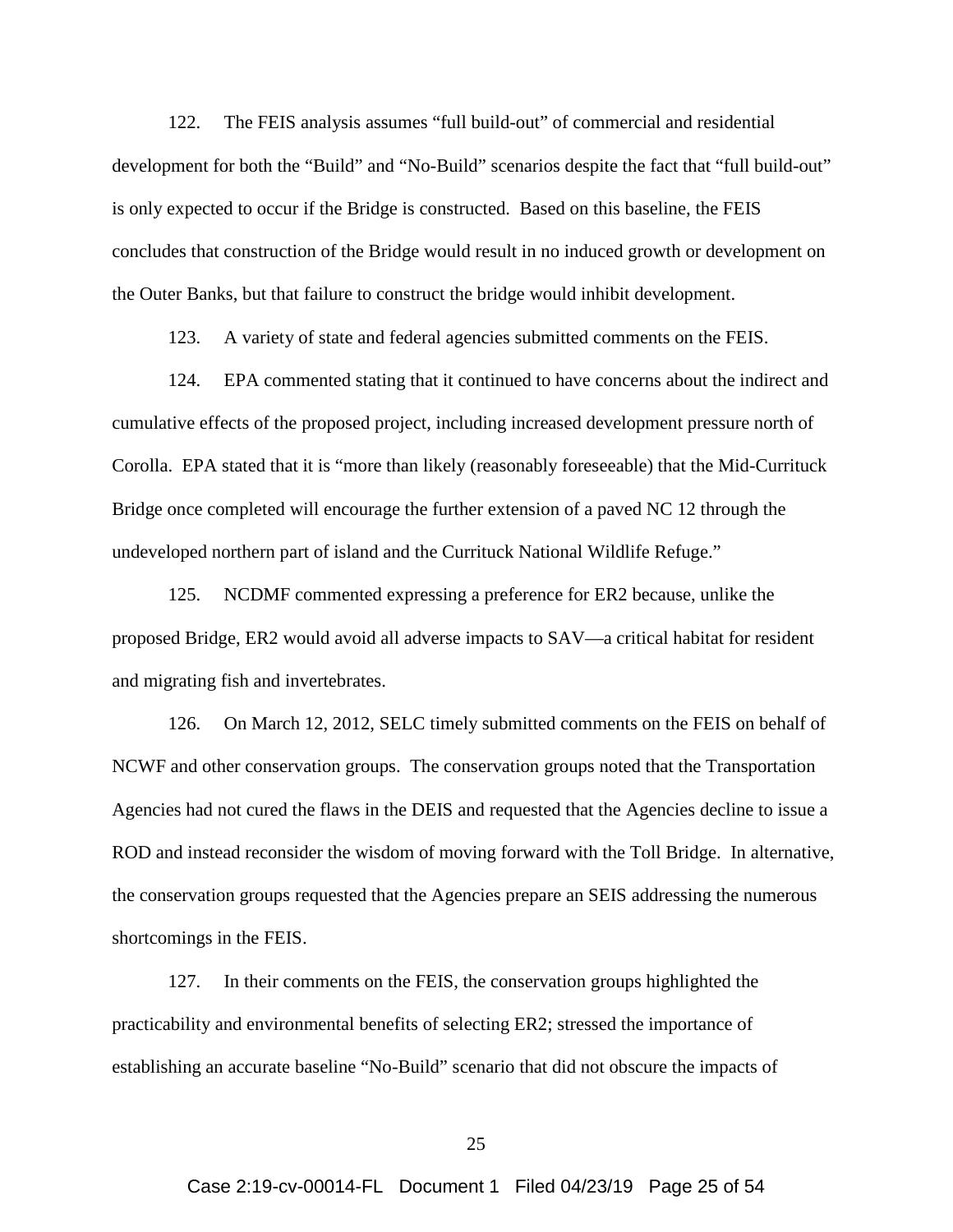induced growth; and asked that the Transportation Agencies rectify its flawed ICE analysis to account for induced growth

### **Internal Reevaluation Process**

128. In 2015, after the project had lain dormant for several years due to the loss of earmarked transportation funding, the Transportation Agencies began the internal reevaluation process required by FHWA when an EIS is more than three years old. This process did not provide any opportunity for public scrutiny or comment.

129. Having been shut out from the public process, throughout 2016 SELC submitted several requests to NCDOT and FHWA for public records related to the Toll Bridge.

130. In September 2016, SELC received records that included a half-finished draft of the Transportation Agencies' reevaluation of the FEIS ("Draft Reevaluation").

131. On December 21, 2016, SELC sent the Transportation Agencies a letter regarding the Draft Reevaluation on behalf of No MCB and NCWF. In the letter, the Conservation Groups noted the long history of pushback from environmental resource agencies that have consistently found non-bridge alternatives to be less environmentally damaging. The Conservation Groups addressed the loss of the project earmark and new increased flexibility to fund alternatives. The Conservation Groups discussed NCDOT's new traffic studies that appeared to indicate that traffic in the study area will be substantially less than previously anticipated. The Conservation Groups noted the Transportation Agencies' reliance on an arbitrary 18 hour hurricane evacuation standard to support the project's Purpose and Need; the inadequate consideration of other alternative solutions; and the failure to adequately consider the indirect and cumulative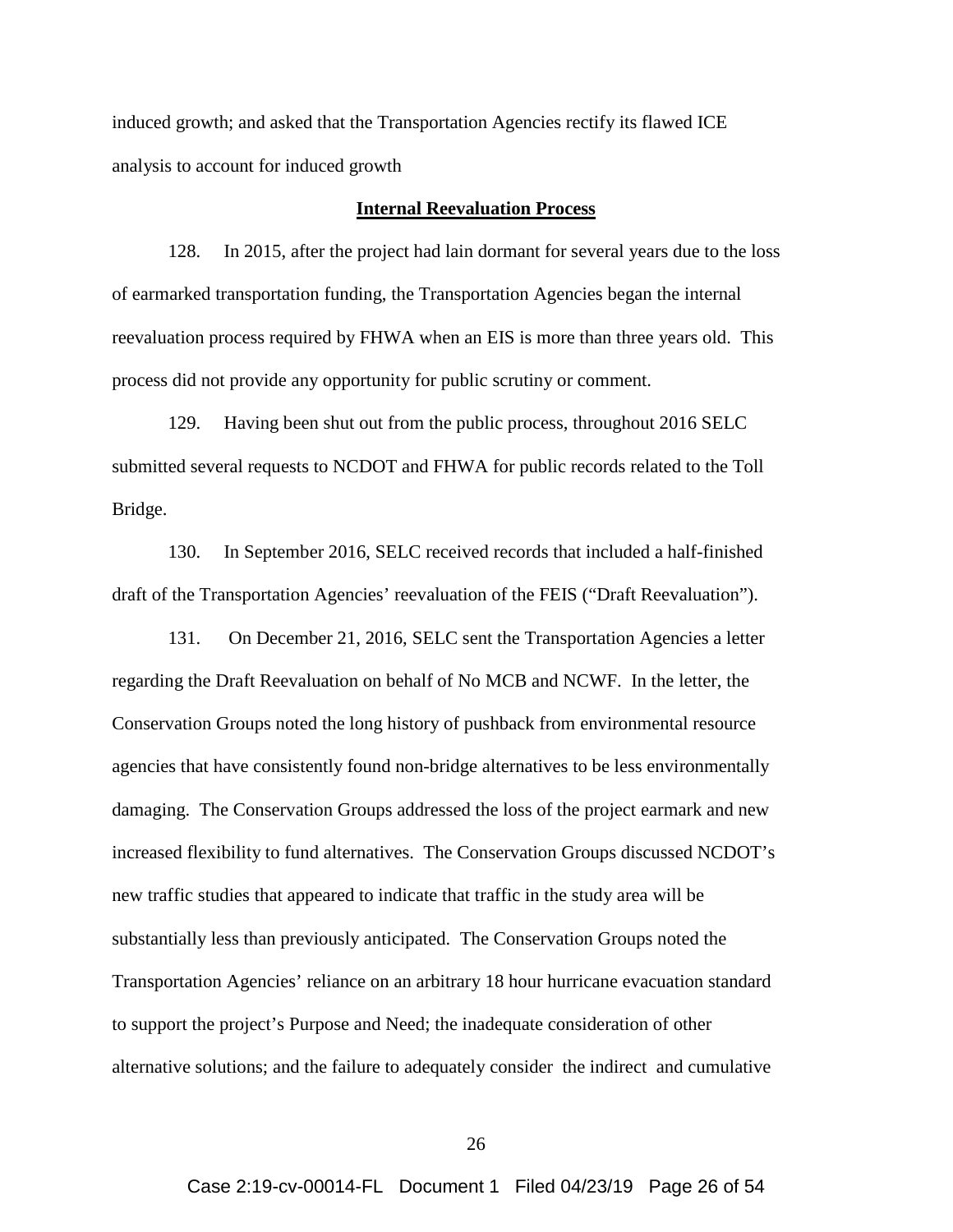effects of the Bridge on the environment. In light of these issues, the Conservation Groups requested that the Transportation Agencies prepare a public SEIS.

132. The Conservation Group's letter also asked that the Transportation Agencies consider "Improved ER2" an alternative developed by transportation expert Walter Kulash. Some of the improvements suggested in ER2 include:

- a. Reconstructing US 158 between the Wright Memorial Bridge and the Home Depot (1.3 miles total) into a four-lane superstreet.
- b. Modifying the US 158/NC 12 interchange to a simple flyover or a continuous flow intersection instead of a full interchange.
- c. Converting signalized intersections on NC 12 to one-lane roundabouts to reduce congestion and improve through-flow.
- d. Improving pedestrian safety and through-flow by considering overhead pedestrian walkways in Duck.
- e. Identifying places to consolidate driveways along NC 12.
- f. Employing manned traffic control at key intersections during key holidays and other days when there is a predictable pattern of extreme peak travel.
- g. Conducting a comprehensive access management study to identify small-scale road improvements including the addition of traffic signals, coordination of traffic signals, development of seasonal traffic signal timing algorithms, new or extended local streets and roads providing access to streets served by a traffic signal on US 158 and designated U-turn locations.
- h. Developing a traffic advice app for visitors that shows profile of congestion, congestion alerts, estimated travel times, etc.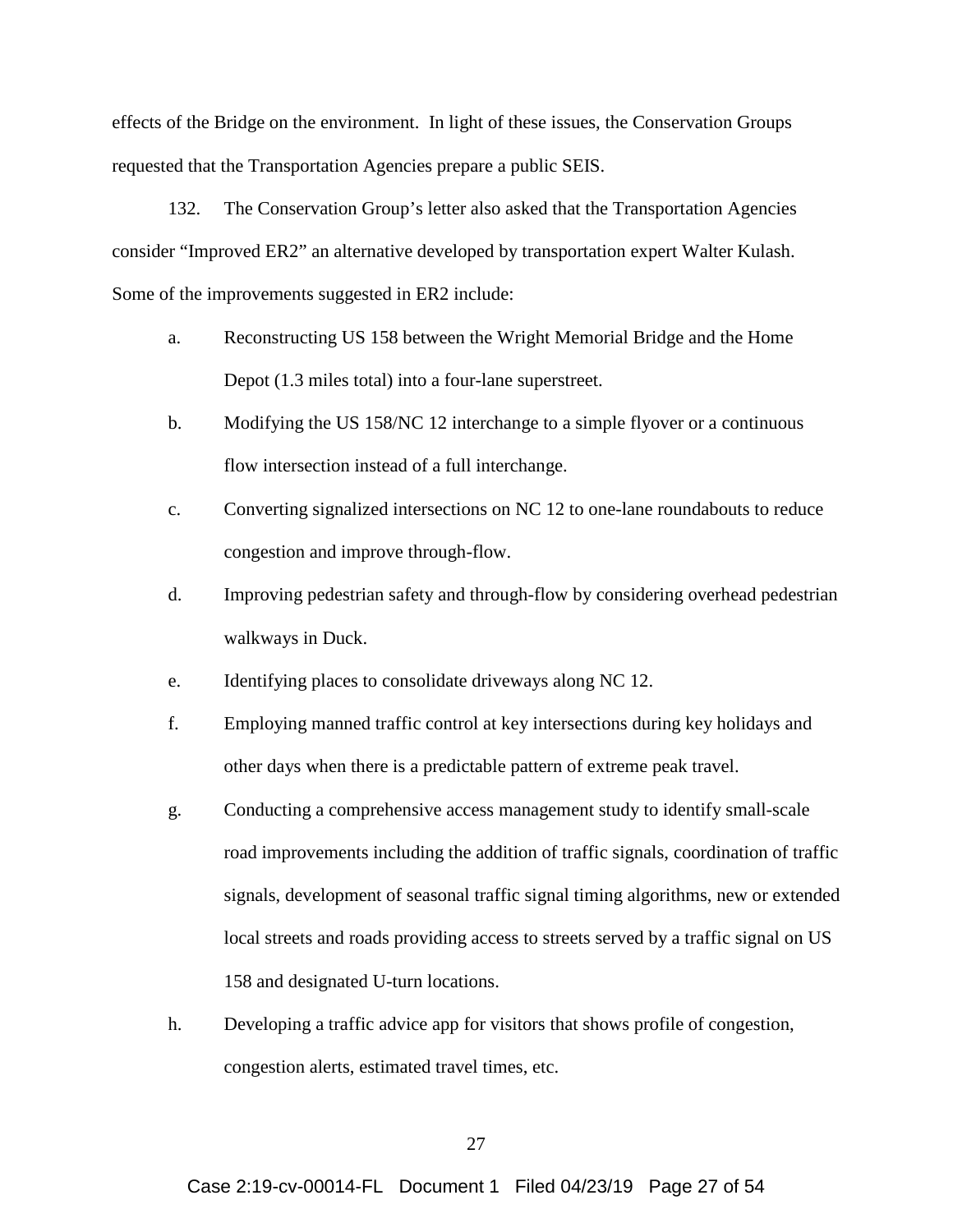i. Instituting electronic keys for rentals to eliminate travel to and from rental agency offices and spread out check-in/out times.

j. Implementing policies to stagger check-in and check-out times at vacation rentals.

133. The Transportation Agencies did not provide any response to the Conservation Groups' letter.

134. Instead, the Transportation Agencies continued for several years with their internal review of 2012 FEIS, and in March 2019 concluded that no further public analysis was needed and issued a ROD finalizing selection of the Toll Bridge. On the same day, the Transportation Agencies released their internal Reevaluation Report and Reevaluation Study Report to the public.

135. The ROD includes several significant changes to the design and cost estimates of the Selected Alternative and ER2. The FEIS estimates the ER2 alternative would cost \$416.1 to \$523.4 million, while the ROD estimates a cost of just \$277.9 to \$288.1 million. The FEIS estimates the Toll Bridge would cost \$502.4 to \$594.1 million, but the ROD estimates a cost of \$429.1 to \$605.4 million.

136. The Reevaluation Study Report released with the ROD indicates that the projected environmental impacts associated with ER2—specifically impervious surfaces, wetlands impacted, and noise sensitive receptors—are significantly lower than previously projected. While the environmental impacts from the proposed Toll Bridge also decreased, these decreases are much less significant, and the wetland clearing figure actually rose from 25.5 acres to 32.9 acres.

137. The ROD and internal Reevaluation documents reveal that the Transportation Agencies prepared new traffic forecasts that differ significantly from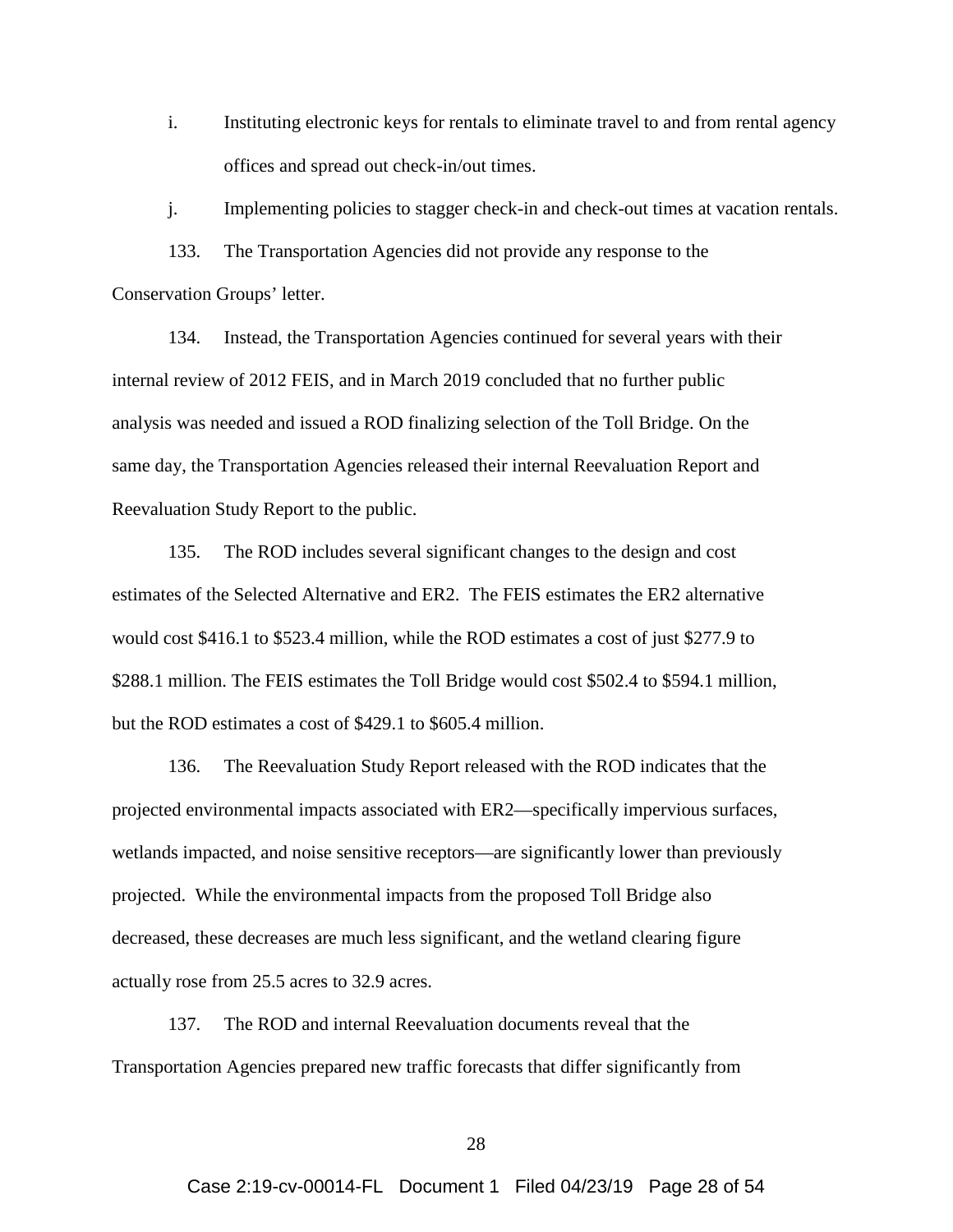those used in the DEIS and FEIS because, in part, the "project area is experiencing slower growth rates both in terms of development and traffic than was assumed in the previous forecasts."

138. The new traffic forecasts predict significantly lower traffic growth than predicted in the FEIS. For example, by 2035 the FEIS predicted average annual vehicles at the US 158 Barco to Mid-Currituck Bridge as 45,400 if the Toll Bridge was not built. The new forecasts show only 26,100 vehicles. Similarly, summer weekday traffic volume at the US 158 Wright Memorial Bridge under the No-Build/ER2 scenario was forecast as 58,900 vehicles by 2035 in the FEIS, but the more recent forecasts show only 34,400 vehicles. All the updated predictions show significantly less traffic in the future than previously expected, less congestion, less need for the Toll Bridge, and diminished ability for the Toll Bridge to pay for itself.

139. New projections included in the Reevaluation Study Report also show that land use trends in Dare and Currituck County have slowed significantly in recent years and are lower than those included in the FEIS.

140. The Reevaluation Study Report acknowledges that multiple indicators of growth and development have slowed since the FEIS was issued in 2012. For example, the permanent population in Dare and Currituck County recently slowed from compound growth rates of approximately 3 percent per year between 1990 and 2006, to less than 1 percent per year since 2006. Furthermore, Gross Occupancy tax receipts, a key indicator for tourism trends in the Outer Banks, historically increased by 9% annually from 1994 to 2000, but have slowed to increases of 7.2 percent annually from 2001 to 2006, and 3.7% annually since 2006.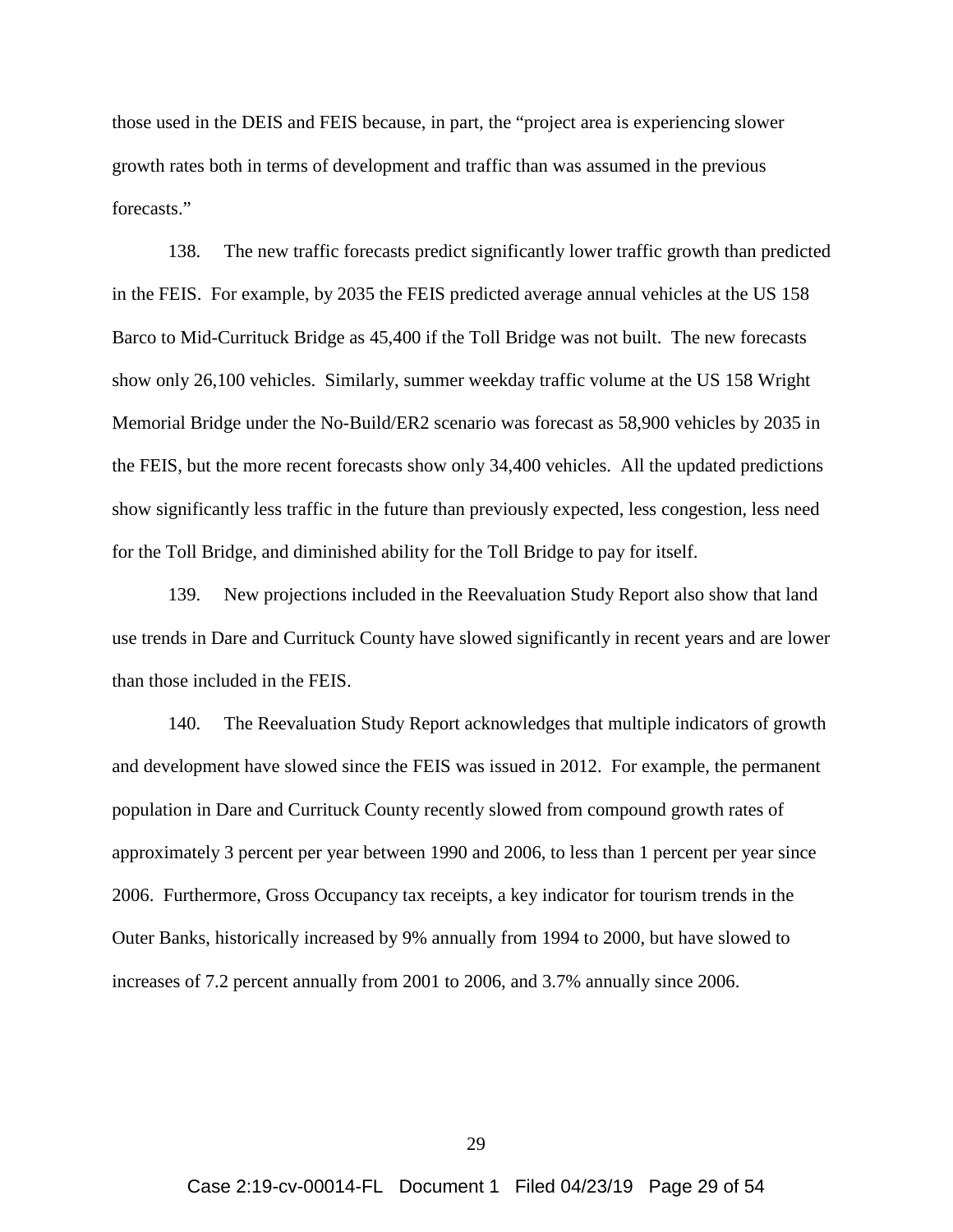141. The Reevaluation Study Report acknowledges that "major new development" has occurred after preparation of the FEIS, including the land swap between Currituck County and USFWS; a new ordinance forbidding limiting beach house bedrooms; the creation of a new waterpark at Powell's point; and new development around the Currituck County airport. Nevertheless, the Reevaluation Study Report concludes that none of these changes affect the ICE conclusions reached in the FEIS.

142. The Reevaluation Study Report also acknowledges that there have been several significant changes related to national and state hurricane clearance policies since the 2012 FEIS. The National Hurricane Center warning timeframe, which was the basis of North Carolina's 18-hour clearance time goal, had been modified to 30 hours.

143. Furthermore, the Reevaluation Study Report demonstrates that new hurricane clearance models now favor ER2. Draft versions of the Reevaluation Study Report explicitly acknowledge this change and state that "ER2 would result in lower clearance time than the Preferred Alternative." The final version of the Reevaluation Study Report is less candid, stating that "either ER2 or the Selected Alternative would substantially improve clearance times."

144. The Reevaluation documents did not discuss recent advances in climate change science; up-to-date sea level projections; recent observed and projected increases in storm surge magnitude; intensifying hurricanes; or marsh migration.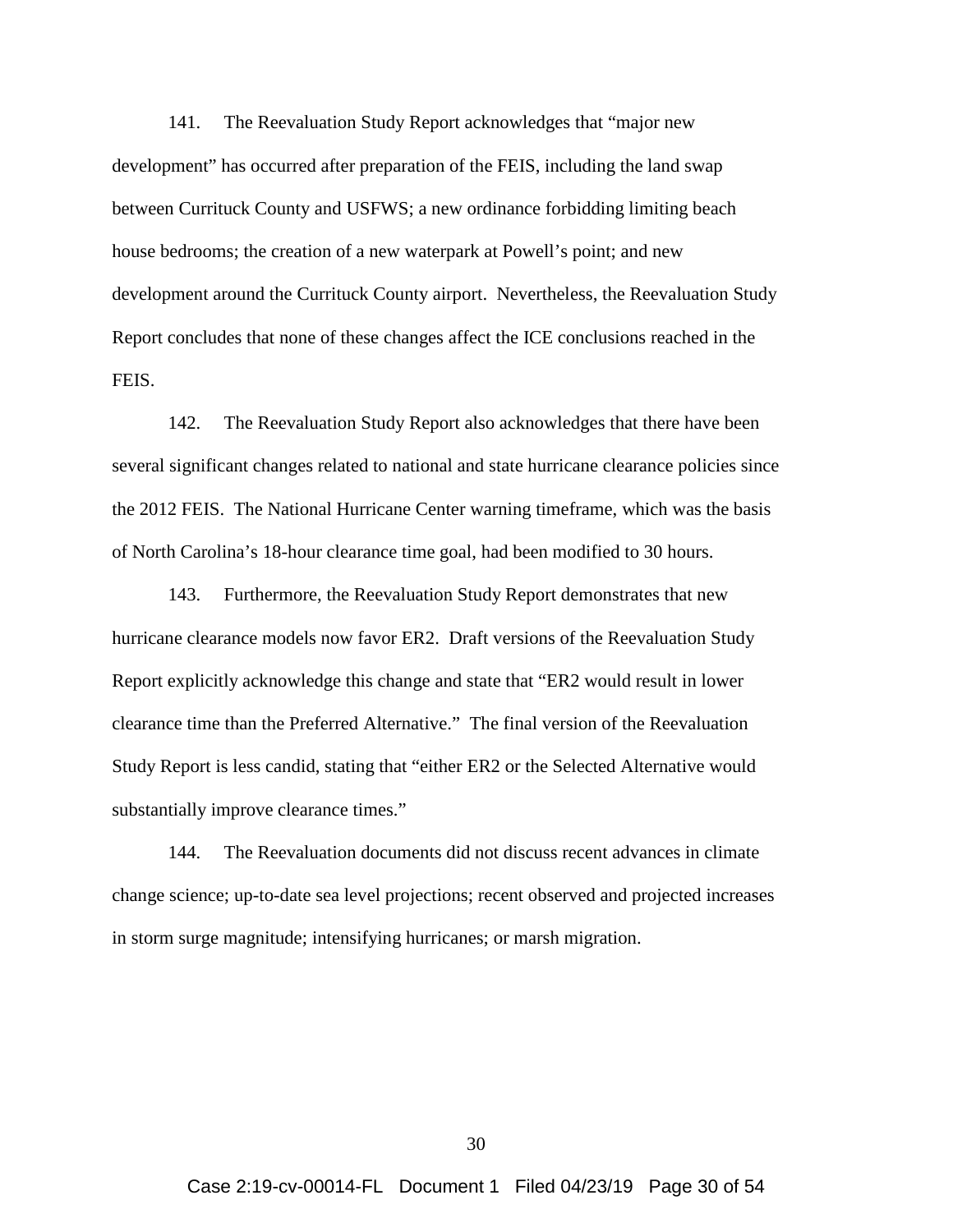#### **Induced Development**

145. The NEPA documents relied upon by the Transportation Agencies present a a confusing picture about the level of growth that can be attributed to construction of the road, road, largely downplaying the idea that the project will have any impact.

146. As noted above, the DEIS and FEIS both conclude that the level of development in the study area will be the same with or without the Bridge. Other documents, however, including the Traffic and Revenue study prepared for the Transportation Agencies suggest that the access occasioned by the Bridge will increase development.

147. The Reevaluation Study Report appears to suggest that the Toll Bridge is expected to have some impact on growth, development, and visitation, as it compares unconstrained growth (with the Toll Bridge in place) with constrained growth (without the Toll Bridge in place). But this information was not presented to the public. Moreover, internal documents show that preparers of the EIS attempted to obscure this new information as much as possible.

148. As noted above, environmental resource agencies repeatedly raised concerns about the impact the Toll Bridge would have on development, particularly in the roadless area north of Corolla, and on the Currituck mainland.

149. Outside of the NEPA process, local officials and groups continue to tout the Toll Bridge as promoting growth and economic development in the Currituck County mainland and Outer Banks.

150. In a December 5, 2014 press release, Peter Bishop, Currituck County's Economic Development Director stated that the Toll Bridge would be a "game changer" and that it would provide "a straight shot to our Outer Banks communities [and] eliminate much of the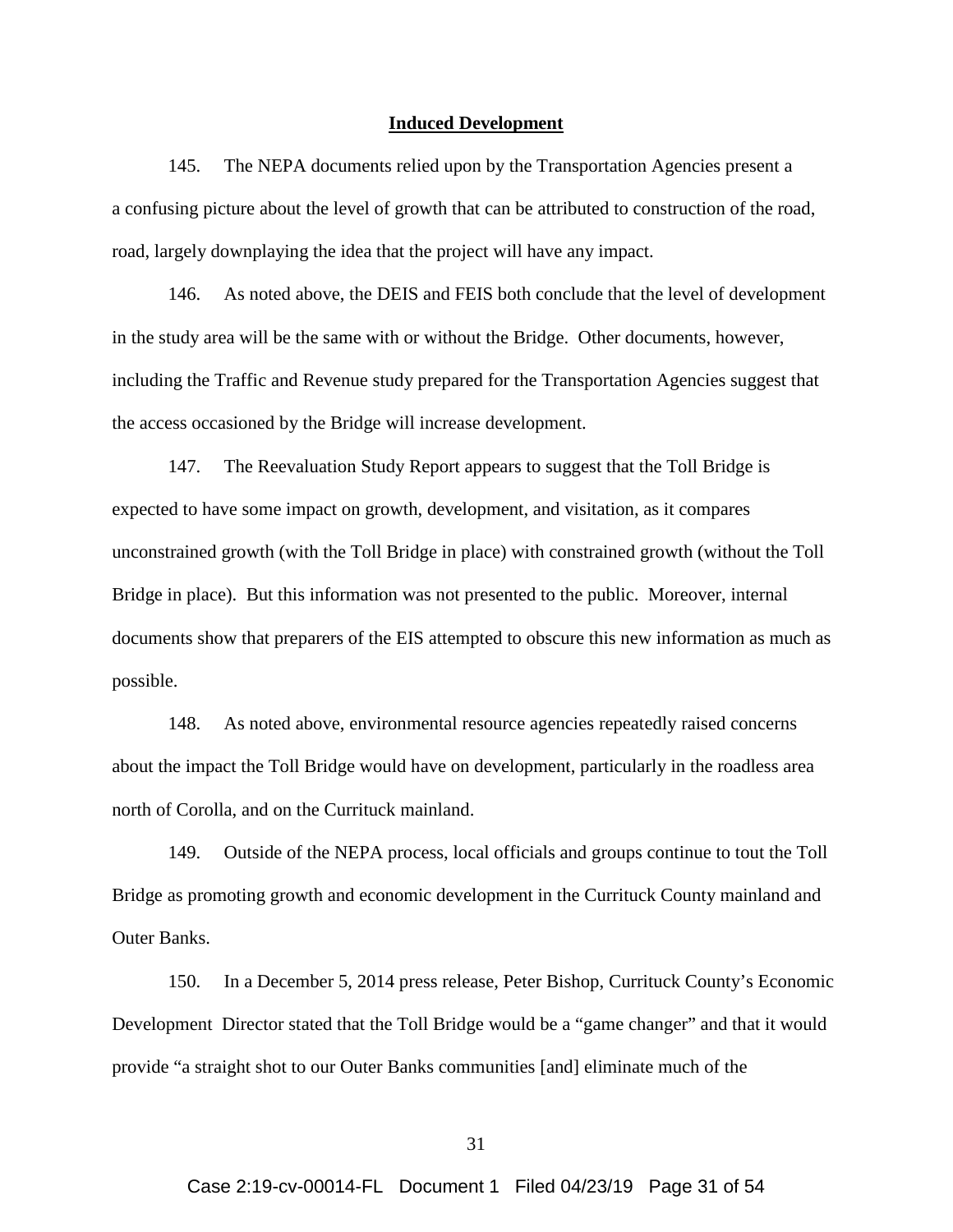apprehension visitors currently have about coming, and spending their vacation dollars, here in Currituck County."

151. In a November 30, 2015 news article, NCDOT spokesman Steve Abbot stated that the agency believed the proposed Toll Bridge would support tourism and create jobs in the Outer Banks.

152. In a May 27, 2016 news article, Mr. Bishop stated that the Toll Bridge would provide economic development opportunities in mainland Currituck County that are "quite significant" and would "enhance the desirability of [the] region as a business location, bringing more products, employment opportunities and additional economic development to Currituck County."

153. In a March 8, 2019 news article, State Representative Bobby Hanig, who represents Currituck County in the N.C. General Assembly, stated that the Toll Bridge would "change what the landscape of Currituck looks like in the not-too-distant future." In the same article, Paul Beaumont, a Currituck commissioner, stated that the Bridge "will transform [the] region."

154. In a March 12, 2019 news article, Bobby White, the Chair of the Currituck County Board of Commissioners stated that the Toll Bridge would "cause a shift in the housing market" on the mainland of Currituck County and "allow for some areas where people who work and support [the Outer Banks] can live closer to where they work."

155. An infographic posted in March 2019 by the Currituck Economic Development group, predicts that "benefits to mainland Currituck County could include a boom in restaurants, retail, and hospitality. The MCB could spur a mix of commercial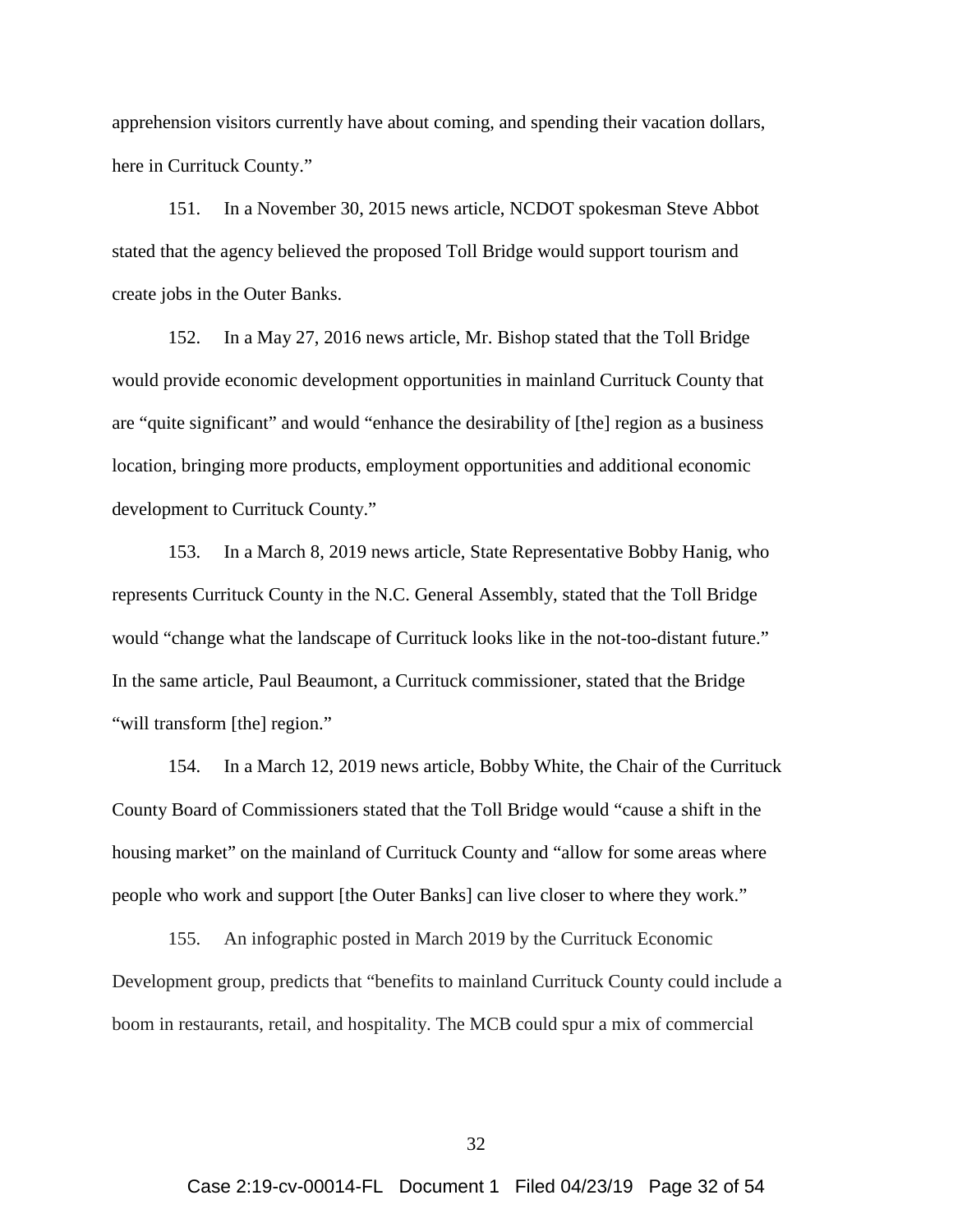and mixed-use development similar to that in Dare County in the area surrounding the Bridge."

156. In a March 29, 2019 news release Coldwell Banker Seaside Realty stated that "[a]fter speaking with several of [its] agents, the consensus is that the largest impact of the Mid-Currituck Bridge will be on the vacation rental market first followed by the real estate market" and that it would encourage more visitors to the Northern Outer Banks.

## **Funding and Financing**

157. The Transportation Agencies have failed to address and disclose how the proposed Toll Bridge will be funded and financed.

158. Despite this uncertainty, funding and financing concerns were used by the Transportation Agencies to eliminate ER2 in the FEIS. While ER2 had a lower cost, the Transportation Agencies concluded that it couldn't be built because it would not generate toll revenue and was not supported by earmarked "gap funding"

159. The 2012 FEIS relies on a July 2011 Traffic and Revenue Study. The Study estimates that the Bridge would generate approximately \$12 million annually in toll revenue in the first year it operated (2015) and up to \$37 million annually by 2065. The study was based on forecasts of traffic and growth that are now acknowledged to be outdated.

160. The 2011 Traffic and Revenue Study included toll rates of up to \$28 for a oneway trip.

161. In 2013, the N.C. General Assembly repealed N.C. GEN. STAT. § 136-178-79, which provided an annual \$35 million earmark to support the proposed Toll Bridge for the next thirty years. N.C. SESS. LAWS 183 § 4.9.

162. Also in 2013, the N.C. General Assembly passed the Strategic Transportation Investments ("STI") law, N.C. GEN. STAT. § 136-189, which subjected the Bridge to the state's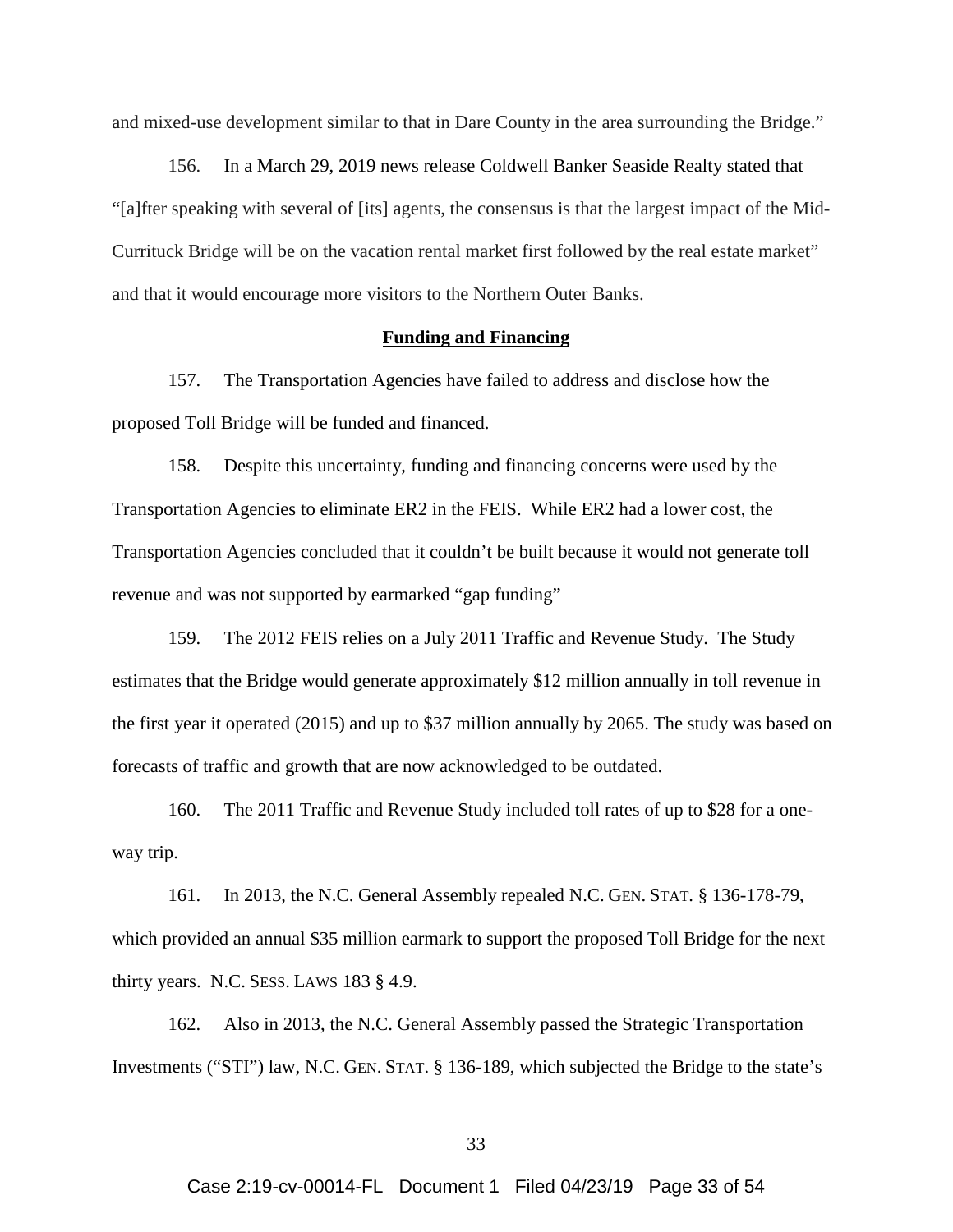new data-driven scoring process and forced it to compete for transportation funding with other projects.

163. For the purposes of STI prioritization, NCDOT rounded down the estimated cost of the Toll Bridge to just \$440 million. NCDOT represented, for purposes of prioritization, that the cost to the state would be just \$172 million. NCDOT asserted that the remaining cost would be covered by toll revenue.

164. The Toll Bridge scored very poorly in the data driven STI process and did not qualify for "statewide" or "regional" transportation funding support (which accounts for 70% of state funding sources). As a result, only \$172 million of funding is allocated to the Bridge, and all of that must come from local Division 1funds. All remaining funds necessary to construct the Toll Bridge must come from private contributions, a local match, or toll revenue.

165. In November of 2017, NCDOT submitted an Infra Grant proposal for the Toll Bridge to the federal government. The proposal stated that the total project cost for the Toll Bridge was \$632,823,478.

166. The Transportation Agencies' internal Reevaluation documents and ROD, issued in March 2019, estimate the cost of the Bridge at \$439.1 to \$605.4 million.

167. Because the 2011 Traffic and Revenue study was out-of-date and based on projections of traffic and growth that have subsequently been determined to be overstated, NCDOT acknowledged that it must prepare a new Traffic and Revenue study to determine how much toll revenue the Bridge could generate.

168. Throughout 2017 and 2018, SELC acting on behalf of the Conservation Groups, repeatedly asked NCDOT if any new traffic and revenue studies had been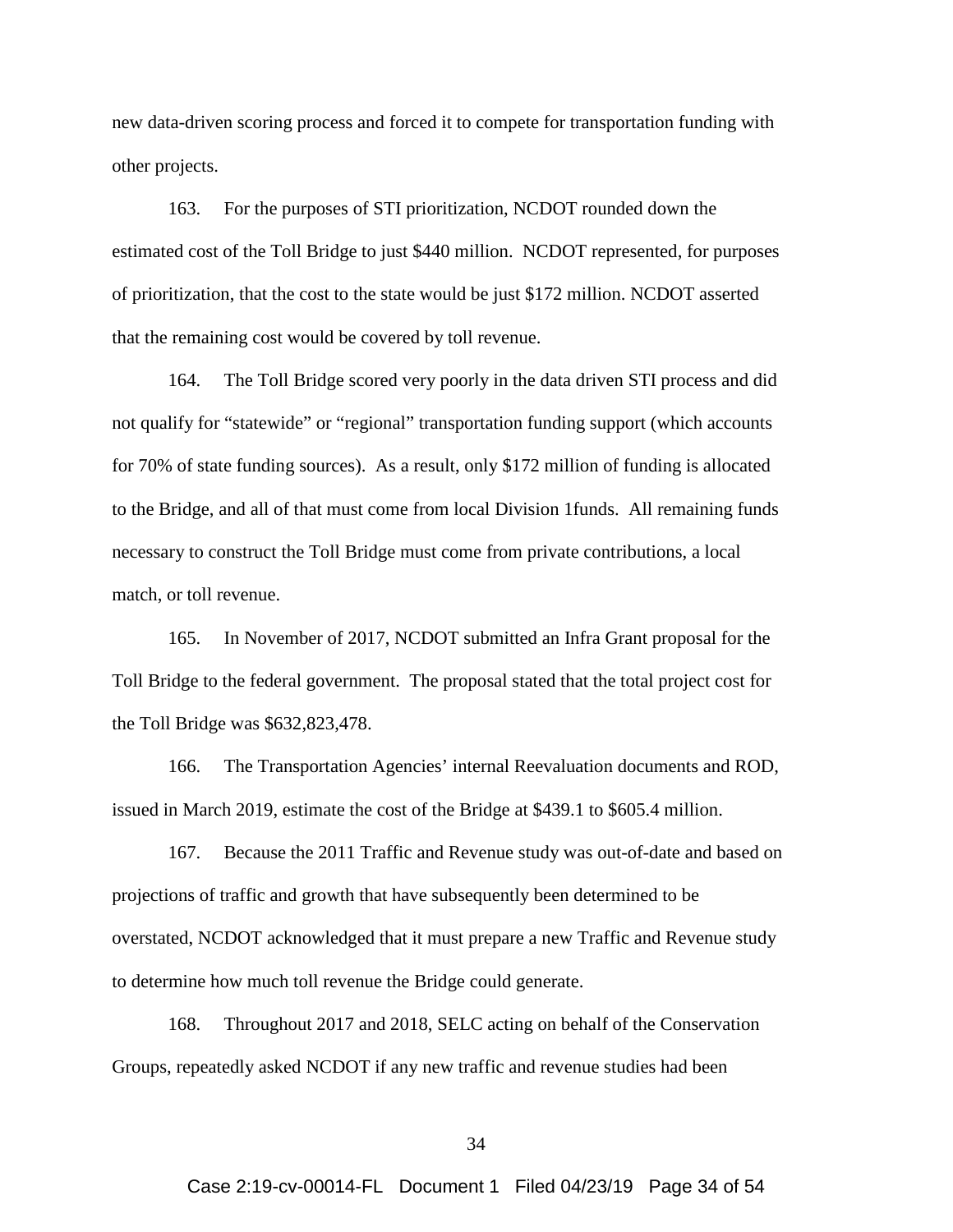performed and to see the documents as they became available. SELC was repeatedly informed that no such studies had been completed.

169. Through public records requests, SELC obtained a draft Plan of Finance for the proposed Toll Bridge. The Plan of Finance was prepared on June 28, 2018 by the PFM Group, and relies on a May 2018 Traffic and Revenue forecast performed by Stantec.

170. The 2018 Traffic and Revenue study was never made available to SELC, the Conservation Groups, or the public.

171. The 2018 Traffic and Revenue study was initially mentioned in a draft of the Reevaluation document, however, an NCDOT representative asked that the reference to the report be removed in the final document.

172. The Plan of Finance anticipates that the Toll Bridge would be financed by toll revenue through 2073. The Plan of Finance anticipates NCDOT would provide \$199 million in funding, and that \$319 million would be generated through bond financing to be supported by revenue from tolls. Under this scenario, even if sufficient toll revenue could be generated to meet this assessment, there would continue to be a \$17 million gap in funding.

173. In order to generate sufficient toll revenue to pay down \$319 million in bond financing, the draft financial plan shows that the Toll Bridge must generate significant toll revenue through 2073.

174. After receiving a copy of this draft Plan of Finance through a public records request, the Conservation Groups sent a letter to NCDOT and the North Carolina Local Government Commission (the entity responsible for approving bond financing) noting, among other things, that under all realistic projections of sea level rise (discussed in more detail below), the Toll Bridge project area will look significantly different by 2073. Much of the development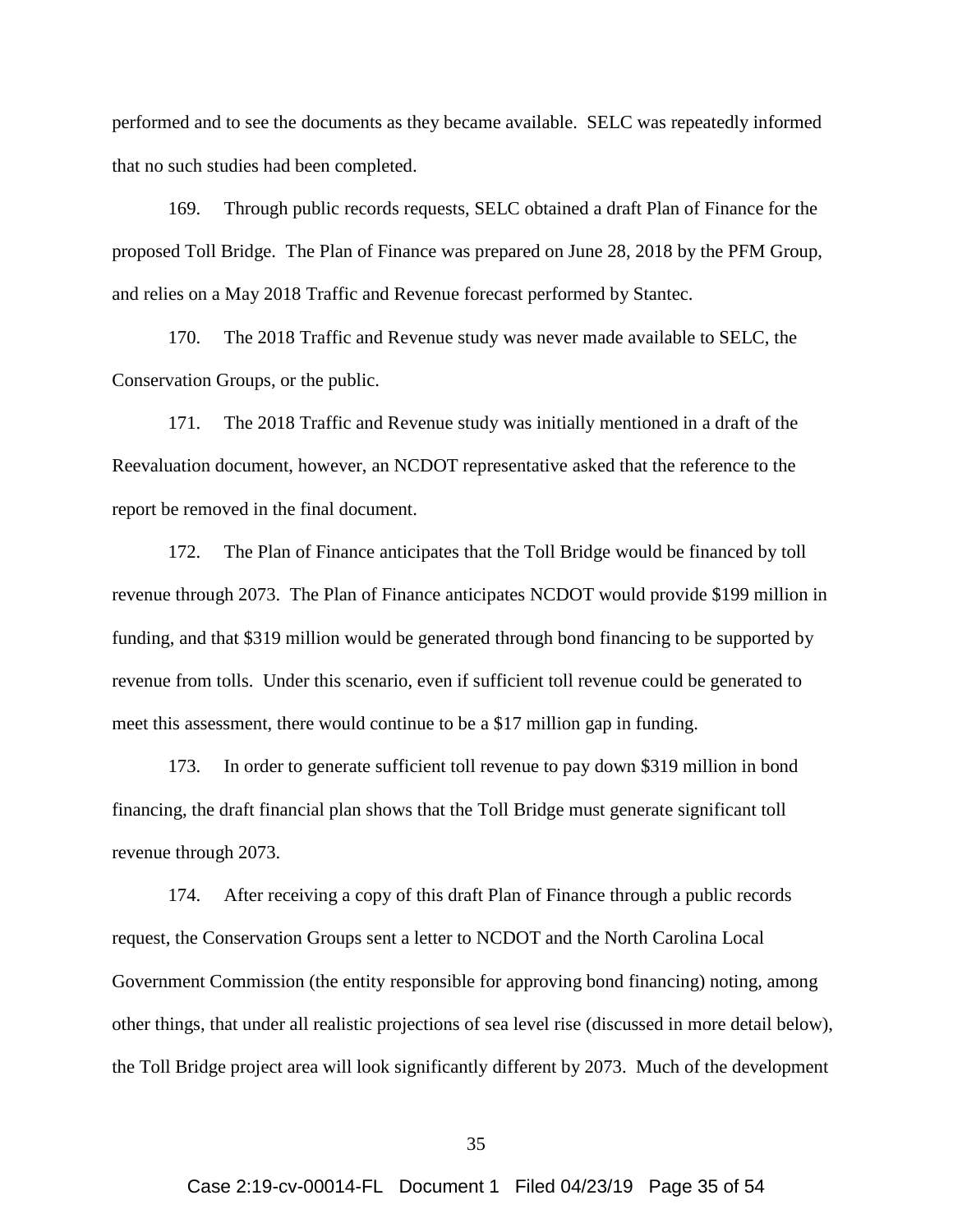in the area will be underwater or subject to frequent flooding and the Toll Bridge itself may be inaccessible.

175. Under the most likely sea level rise scenario, the base of the Toll Bridge on the mainland would be inundated or extremely vulnerable to flooding by 2050. Sea level rise projections further indicate that US 158 will be inundated by 2050, rendering the proposed Bridge inaccessible from the mainland.

176. Moreover, projections of sea level rise demonstrate that access to the Wright Memorial Bridge from the North Outer Banks is likely to be cut off prior to 2073. Under North Carolina state law, a road may be tolled only when there is a parallel alternative. N.C. GEN. STAT. § 136-89.197. The Transportation Agencies' NEPA documents fail to explain how the proposed Toll Bridge would comply with this mandate in the event that it becomes the only accessible route.

#### **Sea Level Rise**

177. The DEIS and FEIS analysis of sea level rise are based on an ICF International, Inc. Report issued in 2007 which relies on data from 2001. The technical supporting documents rely on the same data.

178. In 2010 the North Carolina Department of Environmental Quality's ("DEQ") Coastal Resources Commission's Science Panel issued a Sea Level Rise Assessment Report in North Carolina. The Science Panel's Assessment found that the North Carolina coast would experience one meter (39 inches) of sea level rise by 2100.

179. On March 31, 2015, DEQ's Coastal Resources Commission's Science Panel issued a 2015 Update to its 2010 North Carolina Sea Level Rise Assessment Report. The Update acknowledges that "since our original report, there have been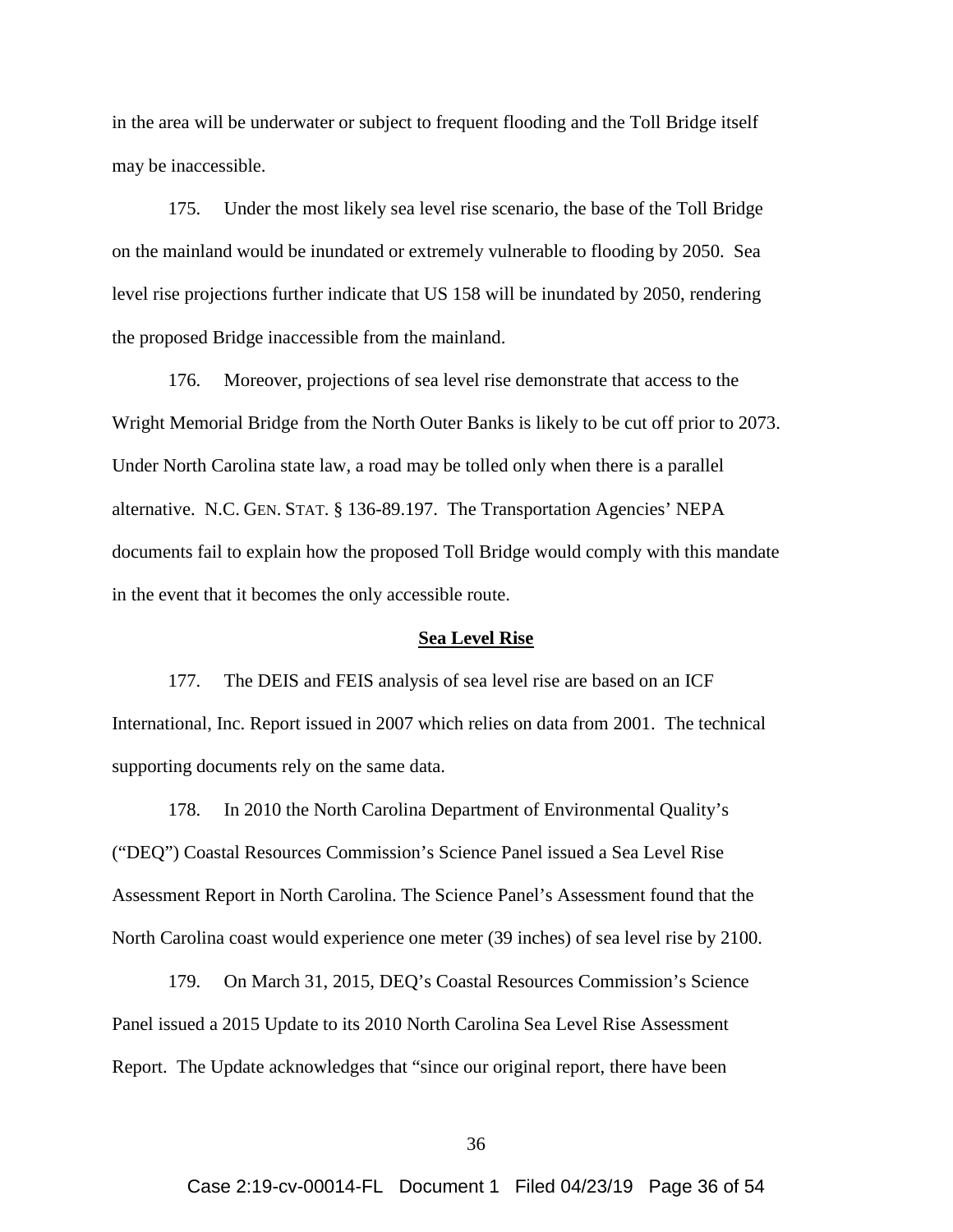significant advances in climate science." The Update reassesses sea level rise projections for the North Carolina coast based on the IPCC's 2013 Climate Change Report and the U.S. Global Change Research Program's Third National Climate Assessment, which was published in 2014.

180. In 2017, the U.S. Global Change Research Program, which comprises thirteen Federal Agencies, including NOAA, issued Volume 1 of the Fourth National Climate Assessment, ("Fourth Assessment").

181. The Fourth Assessment concludes that surface air temperature has increased by 1.8 degrees Fahrenheit (1 degree Celsius), making today the warmest period in the history of modern civilization. The Fourth Assessment concludes that human activities, especially emissions of greenhouse gases ("GHGs") are the dominant cause of the observed warming.

182. The Fourth Assessment states that global sea level rise has already increased to the point where 25 Atlantic and Gulf Coast cities are experiencing increased daily tidal flooding.

183. The Fourth Assessment also predicts that global average sea levels are expected to continue to rise by at least several inches in the next fifteen years and by 1 to 4 feet by 2100.

184. The Fourth Assessment states that an 8 foot rise by 2100 "cannot be ruled out" and that sea level rise will be higher than the global average on the East and Gulf Coasts of the United States.

185. NOAA's Technical Report on sea level rise supporting the Fourth Assessment represents the most comprehensive study of sea level rise in the United States to date and provides localized projections for each tide gauge. These projections account for factors such as subsidence and ocean current, which significantly increases the rate of sea level rise along the Outer Banks relative to the global average.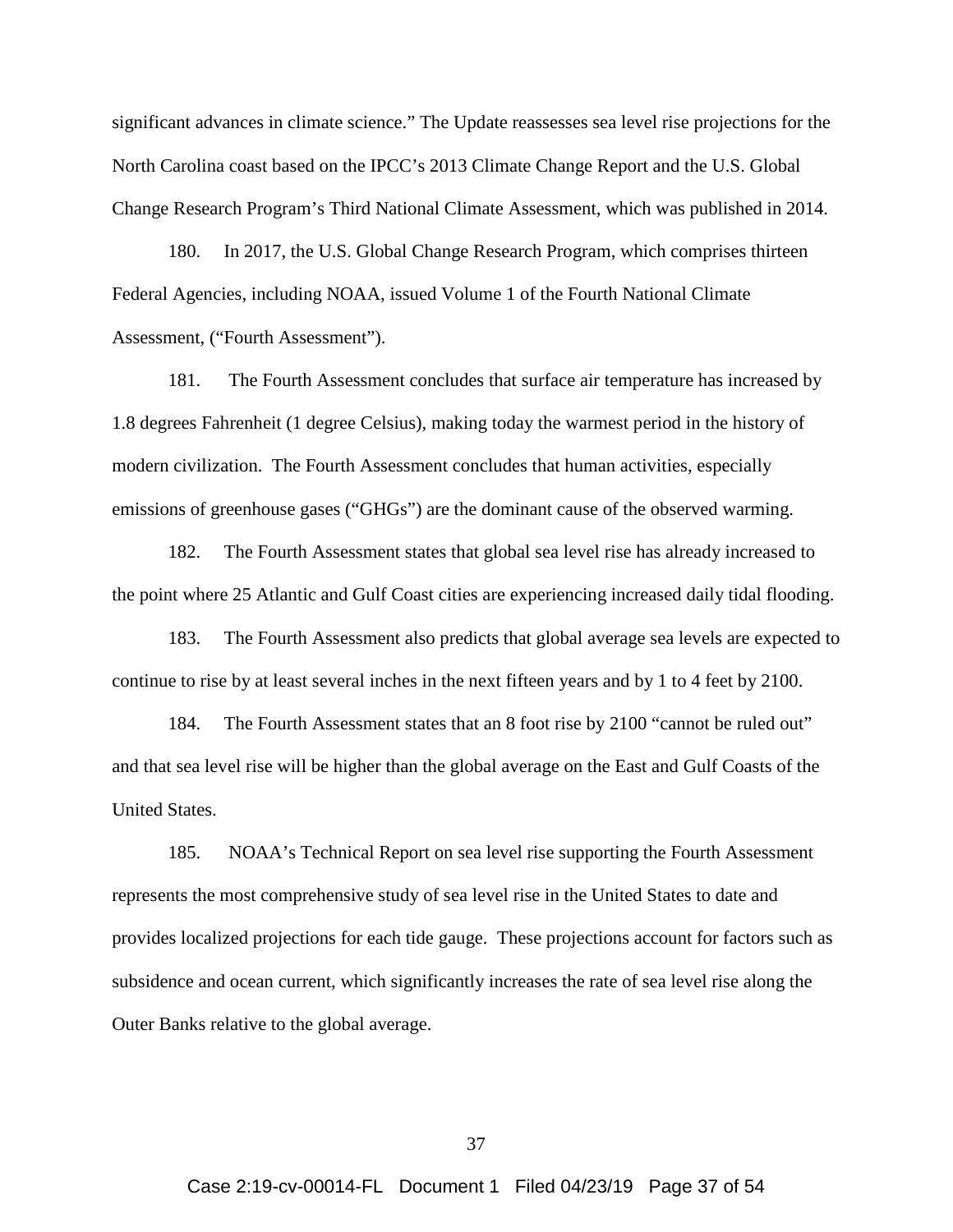186. In October 2018, the United Nations Intergovernmental Panel on Climate Change ("IPCC") released a landmark report concluding that the impacts of climate change have already begun to take hold and that absent aggressive action global temperatures will increase over 2.7 degrees Fahrenheit (1.5 degrees Celsius) between 2030 and 2052.

187. The Ninth Edition to the United Nations Environmental Emissions Gap Report released in November 2018 concludes that even if all nations meet their current commitments under the Paris Climate Agreement—which is highly unlikely—global warming will likely increase by around 5.4 degrees Fahrenheit (3 degrees Celsius) by 2100.

188. The Gap Report concludes that an increase in temperature of this magnitude would be catastrophic, especially for small islands and coastal areas, which are especially vulnerable to sea level rise and extreme storms.

189. Several assumptions the Transportation Agencies made in the FEIS regarding sea level rise are now significantly out-of-date and invalid.

190. The Reevaluation Study Report does not review or consider the Fourth National Climate Assessment and NOAA's Technical Report on Sea Level Rise.

191. The Reevaluation Study Report does reference the 2016 North Carolina Sea Level Rise Assessment Report, but does not reanalyze the effects of sea level rise on the project area based on the Report.

192. The Reevaluation Study Report states that "[a]ccelerated sea level rise characteristics have not changed since the preparation of the FEIS" in 2012.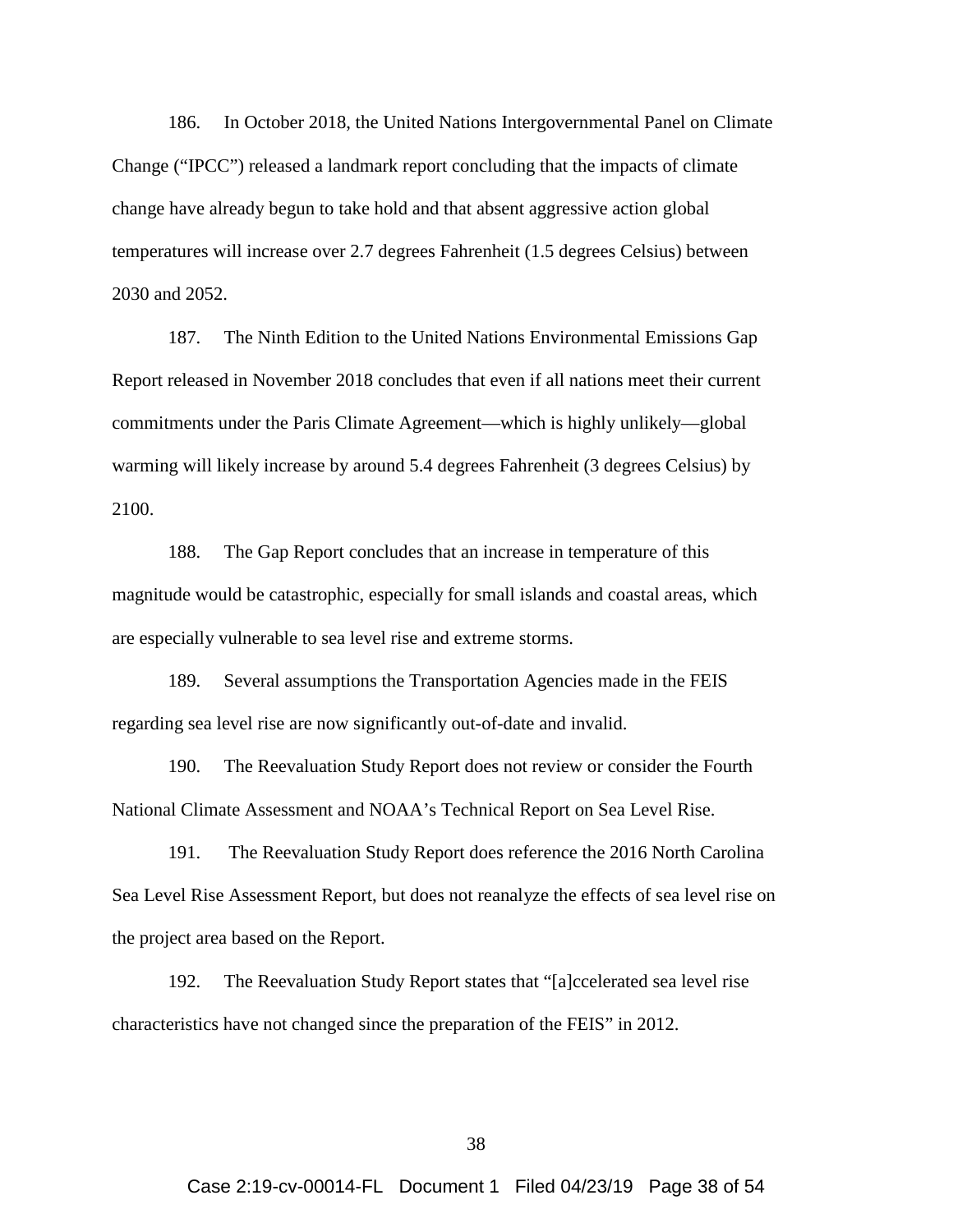193. The Reevaluation Study Report concludes that continued reliance on the outdated sea level rise data included in the 2012 FEIS is appropriate.

194. The Reevaluation Study Report notes that the FEIS considered up to 39.4 inches (1 meter) of sea level rise on the Bridge and 2.4 to 23.2 inches of sea level rise in the project area by the year 2100.

195. The Reevaluation Study Report then concludes that because the 2016 North Carolina Sea Level Rise Assessment Report anticipates only up to 10.6 inches of sea level rise in Duck, North Carolina by 2045, the FEIS conclusions regarding sea level rise in 2100 remain valid.

196. Specifically, the Reevaluation Study Report states that "the highest estimate in [the North Carolina Sea Level Rise Assessment Report] for sea level rise by 2045 was 10.6 inches. If that highest rate of sea level rise continued over 50 years, the sea level rise would be 17.7 inches, below the 23.2 inches and 39.4 inches discussed in the FEIS."

197. The Reevaluation Study Report does not consider more updated and localized data from NOAA's 2017 Technical Report on Sea Level Rise which predicts 11.4 to 42.1 inches of sea level rise in Duck by 2050 and 20.4 to 137 inches of sea level rise in Duck by 2100.

198. The latest research and trends indicate that NOAA's Intermediate-High sea level rise scenario, which predicts 28.3 inches of sea level rise by 2050 and 81.1 inches of sea level rise by 2100 in the Outer Banks, is the most likely to occur. Relative to the Intermediate-High scenario, the FEIS underestimates sea level rise by 2100 in the Outer Banks by almost 400%, or 52.8 inches.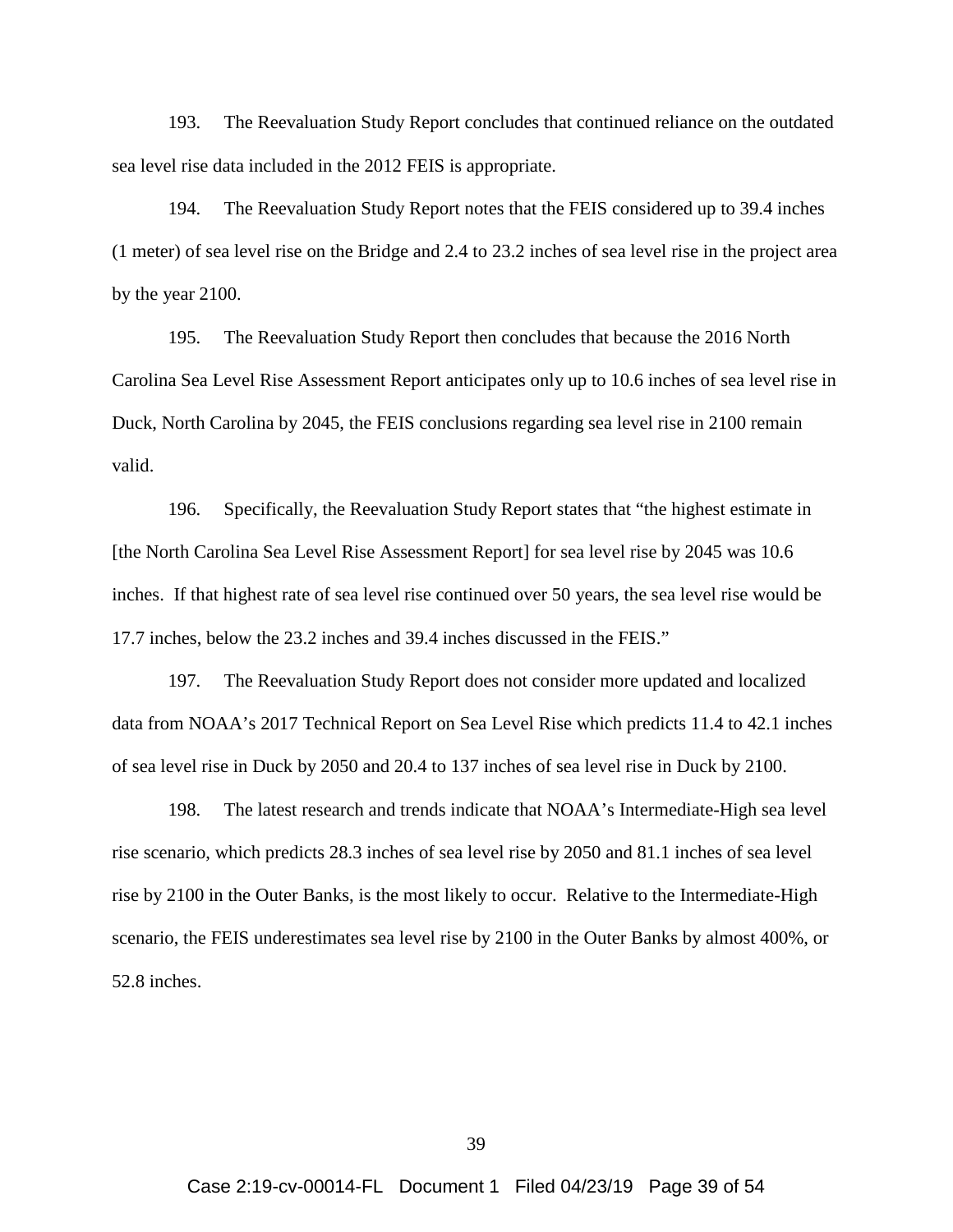199. Data from NOAA's 2017 Technical Report on Sea Level Rise indicates that the proposed Toll Bridge study area would likely experience significantly more sea level rise by 2050 than the FEIS anticipated by 2100 under the worst case scenario.

200. The Transportation Agencies' Reevaluation Study Report includes a brief discussion of how new developments impact the ICE analysis in the FEIS, but fails to account for the impacts of accelerating sea level rise upon development patterns in the Outer Banks. For example, in the ICE study, the Transportation Agencies assume that all zones south of the 13th Avenue/Sea Oats Trail intersection with NC 12 would be developed to maximum buildout by 2040. The maximum buildout potential has not been altered since the original 2012 analysis despite new sea level data indicating that a substantial amount of the land south of the 13th Avenue/Sea Oats Trail intersection will be flooded or extremely prone to flooding by 2040.

201. Recent studies show that coastal marshes, which provide numerous ecosystem services, including flood and storm surge protection, fish nursery habitat, water purification, erosion control and carbon storage, and recreational opportunities can "migrate" inland as sea level rise if there are no man-made barriers to prevent them.

202. Development along the shoreline, including roads and other impervious surfaces cuts off the marsh's evacuation route and over time can result in the loss of the marshland and its benefits.

203. The proposed Toll Bridge and the induced development it would trigger, including in the roadless area North of Corolla, and on the Currituck mainland would increase impervious surfaces along the coast and limit the space marshlands can migrate into, further degrading this important ecosystem and the many services is provides.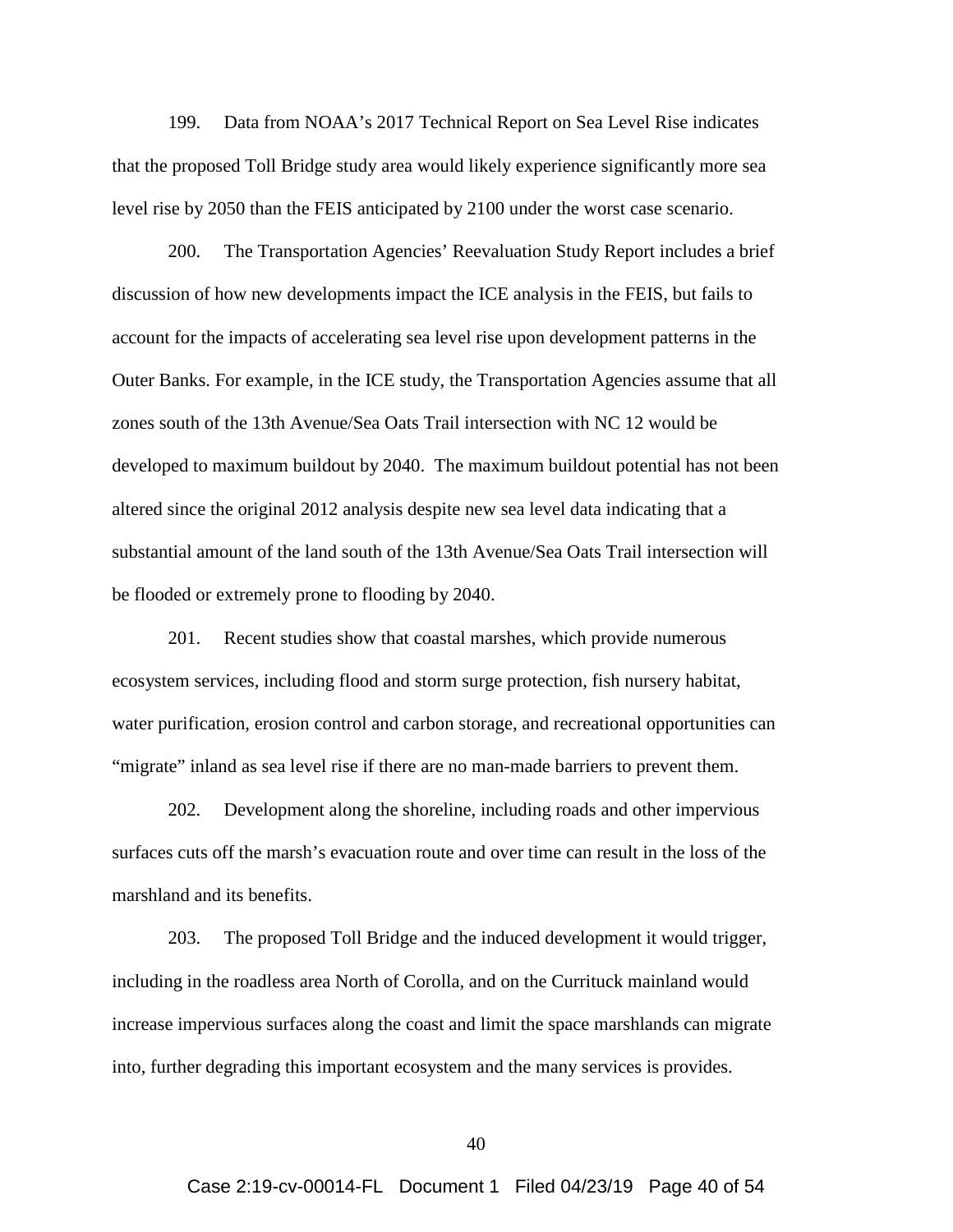#### **Hurricanes, Storm Surge, and Flooding**

204. The Transportation Agencies characterize the proposed Toll Bridge as necessary to reduce hurricane clearance times.

205. Storm surge, the water that is pushed to shore by a hurricane, is the most dangerous part of a hurricane for coastal communities. Even a few inches of water on a road are enough to float a car, so even slightly flooded or washed out roads are unsafe.

206. The Transportation Agencies considered the impacts storm surge would have on the proposed Toll Bridge in the 2011 Other Physical Features Technical Report. For this analysis, the Agencies relied on historical storm surge data from 2000.

207. The FEIS and Other Physical Features Technical Report acknowledge that "portions of the Mid-Currituck Bridge interchange area of US 158 would be at risk during a storm surge" and states that the Preferred Alternative would bridge areas likely to be inundated along the bridge corridor.

208. The Other Physical Features Technical Report models storm surge risk by identifying "at risk" areas "that would be temporarily flooded as a result of the storm surge under a given sea level rise scenario." "At risk" areas are defined as "the areas that fall between the adjusted mean higher high water and NOAA's highest observed water level (in 2000) plus the additional sea level rise projected for the particular scenario."

209. The Report determines that the water elevations associated with the highest amount of sea level rise and storm surge was 23.2 inches (59 centimeters).

210. The Other Physical Features Technical Report states that "potential changes in storm intensity and resultant surge because of climate change were not considered."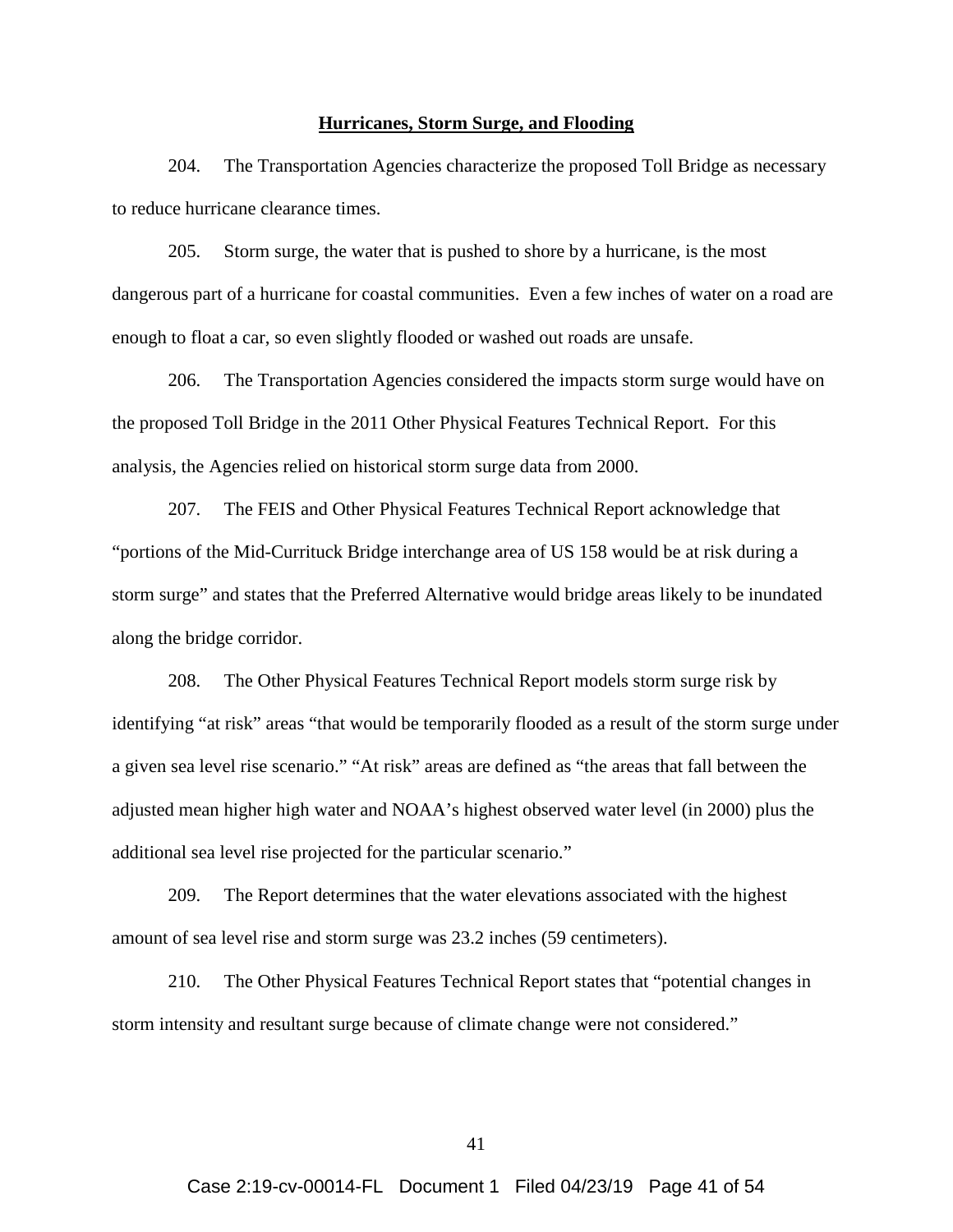211. Since 2011, scientific consensus has emerged that storm surges will worsen as storms continue to intensify due to climate change.

212. Recent observed storm surges substantially deviate from the historical storm surge data the Transportation Agencies rely upon. In September 2018, Hurricane Florence, a Category One Hurricane, caused Duck to experience a 1.8 foot storm surge as the eye of the storm made landfall 180 miles away. When Hurricane Michael passed through North Carolina as a tropical storm in October 2018, Duck experience a two foot storm surge.

213. Neither the ROD nor the Reevaluation or Reevaluation Study Report reevaluate storm surge impacts upon the proposed Bridge in light of updated storm surge data and observed increases in storm surge during recent years.

214. Studies show that Currituck County will face chronic flooding on 12% of its usable land by 2030 and 75% of its usable land by 2100.

215. None of the Agencies' NEPA documents address how updated projections regarding storm surge and flooding impact the development assumptions in the ICE Technical Report and the FEIS.

#### **Request for a Supplemental EIS**

216. Following the issuance of the ROD, Plaintiffs submitted a letter on March 18, 2019 asking NCDOT to prepare an SEIS for the project and allow for public scrutiny and input prior to moving forward with a ROD selecting the Toll Bridge.

217. The Conservation Groups' letter addressed the significant new information and changed circumstances that are included in the internal Reevaluation and not presented to the public for public review and scrutiny.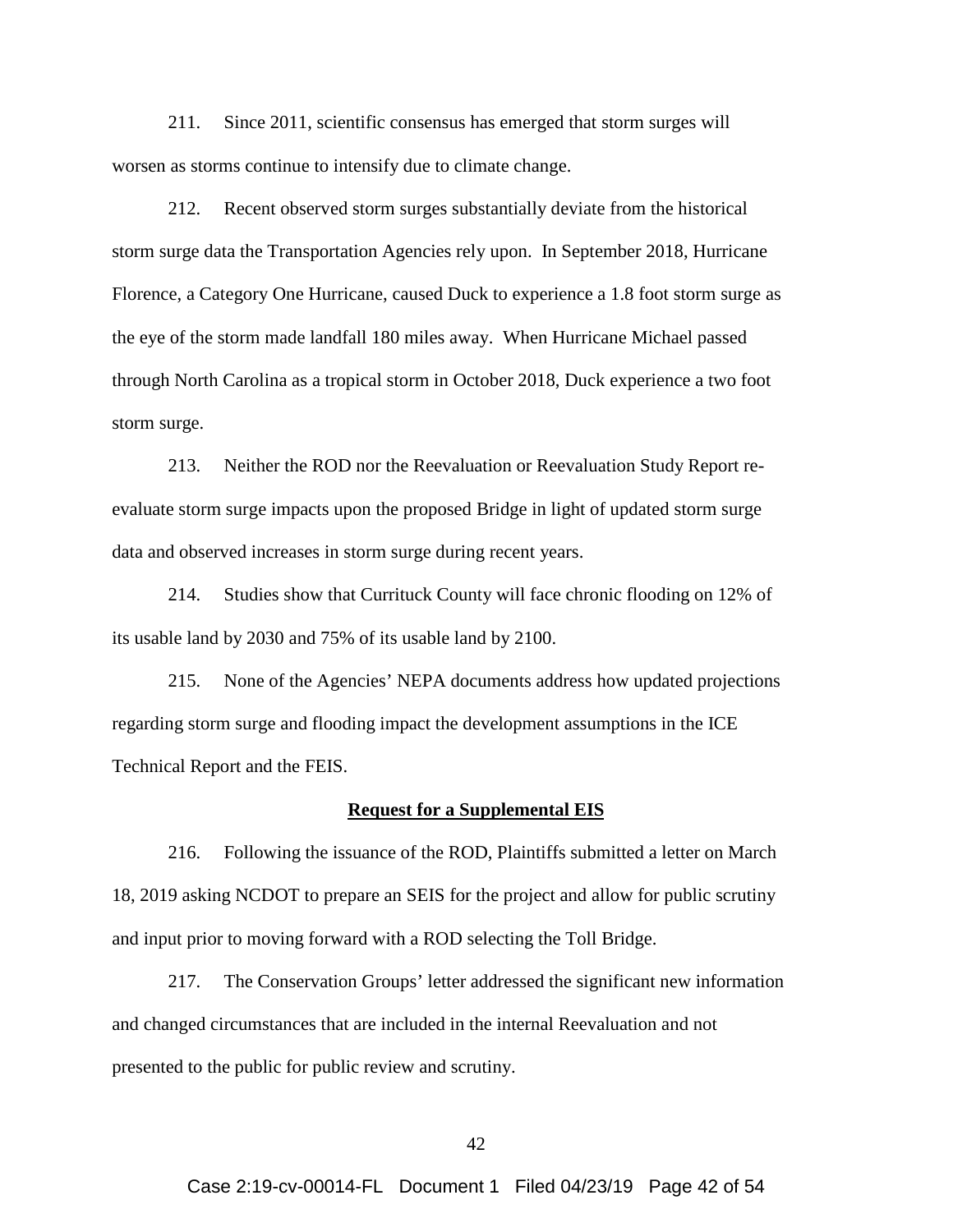218. The Conservation Groups highlighted the significant changes to traffic forecasts which call into question the need for and viability of a Toll Bridge. The Conservation Groups noted the significantly lower cost of alternative ER2, and the loss of earmark funding for the Toll Bridge. The Conservation Groups noted the significant changes in traffic forecasts, and the differences between alternatives once the growth-constraining impact of a non-Bridge alternative is taken into account.

219. The Conservation Groups also noted additional significant developments and new circumstances that have arisen since the 2012 FEIS that the Transportation Agencies altogether failed to consider in the Reevaluation. Chief among these new circumstances are recent dire climate change predictions which anticipate accelerating sea level rise and intensifying severe weather events which would impact the financial viability and effectiveness of the proposed Toll Bridge.

220. The Transportation Agencies have not responded to any of the concerns raised in the Conservation Groups' March 18, 2019 letter, and have not prepared an SEIS.

#### **FIRST CLAIM FOR RELIEF**

# **The Transportation Agencies violated NEPA by failing to prepare a Supplemental EIS in light of new information and changed circumstances**

221. The Conservation Groups incorporate by reference all preceding paragraphs.

222. The Transportation Agencies' obligation to evaluate the environmental impacts of a proposed action using high-quality and up-to-date information continues through the NEPA review process, including after an EIS has been finalized.

223. The Agencies must prepare an SEIS if "[t]he agency makes substantial changes in the proposed action that are relevant to environmental concerns" or if "[t]here are significant new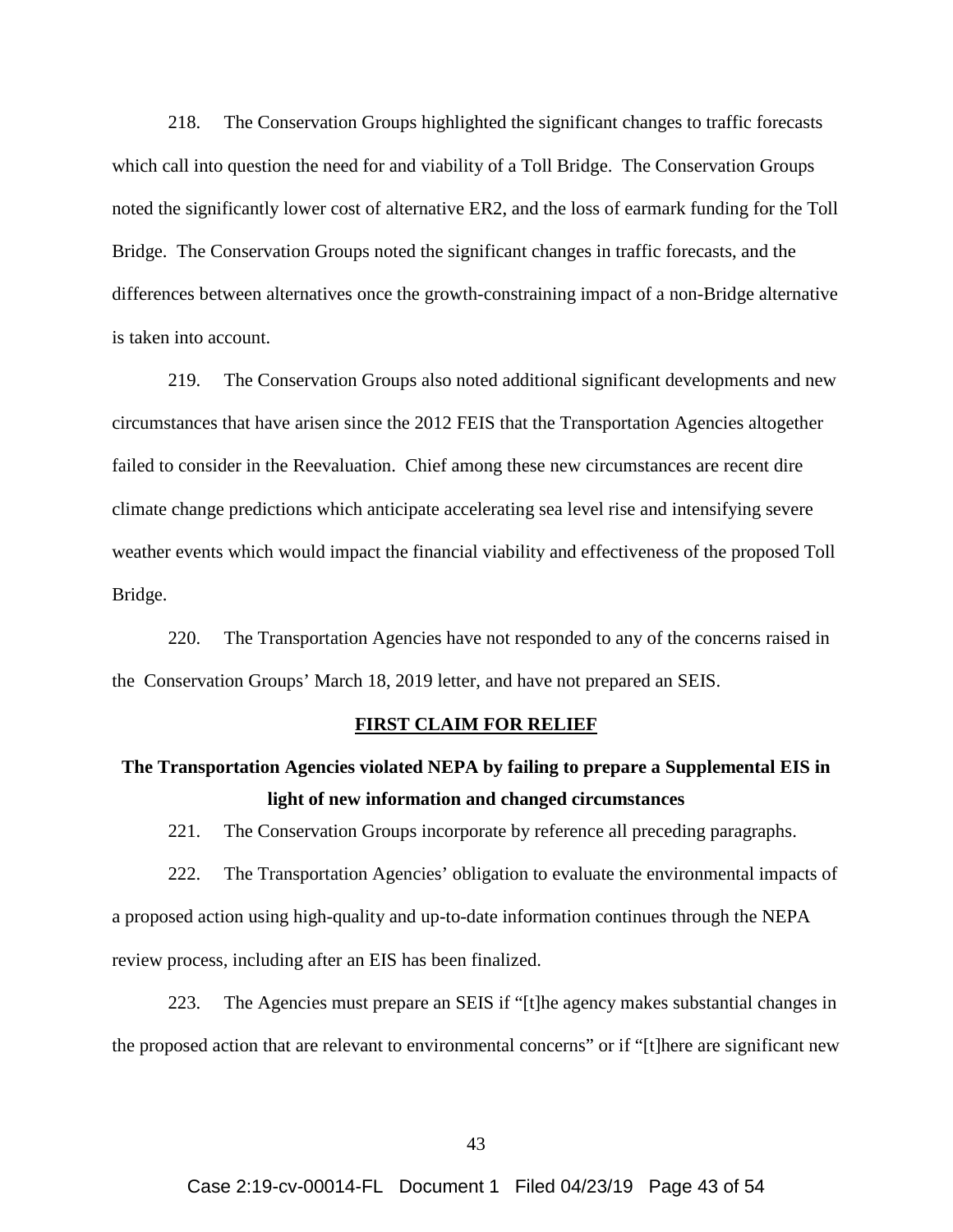circumstances or information relevant to environmental concerns and bearing on the proposed action or its impacts."  $40$  C.F.R.  $\S$  1502.9(c)(1).

224. In determining whether to prepare an SEIS, the agency must take a "hard look at the proffered new information." *Hughes River Watershed Conservancy v. Glickman*, 81 F.3d 437, 443 (4th Cir. 1996).

225. When new information creates a "seriously different picture of the project from what was previously envisioned" an SEIS is required to allow the public and other government agencies time to react and comment. *Id.*

226. The Transportation Agencies failed to prepare an SEIS despite the presence of significant new circumstances and information relevant to environmental concerns since the 2012 FEIS. The Transportation Agencies failed to consider significant changed circumstances including:

- a. New traffic forecasts that show a significantly diminished need for the project, and increased viability for ER2, or improved ER2.
- b. New traffic forecasts that show the Toll Bridge has significantly less capacity to generate toll revenue.
- c. New cost estimates which show that the difference in cost between the Selected Alternative and the less costly ER2 has further increased.
- d. Legislative changes that stripped the Toll Bridge of its earmarked gap funding.
- e. A new viable alternative, Improved ER-2, that was presented to the Transportation Agencies by the Conservation Groups and a transportation expert.
- f. New statements by local experts noting that the Toll Bridge will result in increased growth and development in the project area.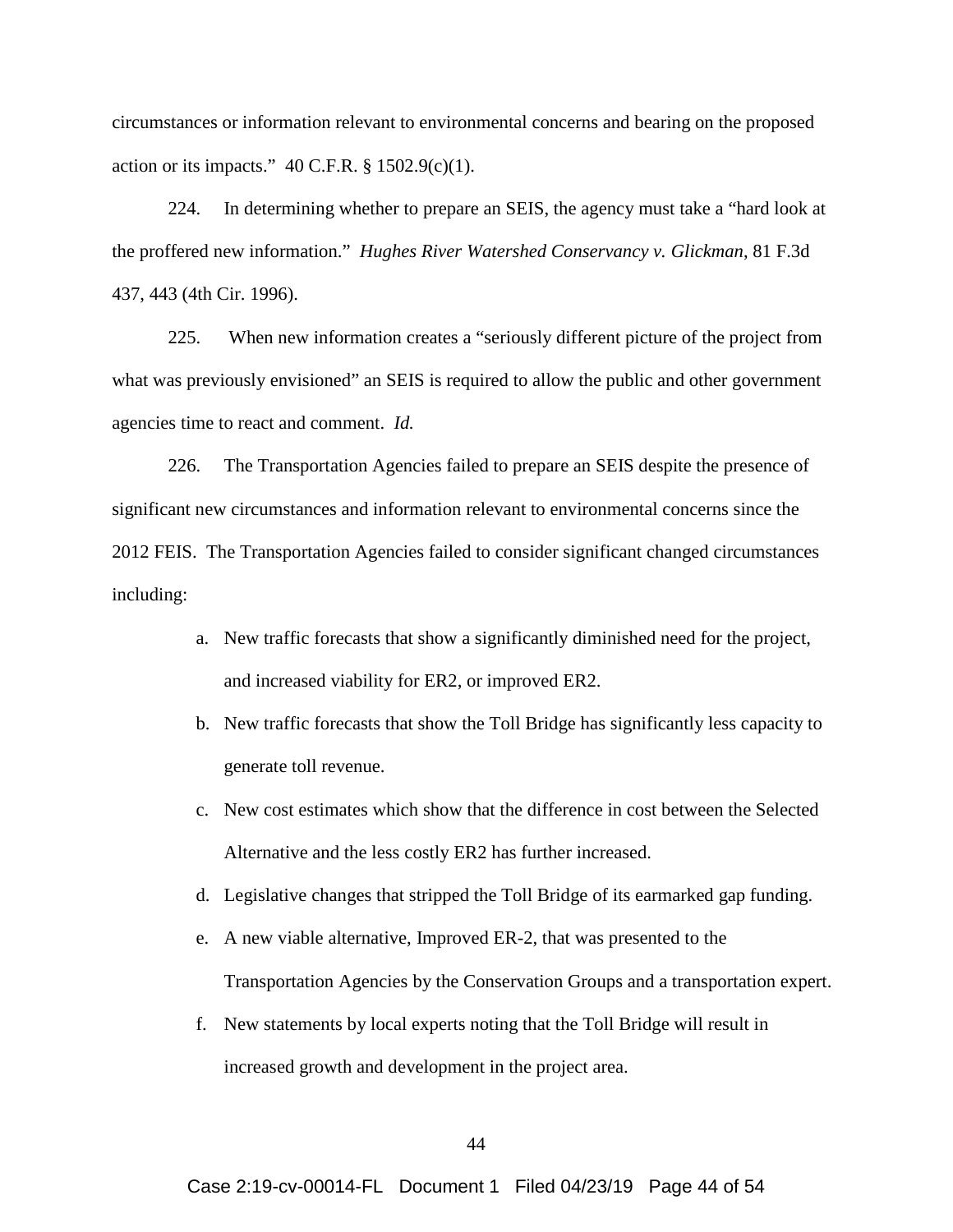- g. New traffic forecasts based on constrained and unconstrained growth that show that ER2 or a non-build alternative will equal the Toll Bridge in terms of congestion relief.
- h. New hurricane evacuation modeling that indicates that ER2 outperforms the Selected Alternative.
- i. A new hurricane clearance time mandated by the National Hurricane Center.
- j. New data about sea level rise and storm surge impacts on the project area.

227. Failure to evaluate significant new information in an SEIS violated NEPA and its implementing regulations, and was arbitrary, capricious, and otherwise not in accordance with law, in violation of the APA, 5 U.S.C. § 706(2); 42 U.S.C. § 4332.

### **SECOND CLAIM FOR RELIEF**

## **The Transportation Agencies violated NEPA by relying on an arbitrary and capricious analysis of alternatives.**

228. The Conservation Groups incorporate by reference all preceding paragraphs.

229. NEPA requires than an EIS include a "detailed statement" regarding "alternatives to the proposed action."  $42$  U.S.C.  $\S$   $4332(2)(C)(iii)$ .

230. In preparing this statement, an agency must rigorously explore and objectively evaluate all reasonable alternatives that could achieve the underlying project purpose. 40 C.F.R. § 1502.14(a).

231. This alternatives analysis is "the heart of the environmental impact statement," and should "present the environmental impacts of the proposal and the alternatives in comparative form, thus sharply defining the issues and providing a clear basis for choice among options by the decision-maker and the public." *Id.* § 1502.14. Only those alternatives that are deemed to be unreasonable can be eliminated from study. *Id.*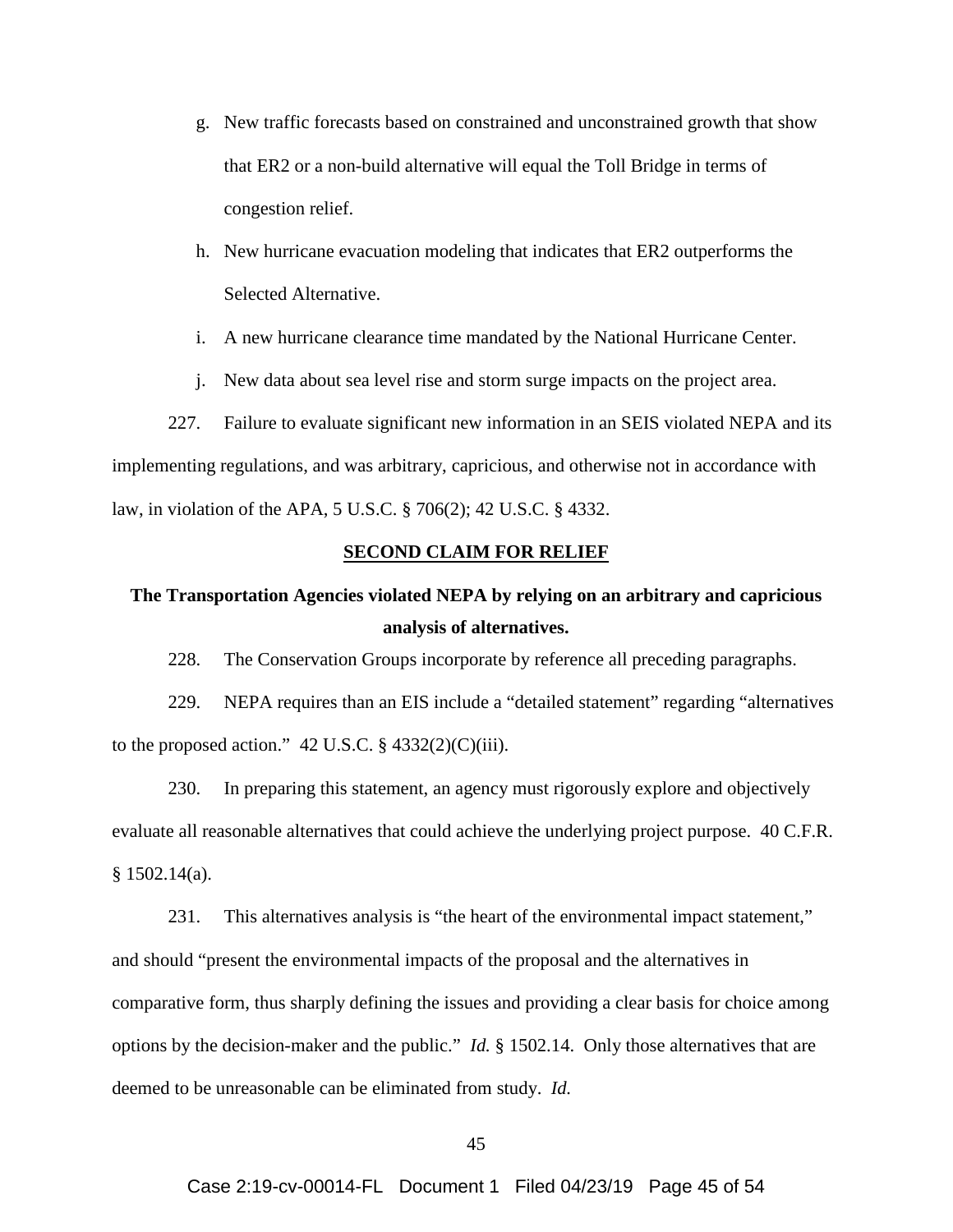232. NEPA further requires that every EIS must be prepared with objective good faith and must fully and fairly discuss, among other things, the alternatives to the proposed action that may avoid or minimize these adverse effects. 42 U.S.C. § 4332(2)(C), (E).

233. The Transportation Agencies failed to evaluate a full range of reasonable alternatives to the proposed Mid-Currituck Bridge including more effective, less environmentally damaging alternatives. Specifically, the Transportation Agencies failed to consider:

a. Improved ER2, designed by a transportation expert and presented to the

Transportation Agencies by the Conservation Groups.

- b. Shallow draft ferry service.
- c. Bus Transit Service.
- d. Shifting check out times for vacation rentals.
- e. Transportation System Management solutions.
- f. A combination of these alternatives.

234. The Transportation Agencies' analysis of alternatives violates NEPA and its implementing regulations and is arbitrary, capricious, and otherwise not in accordance with law, in violation of the APA, 5 U.S.C. § 706(2); 42 U.S.C. § 4332.

#### **THIRD CLAIM FOR RELIEF**

# **The Transportation Agencies violated NEPA by failing to demonstrate how the Bridge will be funded despite relying on funding to reject less damaging alternatives.**

235. The Conservation Groups incorporate by reference all preceding paragraphs.

236. NEPA requires than at EIS include a "detailed statement" regarding "alternatives

to the proposed action."  $42$  U.S.C. §  $4332(2)(C)(iii)$ .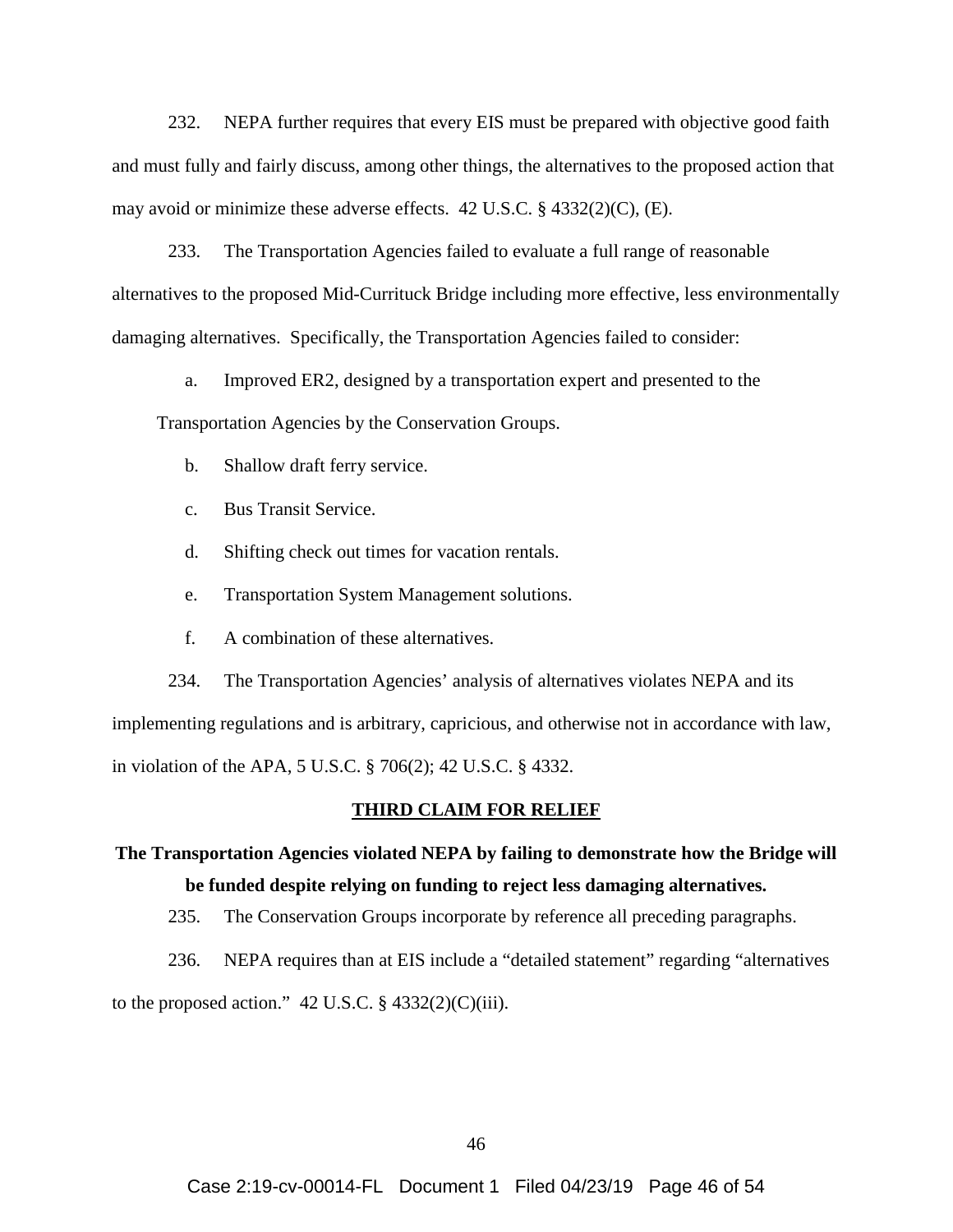237. In preparing this statement, an agency must rigorously explore and objectively evaluate all reasonable alternatives that could achieve the underlying project purpose. 40 C.F.R.  $§ 1502.14(a).$ 

238. This alternatives analysis is "the heart of the environmental impact statement," and should "present the environmental impacts of the proposal and the alternatives in comparative form, thus sharply defining the issues and providing a clear basis for choice among options by the decisionmaker and the public." *Id.* § 1502.14. This includes presenting a fair and realistic cost comparison of all alternatives.

239. The Transportation Agencies failed to fairly evaluate the relative costs of alternatives in accordance with NEPA.

- a. The Transportation Agencies arbitrarily eliminated ER2, which met the purpose and need of the project, because ER2, unlike the Selected Alternative could not be financed through state gap funding and toll revenue bonds.
- b. The Transportation Agencies failed to account for the fact that the Toll Bridge is eligible for only \$172 million in state funding and lacks any plan to cover the remaining cost and have failed to prepare up-to-date Traffic and Revenue Study to demonstrate that toll Revenue will be sufficient to make the Toll Bridge financially viable.
- c. The Transportation Agencies failed to consider and disclose how sea level rise will affect the ability of the Toll Bridge to generate sufficient toll revenue to make it financially viable.
- d. The Transportation Agencies failed to score ER2 under the state's project prioritization scheme, or to disclose any financial plan for the alternative.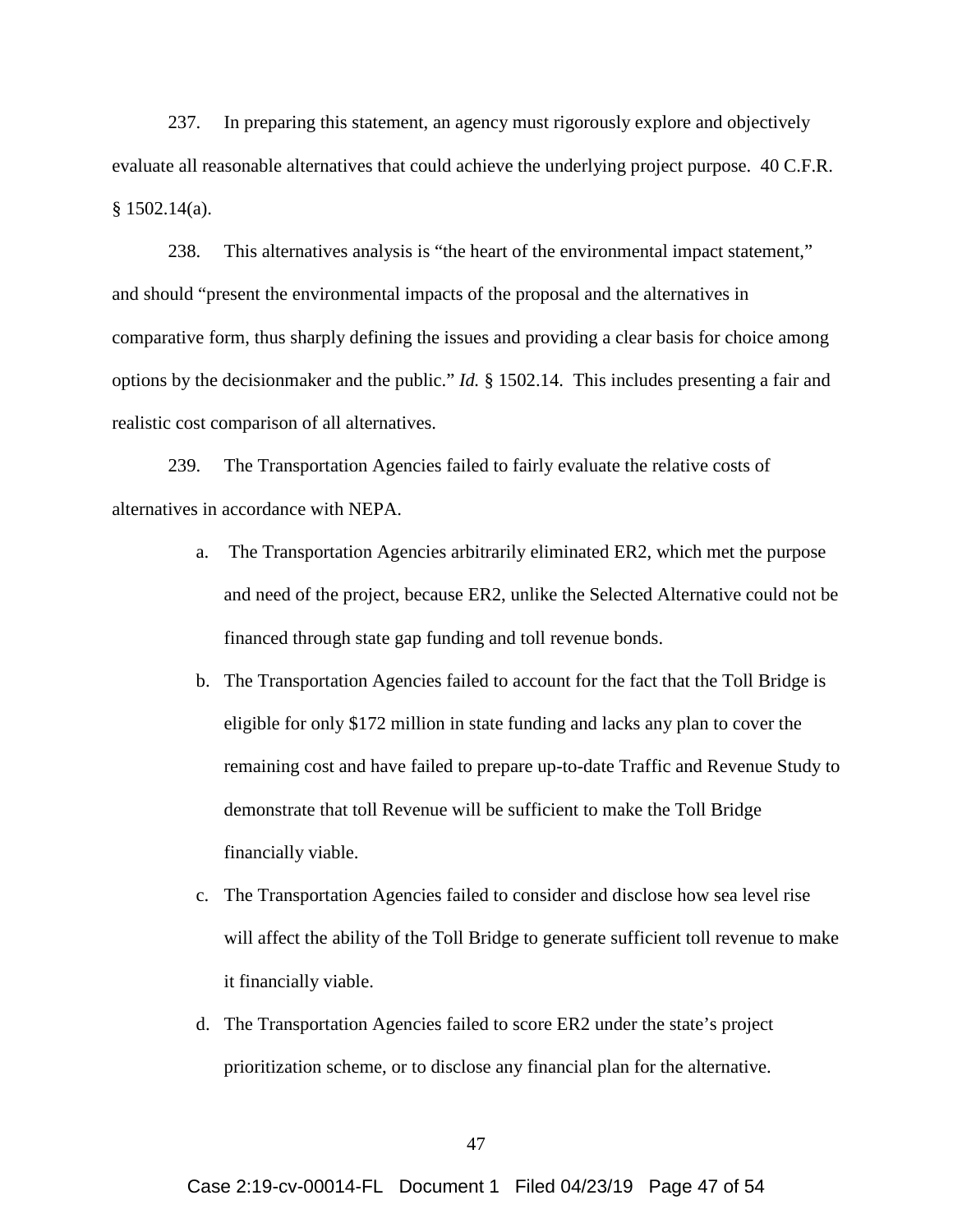240. The Transportation Agencies' failure to consistently consider cost in evaluating alternatives violates NEPA and its implementing regulations and is arbitrary, capricious, and otherwise not in accordance with law, in violation of the APA, 5 U.S.C. § 706(2); 42 U.S.C. § 4332.

## **FOURTH CLAIM FOR RELIEF**

## **The Transportation Agencies obscured the relative merit of ER2 from the public and from environmental resource agencies.**

241. The Conservation Groups incorporate by reference all preceding paragraphs.

242. The purpose of NEPA documents is to "serve as the means of assessing the environmental impact of proposed agency actions, rather than justifying decisions already made." 40 C.F.R. § 1502.12(g). To this end, NEPA requires that information be made available to "public officials and citizens before decisions are made and before actions are taken." 40 C.F.R. § 1500.1(b).

243. NEPA requires that every EIS must be prepared with objective good faith and professional integrity. 40 C.F.R. § 1502.24. "NEPA procedures emphasize clarity and transparency of process over particular substantive outcomes." *N.C. Wildlife Fed'n v. N.C. Dep't of Transp.*, 677 F.3d 596, 603 (4th Cir. 2012).

244. The Transportation Agencies violated NEPA by failing to present a true, accurate, and transparent picture of the ER2 alternative to the public and to resource agencies including by:

- a. Purposefully obscuring the fact that ER2 would better meet the stated purpose of improving hurricane evacuation times.
- b. Purposefully obscuring the fact that when the growth constraining impact of ER2 is considered it equals the Toll Bridge in terms of congestion relief.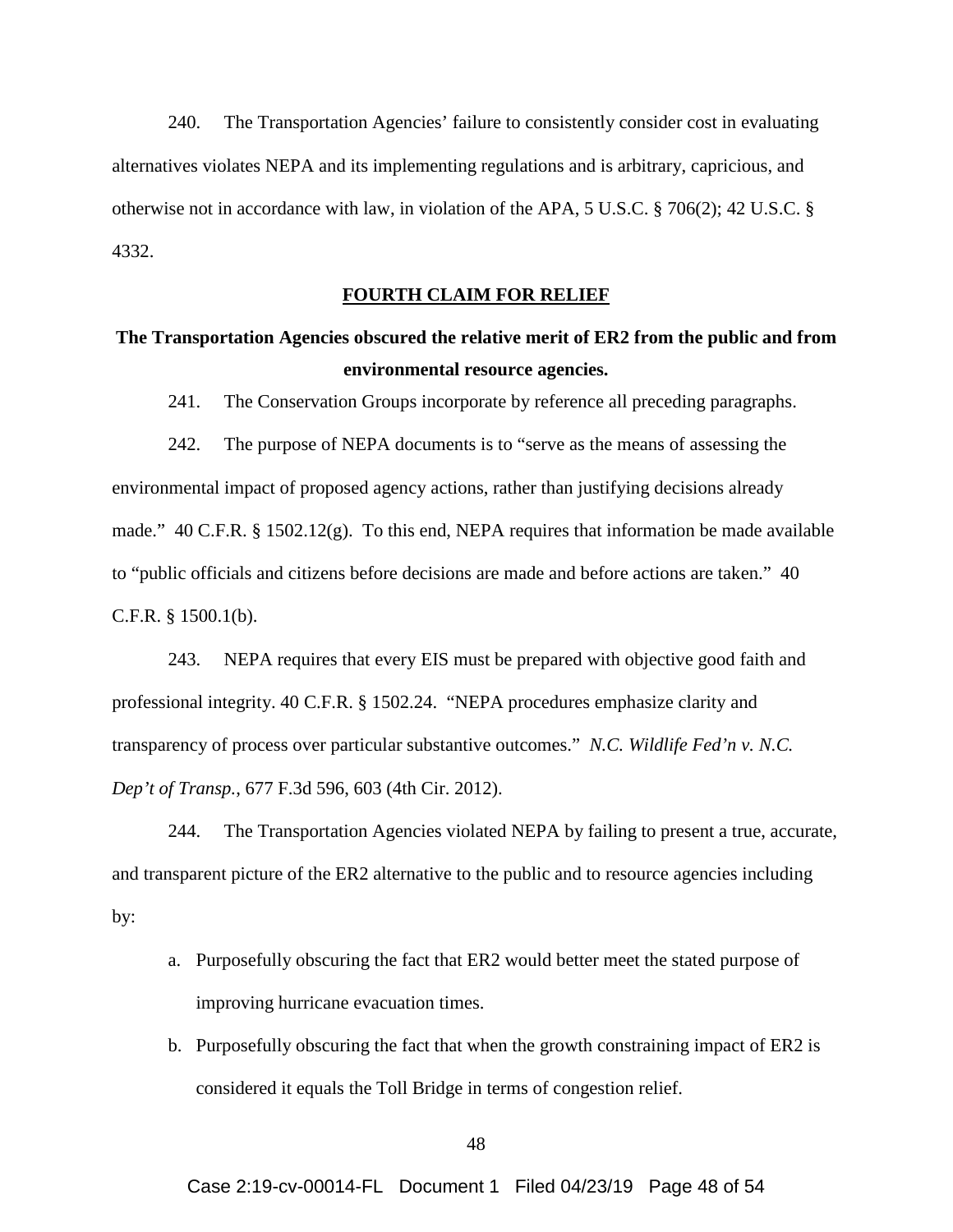- c. Failing to "score" ER2 in NCDOT's data driven scoring process and thus failing to present an assessment of the financial viability of ER2.
- d. Failing to respond to public requests for information about the traffic and revenue studies performed for the Toll Bridge, and deliberately eliminating any reference of such studies from public documents, and thus failing to be transparent about the financial viability of the Toll Bridge and relative merit of ER2.

245. The Transportation Agencies' failure to be transparent about the relative merits of ER2 and the Toll Bridge violate NEPA and its implementing regulations and is arbitrary, capricious, and otherwise not in accordance with law, in violation of the APA, 5 U.S.C. § 706(2); 42 U.S.C. § 4332.

### **FIFTH CLAIM FOR RELIEF**

# **The Transportation Agencies violated NEPA by relying on an arbitrary and capricious analysis of alternatives that failed to account for the growth inducing impact of the Toll Bridge.**

246. The Conservation Groups incorporate by reference all preceding paragraphs.

247. NEPA requires than an EIS include a "detailed statement" regarding "alternatives to the proposed action."  $42$  U.S.C.  $\S$   $4332(2)(C)(iii)$ .

248. In preparing this statement, an agency must rigorously explore and objectively evaluate all reasonable alternatives that could achieve the underlying project purpose. 40 C.F.R. § 1502.14(a).

249. This alternatives analysis is "the heart of the environmental impact statement," and should "present the environmental impacts of the proposal and the alternatives in comparative form, thus sharply defining the issues and providing a clear basis for choice among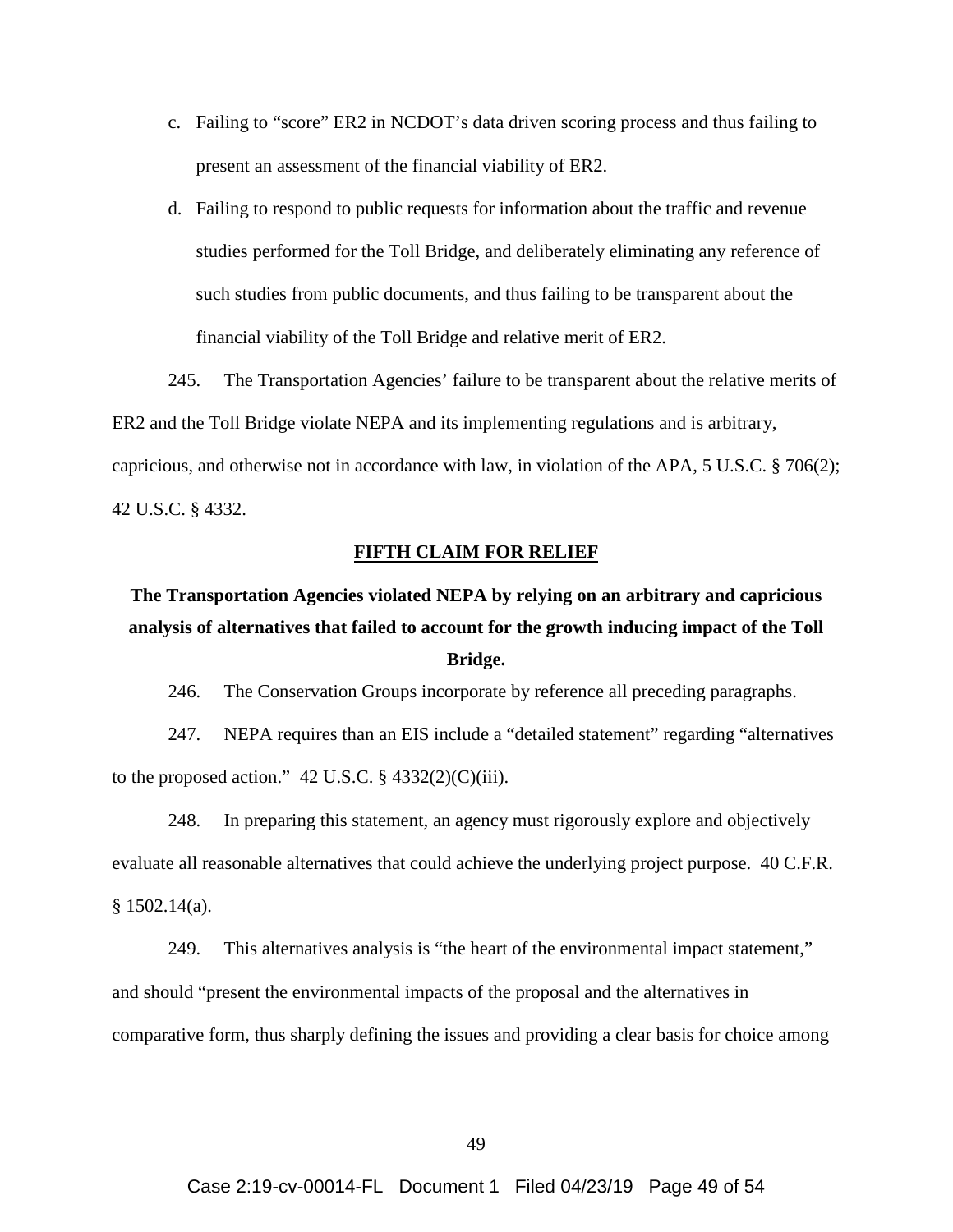options by the decisionmaker and the public." *Id.* § 1502.14. Only those alternatives that are deemed to be unreasonable can be eliminated from study. *Id.*

250. NEPA further requires that every EIS be prepared with objective good faith and must fully and fairly discuss, among other things, the alternatives to the proposed action that may avoid or minimize these adverse effects. 42 U.S.C. § 4332(2)(C), (E).

251. The Transportation Agencies' alternatives analysis failed to comply with NEPA because it failed to provide a rational basis to compare the alternatives. Specifically:

- a. The Transportation Agencies assumed in their alternatives analysis that the Toll Bridge would have no impact on induced development. As such, the traffic projections used by the Transportation Agencies to compare alternatives were arbitrary and capricious.
- b. The Transportation Agencies assumed in their alternatives analysis that the Toll Bridge would have no impact on induced travel. As such, the traffic projections used by the Transportation Agencies to compare alternatives were arbitrary and capricious
- c. The Transportation Agencies assumed in their alternatives analysis that the Bridge would have no impact on induced development. As such, the projections of land use and environmental impact used by the Transportation Agencies to compare alternatives were arbitrary and capricious.
- d. The Transportation Agencies failed to consider how induced growth would impact the proposed project's ability to meet the hurricane clearance purpose.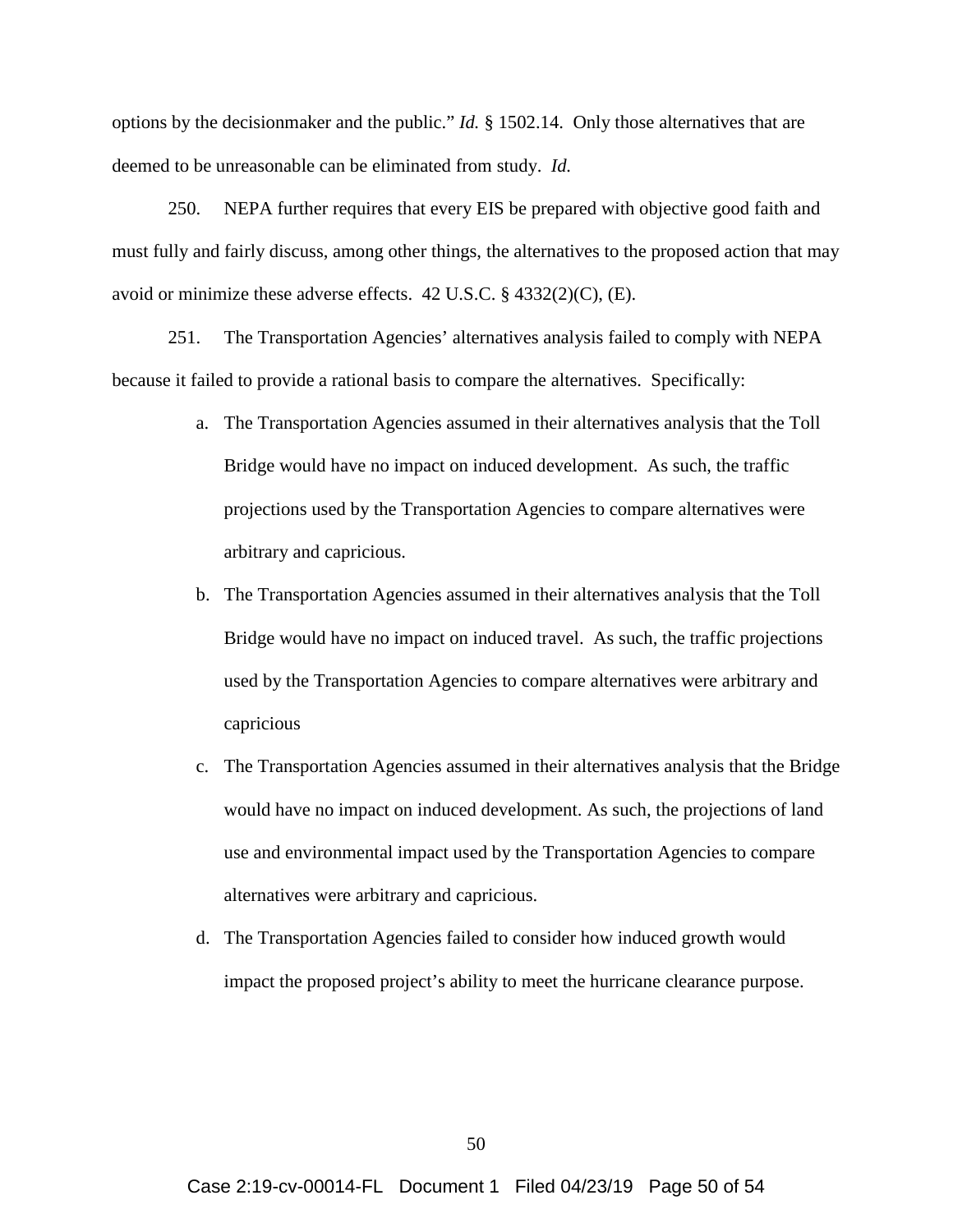252. The Transportation Agencies' analysis of alternatives violates NEPA and its implementing regulations and is arbitrary, capricious, and otherwise not in accordance with law, in violation of the APA, 5 U.S.C. § 706(2); 42 U.S.C. § 4332.

### **SIXTH CLAIM FOR RELIEF**

## **The Transportation Agencies violated NEPA by relying on an arbitrary and capricious analysis of indirect and cumulative impacts.**

253. The Conservation Groups incorporate by reference all preceding paragraphs.

254. NEPA and its regulations require that every EIS must fully and fairly discuss the adverse environmental impacts of the proposed action, including a proposed project's indirect impacts. 42 U.S.C. § 4332(2)(C),(E); 40 C.F.R. § 1502.16(b).

255. NEPA regulations define "indirect" impacts as impacts "which are caused by the action and are later in time or farther removed in distance, but are still reasonably foreseeable." 40 C.F.R. § 1508.8(b). Further, indirect impacts may include "growth inducing effects and other effects related to induced changes in the pattern of land use, population density or growth rate, and related effects on air and water and other natural systems, including ecosystems." *Id.*

256. The FEIS fails to adequately asses and disclose the indirect impacts of the Toll Bridge, including all the induced development and associated environmental impacts that are likely consequences of constructing the new toll bridge. These failures include:

- a. The Transportation Agencies based their analysis of indirect impacts on a flawed ICE Report that unreasonably concluded the Toll Bridge would result in no induced growth or development on the Outer Banks.
- b. The Transportation Agencies unreasonably concluded that there would be no increase in beach driving, dune impacts, or stormwater run-off due to the Toll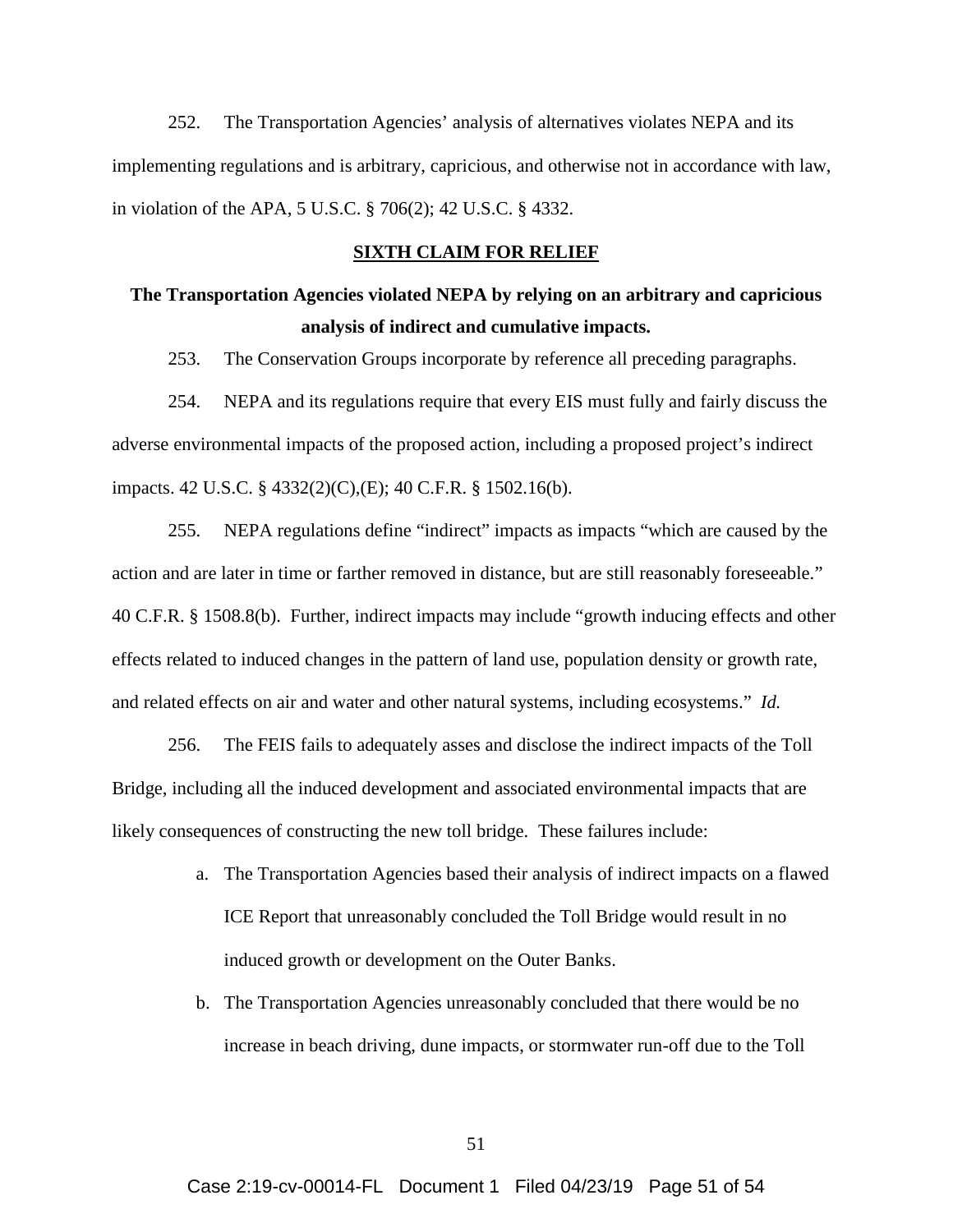Bridge based on the flawed assumption that the Toll Bridge would result in no induced growth in the Outer Banks.

- c. The Transportation Agencies failed to reconcile their conclusion that the Toll Bridge will have no impact on levels of growth with numerous contradictory public statements of state, regional, and local planners, and with statements in the Agencies' own ICE Report indicating that the Toll Bridge would result in substantial development and increased day visitors in the project area.
- d. The Transportation Agencies failed to consider the impact of the Toll Bridge on development North of Corolla in the "off road" section.
- e. The Transportation Agencies failed to consider the impact of the Toll Bridge on development in mainland Currituck County.
- f. The Transportation Agencies failed to consider how induced development would impact marsh migration and the ability for the project area to adapt to sea level rise and increased flooding.

257. The Transportation Agencies' analysis of indirect and cumulative impacts violates NEPA and its implementing regulations and is arbitrary, capricious, and otherwise not in accordance with law, in violation of the APA, 5 U.S.C. § 706(2); 42 U.S.C. § 4332.

#### **SEVENTH CLAIM FOR RELIEF**

# **The Transportation Agencies violated NEPA by relying on a deficient analysis of direct impacts to the natural environment.**

258. The Conservation Groups incorporate by reference all preceding paragraphs.

259. NEPA and its regulations require that every EIS must fully and fairly discuss the adverse environmental impacts of the proposed action, including a proposed project's direct impacts. 42 U.S.C. § 4332(2)(C); 40 C.F.R. § 1502.16(a)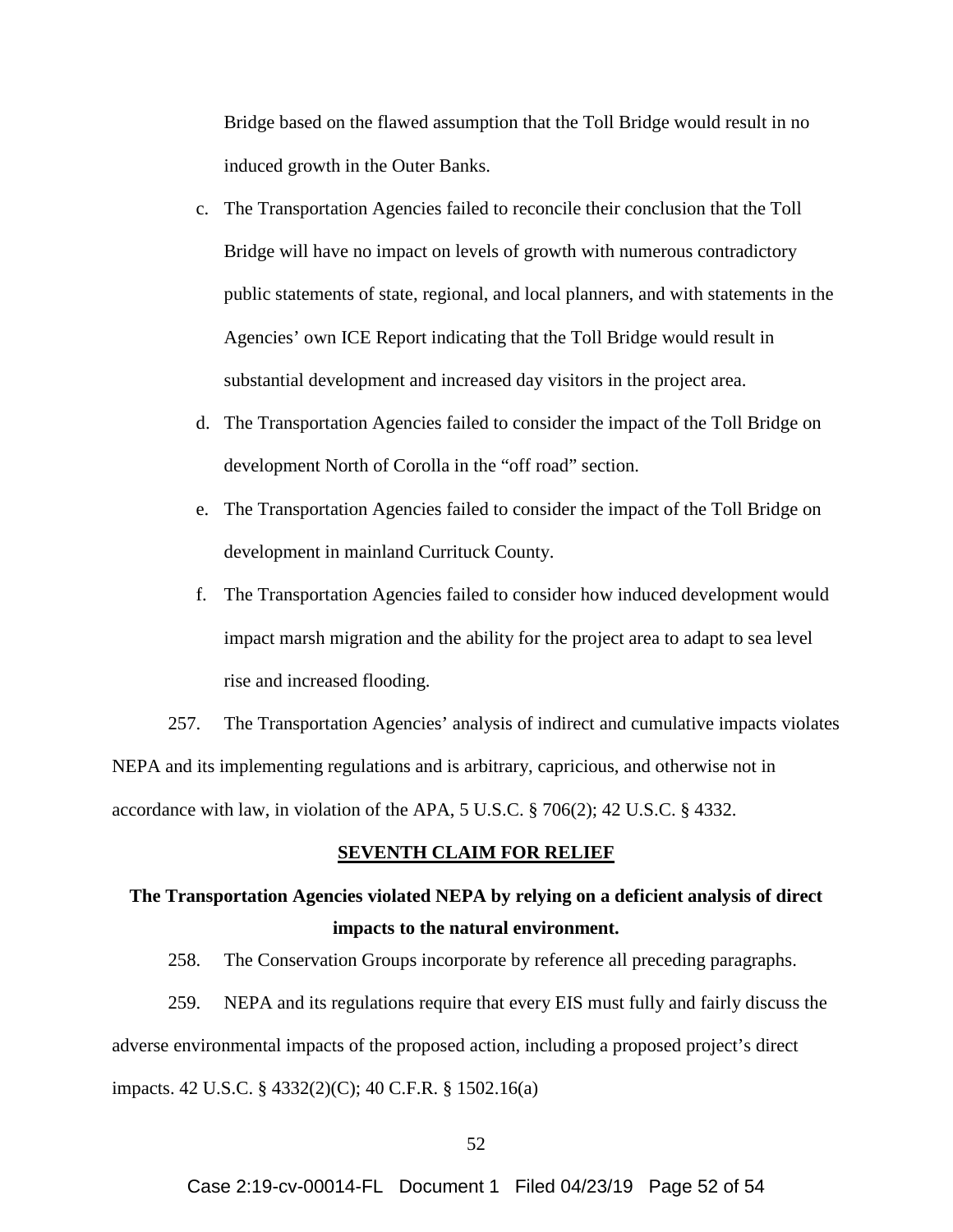260. NEPA regulations define direct effects as those effects that "are caused by the action and occur at the same time and place." 40 C.F.R. § 1508.8(a). The Transportation Agencies failed to adequately assess and disclose the direct effects of the proposed Mid-Currituck Bridge in the FEIS. These failures include:

- a. The Transportation Agencies failed to include sufficient analysis of the Toll Bridge's impacts on SAV and designated fisheries in the Currituck Sound.
- b. The Transportation Agencies failed to include sufficient analysis of the impact runoff from the Toll Bridge will have on water quality and the waterfowl, fish, and other species in the Currituck Sound.
- c. The Transportation Agencies failed to include sufficient analysis of the Toll Bridge's adverse impacts on waterfowl in the Currituck Sound.
- d. The Transportation Agencies failed to include sufficient analysis of the Toll Bridge's impact on the Currituck National Wildlife Refuge, Natural Heritage Areas, and other environmentally significant areas.

261. The Transportation Agencies' analysis of direct impacts violates NEPA and its implementing regulations and is arbitrary, capricious, and otherwise not in accordance with law, in violation of the APA, 5 U.S.C. § 706(2); 42 U.S.C. § 4332.

#### **PRAYER FOR RELIEF**

WHEREFORE, the Conservation Groups respectfully request that this Court: